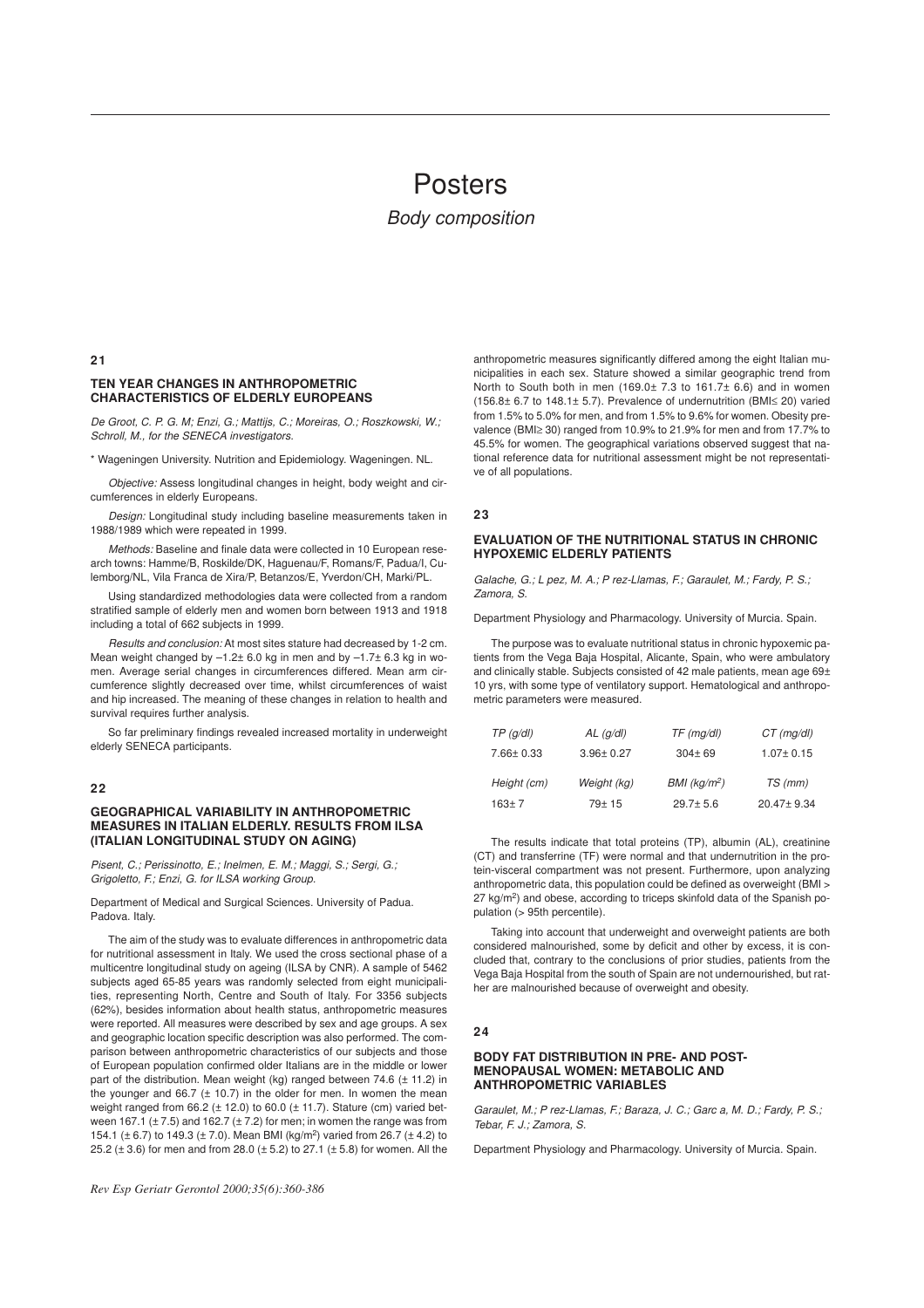The aim of the study was to compare body fat distribution and metabolic variables in pre- and post-menopausal women. The study was conducted in 55 obese female subjects (22 pre- and 33 post-menopausal) with body mass indices (BMI) from 27 to 35 kg/m<sup>2</sup>. Body fat distribution was measured using waist and hip circumference and computerized tomography. Hormones such as estradiol, testosterone, androstenedione, dehydroepiandrosterone, insulin and leptin, as well as plasma lipids as triglycerols, total cholesterol, HDL-C, LDL-C, apoprotein A and B, were also determined. No significant differences were found between the two groups in BMI, percentage of body fat, waist circumference, triceps, biceps, suprailiac and abdominal skinfolds. Hip circumference, subscapular skinfold and subcutaneous abdominal adipose tissue area were significantly lower and waist-hip ratio, visceral area and visceral to subcutaneous area ratios significantly higher in post-menopausal women (P< 0.001). As was expected, basal plasma estrogen was significantly higher in pre-menopausal women, while insulin was lower (P< 0.01). When comparing plasma lipids, blood cholesterol and LDL-C values were significantly higher in the post-menopausal group (P< 0.05). In conclusion our data suggest that body fat distribution changes according to menopausal status, with central obesity more pronounced in post-menopausal women. Metabolic abnormalities are related more to visceral adipose tissue and estrogen plasma levels than to BMI.

#### **25**

# **OVERWEIGHT IN ELDERLY MEXICAN WOMEN OF A MARGINAL COMMUNITY**

Guti rrez, R. L. M.\*; Llaca, M. C.\*; Cervantes, T. L.\*; Vel zquez Alva, *M. C.\*\*; Irigoyen, M. E.\*\*; Zepeda, M.\*\*.*

\* Clinica de Geriatría. Instituto Nacional de la Nutrición Salvador Zubirán. Departamento de Atención a la Salud. \*\* Universidad Autónoma Metropolitana/Xochimilco. Mexico.

Obesity is a main risk factor in the development of diseases which are causes of death in elderly population. Socio-economic characteristics had an impact in the prevalence of obesity. The purpose of this study was to estimate the prevalence of obesity in elderly Mexican women living in a marginal community and compare their results with those of women of urban and rural areas in Mexico. The study has a cross sectional design. The measurements were carried out by standardised nutritionist. The international techniques recommended were used to measure weight and height. To estimate the proportion of overweight and obesity, the body mass index (BMI) was used following the WHO categories. A total of 249 elderly women were examined. The mean age was 71.6 (sd 7.8). No difference in age was found in the three communities visited (p< 0.05). The mean BMI in the urban women was 26.7 (sd 4.6), in the rural 24.5 (sd 3.9), and in the marginal group 28.6 (sd 5.5) (p< 0.0001). The proportion of overweight and obese women was in the urban group 60.7%, in the rural 36.2% and in the marginal women 76.5% (p< 0.0001). The results of this study indicated the presence of a high prevalence of overweight and obesity in elderly women of urban and particularly in the marginal areas. Marginality seams to be a risk marker of obesity in elderly women in Mexico. Intervention programs aimed to decrease the prevalence of obesity and improve nutritional condition in this group are urgent.

# **26**

#### **MINI NUTRITIONAL ASSESSMENT IN FREE-LIVING AND INSTITUTIONALIZED SWEDISH ELDERLY**

*Saletti, A.\*; Johansson, L.\*; Cederholm, T.\*\*.*

\* Swedish National Board of Health and Welfare. Stockholm.

\*\* Department of Geriatric Medicine. Huddinge University Hospital. Huddinge. Sweden.

*Objectives:* The nutritional status in free-living elderly with home help service (FHHS) and with home nursing care (FHNC), and in elderly in assisted accomadations, i.e. service flats (SF), old peoples homes (OPH), group living for demented (GLD) and nursing homes (NH) was studied.

*Rev Esp Geriatr Gerontol 2000;35(6):360-386*

*Methods:* Out of 1589 subjects, 1308 were assessed according to the Mini Nutritional Assessment (MNA) scale (0-30 points), which consists of 18 point-weighted registrations, e.g. body mass index (BMI, kg/m<sup>2</sup> ).

*Results:* The average age in the populations ranged from 82± 7 to 84.5± 8 years. The table shows the percentage malnourished, risk for malnutrition and well-nourished subjects in the various populations.

| <b>MNA</b>                  | <b>FHHS</b><br>$(n=356)$ | <b>FHNC</b><br>(80) | SF<br>(349) | <b>OPH</b><br>(261) | GLD<br>(96) | <b>NH</b><br>(166) |
|-----------------------------|--------------------------|---------------------|-------------|---------------------|-------------|--------------------|
| < 17<br>(malnourished)      | 6                        | 3                   | 21          | 33                  | 39          | 71                 |
| 17-23.5<br>(risk for maln.) | 43                       | 62                  | 49          | 57                  | 51          | 29                 |
| > 24<br>(well-nourished)    | 51                       | 35                  | 30          | 10                  | 10          | 0                  |

BMI < 20 was found in 15-34% of free-living elderly and in 18-33% of those in assisted housing.

*Discussion:* More than half of the elderly with various forms of community support were assessed as having suspected or confirmed malnutrition. Further studies are necessary to assess to what extent these nutritional disturbances are reversible.

Nutritional routines in old peoples care within the community may need more focus.

# **27**

# **CHANGES IN BODY COMPOSITION DURING ELDERLY**

*Rozas, E.\*,\*\*; Abecia, L. C.\*\*; Portillo, M. P.\*.*

\* Nutrition and Food Science. \*\* Epidemiology and Public Health. Faculty of Pharmacy. University of País Vasco. Vitoria. Spain.

Body composition is crucial to evaluate nutritional status. The aim of the present work was to assess changes in body composition during elderly, in both males and females.

The study was carried out in 54 institutionalized old persons (18 males and 36 females). Weight was measured using an electronic weighing scale, height using a stadiometer, arm circumference (AC) using an antrophometric tape and tricipital (TS) and abdominal (AS) skinfold thickness using a Holtain caliper. Arm muscle circumference (AMC) and total body fat (TBF; %) were calculated according to Frisancho and Durning & Womersley respectively.

|             | Males              |                   | Females             |                    |  |
|-------------|--------------------|-------------------|---------------------|--------------------|--|
|             | 65-79 y<br>$(n=6)$ | $+79y$<br>(n= 12) | 65-79 y<br>$(n=13)$ | $+79y$<br>$(n=23)$ |  |
| Weight (kg) | 72,5± 16,0         | $64,2 \pm 8,8$    | 64,0±6,1            | $62,6 \pm 9,5$     |  |
| Height (m)  | 1,64± 0,07         | 1,60± 0,05        | 1,47± 0,05#         | 1,48± 0,05#        |  |
| TS (mm)     | $13,63 \pm 8,14$   | 10,83± 3,30       | 22,93± 5,88#        | 19,05± 5,14*#      |  |
| AT (mm)     | 18,00±7,88         | 18,08±7,29        | 25,77±7,00#         | 24,30±4,61#        |  |
| TBF (%)     | 29,14±8,86         | 28,05±3,99        | 38,51± 3,92#        | 35,53± 4,01*#      |  |
| AC (cm)     | 30,77±4,99         | $27,11 \pm 2,35$  | $30,39 \pm 2,16$    | 28,67± 2,78        |  |
| AMC (cm)    | 26,49± 3,19        | 23,71± 1,72*      | 23,66± 1,89#        | 22,69± 2,26        |  |

# Significantly different from males; \* Significantly different from people aged 65-79 years, P< 0.05

When comparing females aged more than 79 years with those aged 65- 79 years a significant decrease in total body fat, due to peripheral fat but not to central fat, was observed. In males total body fat was maintained but muscular mass was reduced, reaching similar values than those shown by females aged more than 79 years.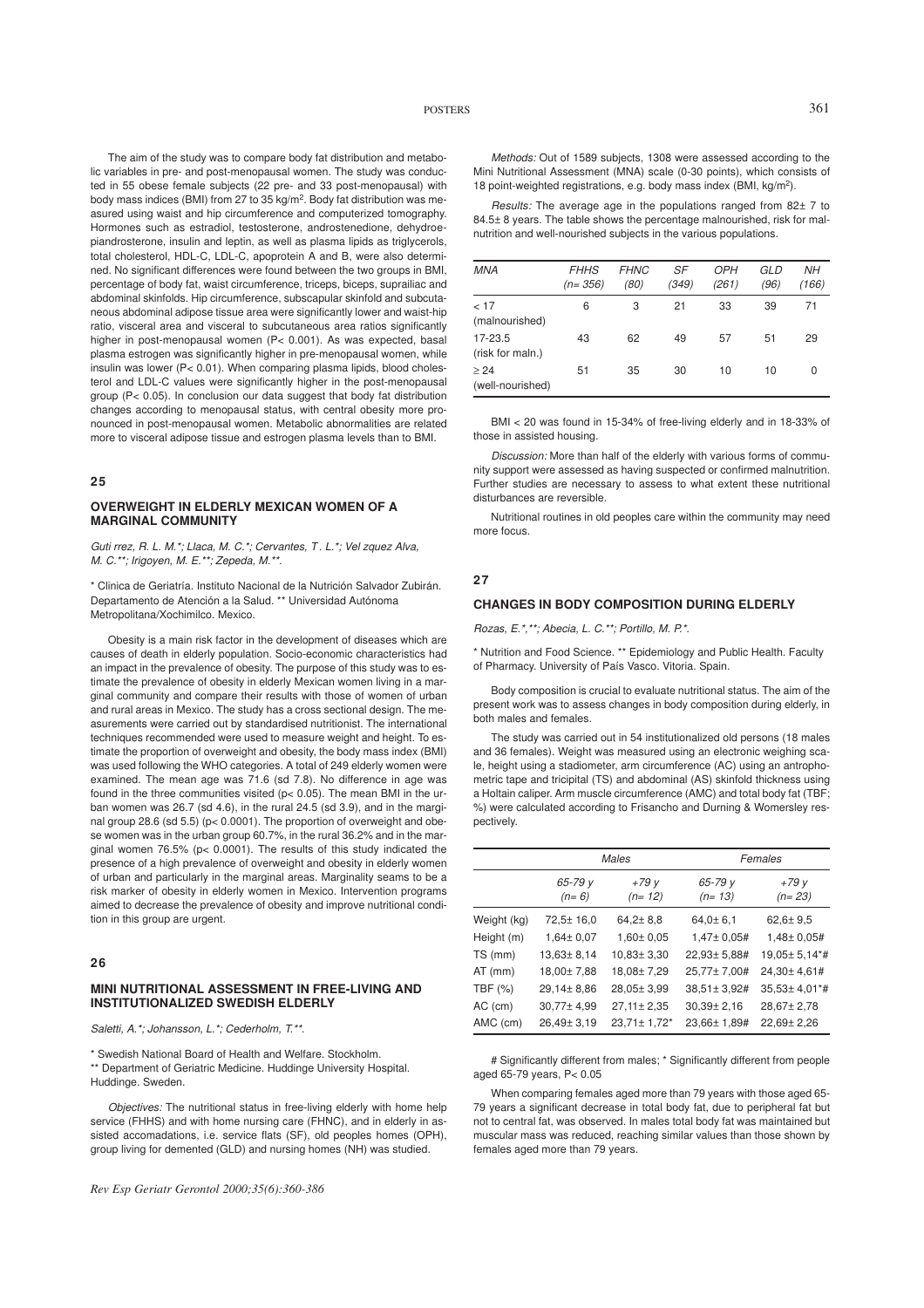# **28**

# **NUTRITIONAL CHARACTERIZATION OF INSTITUTIONALIZED VENEZUELAN ELDERLY**

*Pea, E.; Meertens, L.; Solano, L.*

Centro de Investigaciones en Nutrición. Facultad de Ciencias de la Salud. Universidad de Carabobo. Valencia. Venezuela.

In order to characterize anthropometrical and biochemical variables of elderly population, according to age, sex, and nutritional status, 31 men and 32 women, aged 60 or more years  $(77.2 \pm 7.4 \text{ y})$ , from a geriatric home from Valencia, Venezuela, were evaluated.

Weight, height, circumferences (AC), skinfolds (TSK), fat area (FA), muscle area (MA), and body mass index (BMI) were determined. Hemoglobin, lymphocyte count, albumin, transferrin and serum cholesterol were measured. According to age, two groups were built:  $< 80$  y and  $> 80$  y. By BMI, three groups were identified: low weight: < 22.0, normal: 22.0 a 26,9 and overweight:  $\geq$  27.0 kg/m<sup>2</sup>. Descriptives statistics, student t test and ANOVA were performed.

60.3% of the elderly were  $< 80$  y old, and 47.3% were male, while 39.7% of the elderly were older than 80 y and 52% were male, with no significant differences in distribution by sex. 32% of the elderly were classified as low weight and 38% as overweight, with 75% of male as low weight and 79% of women as overweight (Chi<sup>2</sup>:13.6,  $p$  < 0.001). Men had significantly lower values of BMI, AC, TSK and FA (p< 0.001). Proportion of elderly with abnormal biochemical parameters were 9.5% for hemoglobin, 9.5% for lymphocyte count, 31.7% for albumin and 17.4% for cholesterol and transferrin respectively.

These results show the great variability among anthropometric and biochemical variables, indicating that as aging advances, nutritional risk increases. More research is needed in this area with the aim of obtaining representative information on this population group.

Funded by: Consejo de Desarrollo Científico y Humanístico de la Universidad de Carabobo, Venezuela.

#### **29**

# **WEIGHT REPRESENTATION IN ELDERLY**

*Conson, M.; Ricci, M. T.; Petrillo, B.; Messina, G.; Ranucci, S.; Leone, S.; Chieffi, S.; Mangoni Stefano, C.*

Department of Human Physiology and Integrated Biological Functions. Faculty of Medicine and Surgery. Second University of Naples. Naples. Italy.

In the present study we have examined how elderly and non-elderly subjects evaluate their weight. The subjects were divided in four groups: overweight elderly, obese elderly, overweight non-elderly and obese nonelderly. Subjects were asked to refer both their height and weight. By using these values we calculated the referred BMI (rBMI). The rBMI was confronted with the real BMI (BMI).

The subjects were also required to indicate which weight they hoped to reach. By using this last value we calculated the desired BMI (dBMI). The results showed that rBMI was significantly lesser than BMI in all the groups. However no diferences in underestimation were found among the groups. As to dBMI, the 50% of overweight elderly and 85% of overweight non-elderly desired to reach a normal weight; and 12% of obese elderly and 43% of obese non-elderly desired to reach a normal weight. These findings suggest that normal weight represent more frequently the target to reach in non-elderly than in elderly.

#### **30**

# **MENOPAUSE: HORMONAL REVOLUTION OR FEMALE ELDERLY START?**

*Farzati, A.; Messina, G.; Tamborino, R.; Liccardi, G.; Mangoni Stefano, G. S. M.; D Ambrosio, L.; Colacurci, N.; Mangoni Stefano, C.* 

*Rev Esp Geriatr Gerontol 2000;35(6):360-386*

Department of Human Physiology and Integrated Biological Functions. Faculty of Medicine and Surgery. Second University of Naples. Naples. Italy.

*Objective:* To evaluate body composition in fertile and menopause women.

*Patients:* 100 healthy women were selected; then women were divided into two groups: fertile (50; mean age 47.7± 4.8 and menopause (50; mean age 47.0± 5.0). The groups had smilar BMI (28.3± 0.2) and weight (68.3± 0.2 Kg).

*Methods:* Our data were homogeneous in every group. We observe a different body composition between fertile then menopausal group; the mean total water, in fact appears higher in fertile than menopausal group (32.9 Kg vs 32.4 Kg); of greater interest seems to be water distribution between intracellular and extracellular compartment: the intracellular compartment in fertile group is higher than menopausal group  $(20.2 \text{ Ka vs } 19.1 \text{ Ka})$ . while the extracellular was less (12.7 Kg vs 13.3 Kg). The intra/extracellular water ratio was higher in menopausal than in fertile group (23.7 Kg vs 23.2 Kg). The lean mass, cellular mass and muscle mass were reduced in menopausal group than in fertile group.

*Discussion:* We suppose the different water compartimentation in fertile and menopausal group was related to cell wall and/or receptorial system modification to sex hormone.

We also believe that different water distribution in fat and lean body compartment at menopausal time was hormone-related. Our data point out that there is a relevant modification of the female body from the fertile status to menopausal passing throw a perimenopausal condition distinguished by dramatic change of cell membrane.

#### **31**

#### **AUSTRALIAN LONGITUDINAL STUDY OF AGEING: I. PROSPECTIVE EVALUATION OF ANTHROPOMETRIC INDICES IN TERMS OF MORTALITY IN COMMUNITY-LIVING OLDER ADULTS**

*Crotty, M.\*; Miller, M.\*,\*\*; Giles, L.\*; Daniels, L.\*; Bannerman, E.\*; Whitehead, C.\*\*; Cobiac, L.\*\*\*; Andrews, G.\*.*

\* Flinders University of South Australia. \*\* Repatriation General Hospital. \*\*\* CSIRO Division of Human Nutrition. Adelaide. Australia.

The Australian Longitudinal Study of Ageing (ALSA) aims to identify factors that contribute to & predict the health & social well-being of older Australians. Analyses were performed to determine the predctive value of anthropometric measurements in older Australians for 4-year mortality.

Weight, height, skinfolds (triceps, abdominal, supra-spinale, sub-scapular, medial calf, front thigh, metacarpal) & girth (arm, waist, hip, calf) measurements were performed on a randomly recruited, community-living sample of 772 men & 624 women aged ≥ 70 years.

*Waist:* Hip, % weight loss, corrected-arm-muscle area (CAMA) & BMI were calculated. These measures were categorised into quartiles & also according to commonly adopted definitions of nutritional status.

Cox regression analysis was undertaken to assess the predictive value of the independent anthropometric variables for 4-year mortality, adjusting for potential confounders (age, gender, marital status, smoking, alcohol status, self-rated health, ADL & co-morbidity).

Risk of 4-year mortality increased with weight loss > 10% over two years (HR= 2.53, Cl= 1.37-4.67) & CAMA <  $21.4$  cm<sup>2</sup> (M), <  $21.6$  cm<sup>2</sup> (F) (HR= 1.93, Cl= 1.03-3.60). A metacarpal SF (mm) in the 3rd & 4th quartiles was associated with reduced risk of 4-year mortality (HR= 0.41, Cl= 0.22-0.75 & HR= 0.56, Cl= 0.32-1.00, respectively).

These results indicate that selected anthropometric indices (weight loss, CAMA & metacarpal SF) independently predict increased risk of 4 year mortality & highlight their potential use for nutrition screening in community living older Australian adults.

#### **32**

## **ESTIMATING STATURE FROM KNEE-HEIGHT: IMPLICATIONS FOR AN ALTERNATIVE RELATIVE MASS INDEX**

*Bannerman, E.\*; Magarey, A.\*; Robertson, J.\*\*; Wilson, P.\*\*.*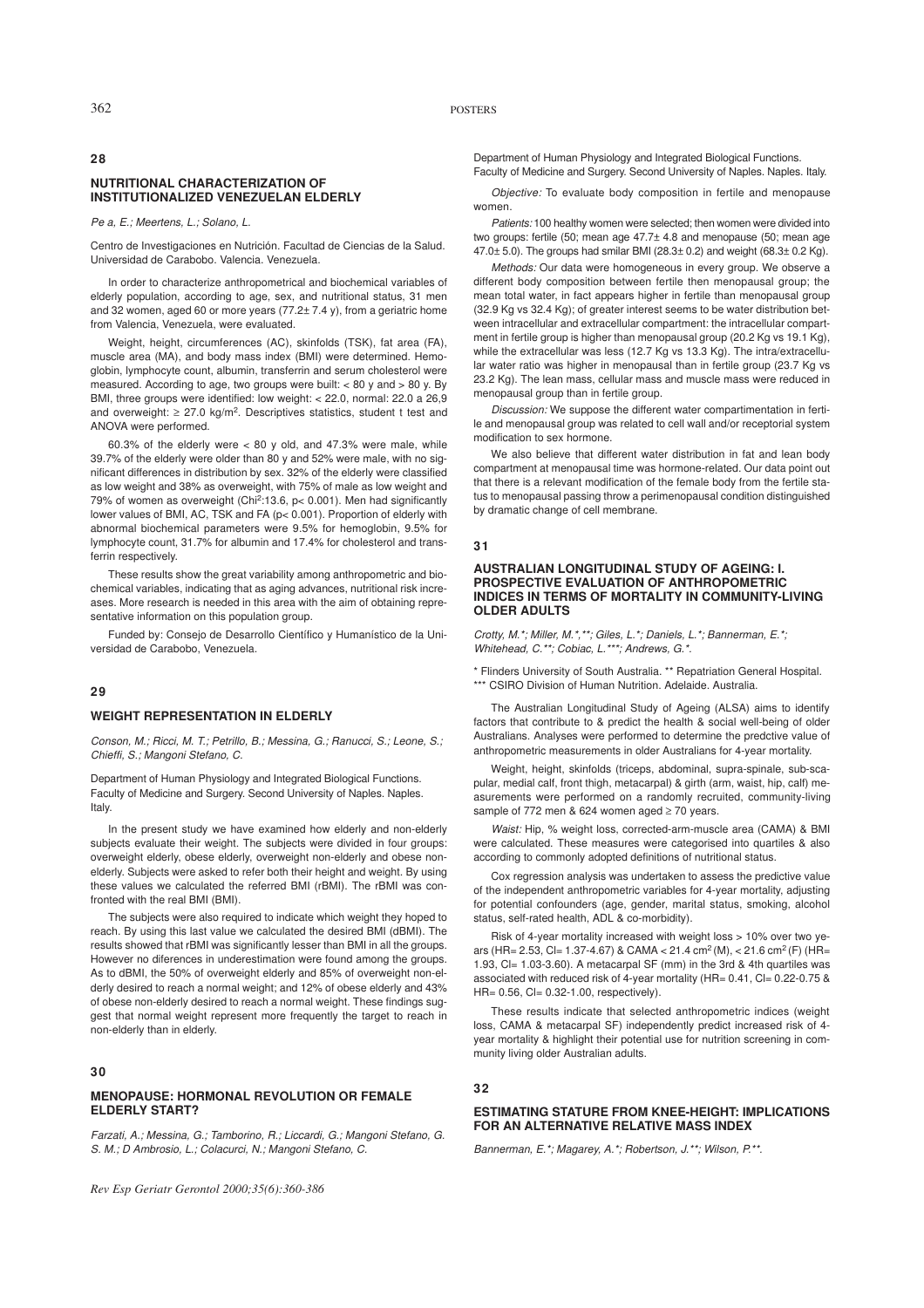\* Department Public Health. Nutrition Unit. School of Medicine. Flinders University of SA.\*\* Repatriation General Hospital. Adelaide. Australia.

It is well documented that obtaining an accurate measure of BMI in older or disabled individuals can be difficult due to difficulties in measuring height. This study evaluates the use of knee-height (KHt) for estimating stature in Australians & an alternative relative mass index (RMI) to BMI, using KHt as a measure of skeletal size. A cross-sectional study of Australian adults ( $n= 679$ ; 488 males; 18-90 years mean (SD) age 58 (17)) measured weight (kg), height (m), knee-height (m). Estimated stature was determined using a series of published equations (1-3) compared with actual height using 95% limits of agreement. Multiple stepwise-regression was used to develop similar but Australian-specific equations & alternative RMIs.

The mean bias for estimating stature from KHt for the group ranged from –1 to +1.5 cm, but at the individual level, actual height may be under or overestimated by 5.8 to 12.4 cm. Australian developed equations had an adjusted R<sup>2</sup> 0.68 & 0.50, SEE 0.039 m & 0.044 m, males & females respectively. This error is considered unacceptable for clinical assessment of an individual. A RMI of weight/KHt was the best estimate of BMI (adjusted R<sup>2</sup> 0.882; SEE 1.46 Kg/m).

The magnitude of error for estimating stature from KHt for an individual is significant, even with the use of geographic-specific equations. The resulting error in calculating BMI can have significant implications for nutritional assessment. The alternative RMI (weight/KHt) may be of greater practical use. However, further evaluation in terms of its prognostic value & its relationship to body composition are needed.

1. Chumlea et al (1985) J Am Geriatrics Society. 33(2): 116-120.

2. Chumlea et al (1998) J Am Diet Assoc. 98: 137-142.

3. Ross Laboratories (1990) «Estimating stature from knee-height», Columbus: Ohio.

# **33**

## **NUTRITIONAL STATUS OF SOME ELDERLY IN EGYPT**

*Damhougy S. T.; Yamamah, G. A. N.*

Food Science and Nutrition Research Department. Clinical Medical Sciences Department. National Research Centre. Dokki. Cairo. Egypt.

In Egypt due to the increasing number of elderly people, attention starts to be paid to geriatric health care. The present study aimed to assess the nutritional status of a group of Egyptian elderly people. Also differences among age categories in the indicators were studied within the groups of the elderly.

Sixty-one healthy Egyptian elderly subjects leading an active life were selected for this study from two homes for elderly in Cairo governorate.

Anthropometric measurements that included body height, weight, body mass index (BMI), body surface area (BSA m<sup>2</sup>), body fat (B.F), fat free mass (FFM), arm muscle circumference (AMC), corrected arm muscle area (CAMA).

Food intake was estimated by using the 24-hour dietary recall method and the nutrients intake were calculated from the food composition tables for the Middle East, and the nutritional status was evaluated together with the anthropometric: parameters.

The results obtained showed that all subjects have had an adequate level for most of the nutrients intake except for calcium, vitamin A and C as compared by recommended dietary allowances.

Females had higher body mass index (weight/height<sup>2</sup>) than males and fat free mass, while corrected arm muscle area was significantly higher in males. Arm muscle circumference decline with age.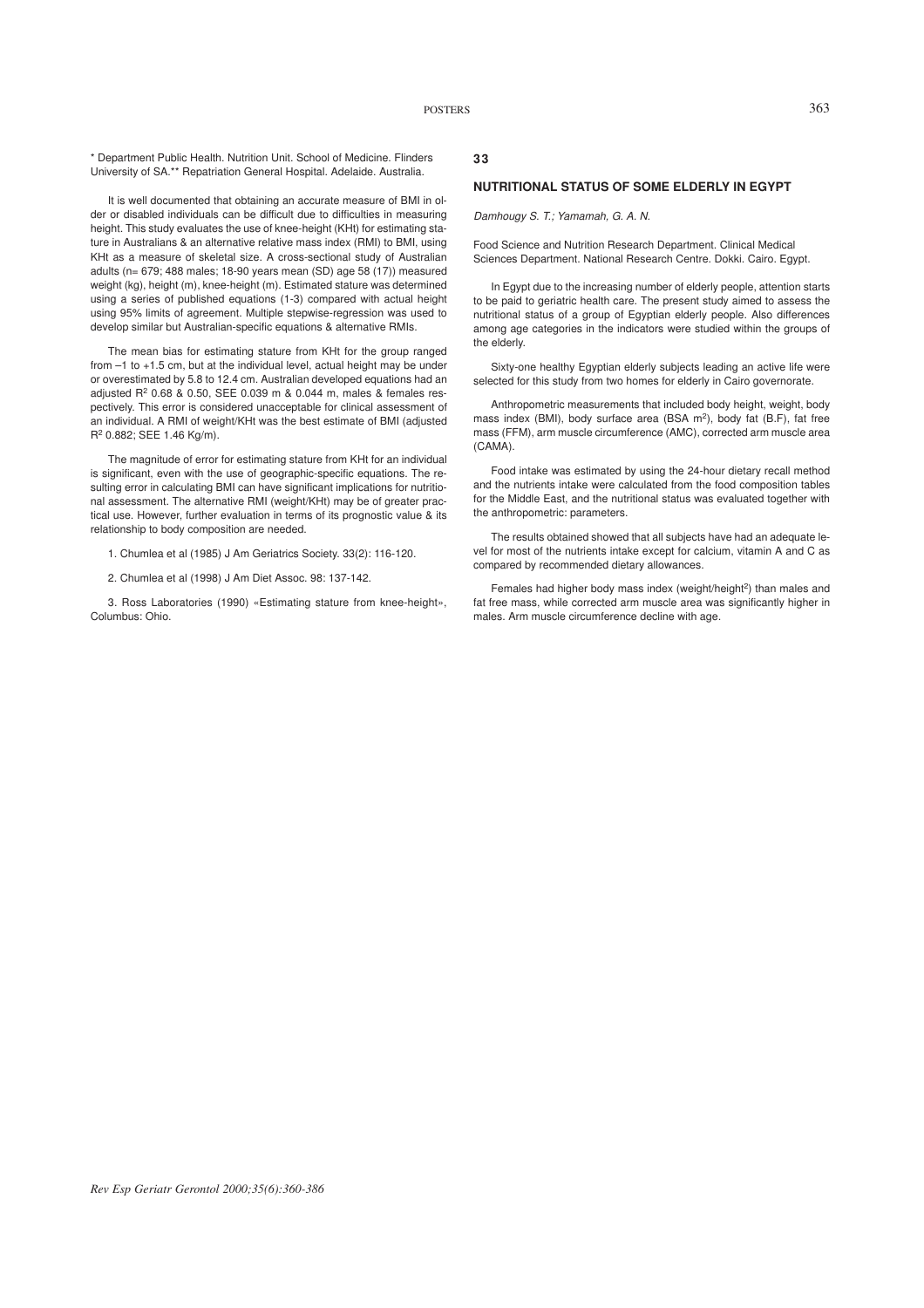364 POSTERS

# Posters *Nutrition, physical activity and performance*

#### **34**

# **LACK OF ADAPTATION TO MALNUTRITION IN THE ELDERLY**

# *Schneider, S. M.; Al-Jaouni, R.; Longo, F.; Rampal, P.; H buterne, X.*

GI and Nutrition Department. Archet University Hospital. Nice. France.

*Introduction:* Fat-free mass (FFM) is lower in healthy elderly subjects than in younger ones, while resting energy expenditure (REE) as a ratio to FFM, is similar, thus supporting the concept of physiological age relatedsarcopenia. The aim of this study was to assess REE and body composition in elderly malnourished patients.

*Patients and Methods:* 48 elderly patients (28F, 20M), aged 77 ± 1 years (mean ± SEM), were evaluated and compared with 38 young patients (20F, 18M), aged 27  $\pm$  1 years. All suffered from chronic protein-energy malnutrition. All were in stable condition, with no infection or cancer, and all were studied after correction of possible hydration disorders. Patients were separated into three groups: lean (body mass index  $> 18.5$  kg/m<sup>2</sup>), moderately malnourished (BMI between 16 and 18.5), and severely malnourished (BMI < 16 kg/m<sup>2</sup>). Body composition was measured with bioelectric impedance analysis, and REE was measured by indirect calorimetry.

#### *Results:*

| <b>BMI</b> group     |                          | >18.5           |                | 16-18.5         |                | < 16            |
|----------------------|--------------------------|-----------------|----------------|-----------------|----------------|-----------------|
| Age group            | Young                    | Old             | Young          | Old             | Young          | Old             |
| Number               | 10                       | 10              | 13             | 19              | 15             | 19              |
| FFM (%)              | 81.1<br>$+2.9$           | 72.6+<br>$1.6*$ | 85.0<br>±1.8   | 67.6<br>$+2.2*$ | 86.4<br>±1.5   | 59.3<br>$±1.7*$ |
| DER/FFM<br>(kcal/kg) | 30.9 <sub>±</sub><br>1.4 | 31.2<br>±0.9    | 31.5<br>$+1.2$ | 37.6<br>$±1.3*$ | 31.0<br>$+1.7$ | 47.0<br>$±1.8*$ |

#### \* p < 0.01 compared to young patients.

*Conclusions:* Malnutrition in the elderly involves a preferential loss of metabolically active FFM, contrasting with the homogeneous decrease of FFM and fat mass in young patients. This reflects a lack of adaptation to malnutrition. The high REE/FFM values measured in elderly malnourished patients may reflect a wasting process or more probably a preferential loss of muscular FFM, with a stable visceral mass.

# **35**

#### **CHANGES IN PHYSICAL PERFORMANCE IN ELDERLY EUROPEANS. SENECA 1993-1999**

*Schroll Bjornsbo, K\*; .Ferry, M.\*\*; De Groot, L.\*\*\*; Schlienger, J. L.\*\*\*\*.*

\* Department Physical Education. University of Southern Denmark. Odense. Denmark. \*\* Centre Hospitalier de Valence. Valence. France. \*\*\* Department Human Nutrition and Epidemiology. Wageningen Agricultural University. The Netherlands. \*\*\*\* Centre Hospitalier Régional et Universitaire. Strasbourg. France.

*Objetive:* To assess longitudinal changes in physical performance in elderly Europeans, quantified by subjective and objective measures.

*Design:* Longitudinal study including measurements taken at SENECA follow-up (1993) which were repeated at SENECA finale (1999).

*Methods:* Data were collected in a research towns across Europe. In total 444 men and women, born between 1913 and 1918 participated both in the follow-up survey and in the finale. Questions on Activities of Daily Living (ADL) was applied at SENECA baseline (1988/89) to measure self-reported physical perfomance. At SENECA follow-up tests of simple functions (7-item Physical Performance Test, chair stand, tandem stand) were added as objective measures of physical performance.

*Results:* Both subjective and objective measures of physical performance showed significant increases in the help needed to perform an activity as well as in the time needed to perform the activity. Significantly differences were found between the genders and the research towns in the ability to perform the tests.

*Discussion:* Measures of physical performance are important in the assessment of disability in elderly people. Whether nutrition, physical activity or socio-economic status can minimise or postpone disability have to be tested further.

# **36**

## **ASSESSMENT OF NUTRITIONAL STATE AND HEALTH CONDITION OF ELDER PEOPLE**

*Kolarzyk, E.; Skop, A.; Adamska-Skula, M.*

Department of Hygiene and Ecology. Collegium Medicum. Jagiellonian University. Cracow. Poland.

Population of Poland is 38.667.000. Among them 6.333.600 are 60 years old or more. 0.21% all population lives in social welfare homes. From the Cracow population of 710.000 citizens, 2.171 (0,31%) live in 17 welfare homes (15 supported by the government, 2 privately owned).

In 1998, chosen group of 89 dwellers of Welfare Homes in Cracow, aged 60-90 years, were assessed for the state of nutrition and the general health condition.

The assessment of the state of nutrition was based on anthropometric measurements, i.e., height, weight, thickness of four skinfolds. The health condition was assessed on the grounds of the written set of standardised Questionnaire and physical examination.

In the examined group, obesity was found in 30%, overweight in 28% and malnutrition in 4% of subjects. The most common chronic diseases were: hypertension, ischemic heart disease, peripheral vessels diseases, digestive tract diseases (ulcers, cholelithiasis). The most common complaints were: joint pains, abdominal pain, nausea, vomiting, constipation, headaches, thoracic pain, insomnia and low level of physical activity.

General health disturbances observed in the examined group were the typical disorders of the elder age. All pensioners of welfare homes will be covered by a prevention programmes including rehabilitation of their motoric functions.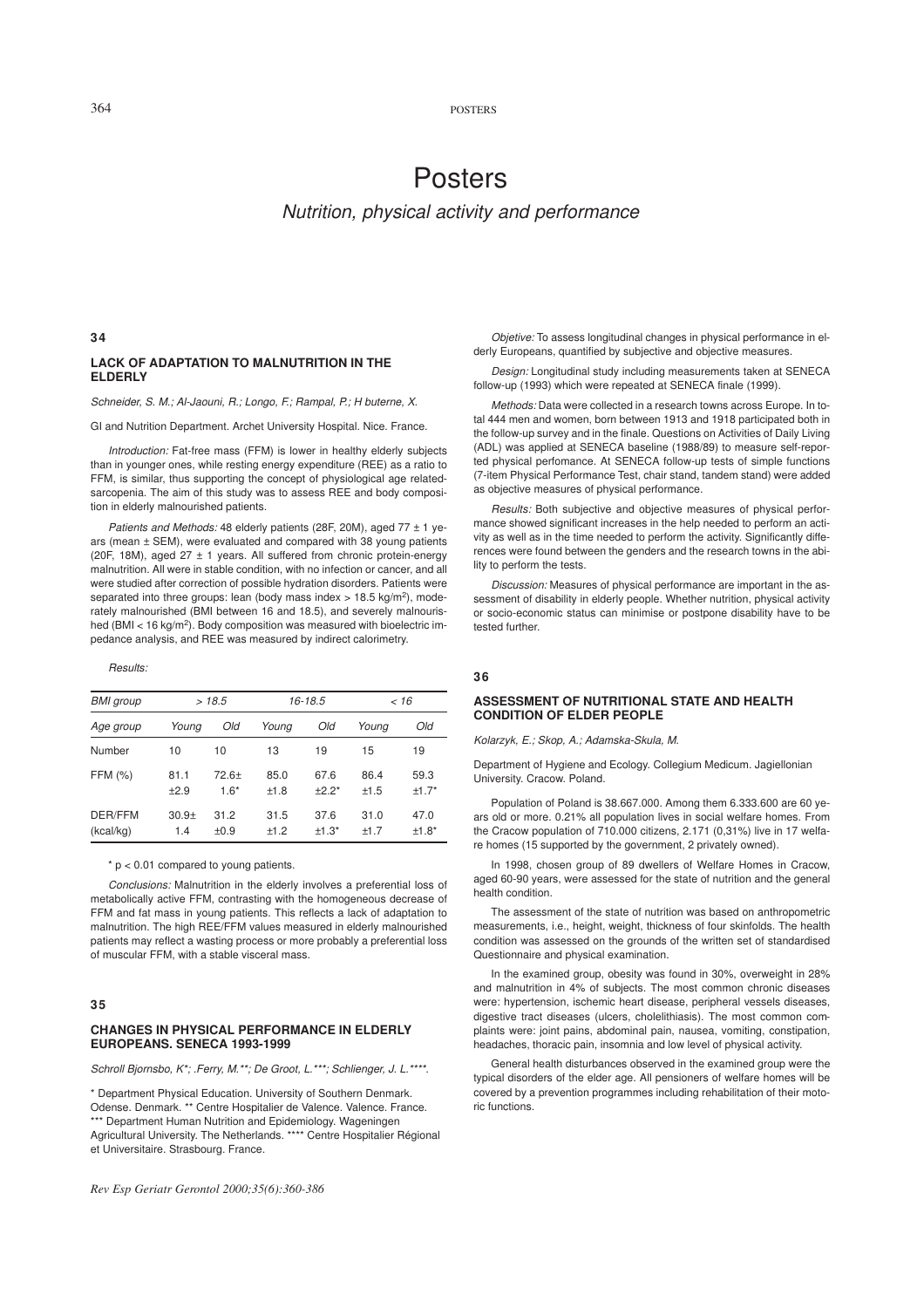#### **37 CHANGES IN RISK FOR MALNOURISHMENT IN OLDER EUROPEANS AS ASSESSED WITH THE MINI NUTRITIONAL ASSESSMENT SCREENING TOOL**

*Van Staveren, W. A.; Blauw, Y. H.; Inelmen, E.; Moreiras, O.; Roszkowski, W., for the SENECA Investigators.*

Wageningen University. Division of Human Nutrition and Epidemiology. Wageningen. NL.

*Background and purpose:* SENECA's data set included all items of the Mini Nutritional Assessment (MNA) a tool to evaluate the risk for malnourishment and to identify those elderly who could benefit from early nutritional intervention. The purpose of this study was to examine 5 year changes in mean scores on the MNA and to study the relation with self perceived health.

*Design and setting:* Longitudinal study with an observation in 93/94 and '99 in 7 European towns: Haguenau & Roman (F); Padua (I); Culemborg (NL); Vila Franca de Xira (P); Bentanzos (E); Yverdon (CH).

*Subjects and methods:* A total of 427 records were collected from subjects who were born between 1913 and 1918. The MNA includes 18 items and assigns points on nutritional adequacy with a maximum of 30 points: > 24 points is well nourished, 17-23.5 is at risk for malnourishment and below 17 is malnourished.

*Results:* In 1999 the SENECA participants scored on average 2.4 points lower on the MNA than in 1994 (p. < 0.001). There was not much difference in MNA scores and change in MNA scores between men and women, but the average change in scores varied between towns from –1.5 (V/P) to –3.7 (B/E). According to the MNA in '99 only 1% of the participants were undernourished, 14% at risk for malnourishment and 85% well nourished. Participants scoring low at the MNA also had poor subjective health, however about 40% of the well-nourished subjects reported fair or poor subjective health.

*Conclusion:* The over 80 years old participants in SENECA's FINALE may have been the rather well nourished survivors. However there was a difference in MNA scores between towns.

# **38**

# **NUTRIENT INTAKE AND PHYSICAL ACTIVITY OF ELDERLY WOMEN LIVING IN A NURSING HOME**

*Schmid, A.; Stork, A.\*; Heseker, H.*

University of Paderborn. Institute of Nutrition and Health. Institute of Sportsmedicine\*. Paderborn.

*Objectives:* Nursing home residents are at high risk for malnutrition. The aim of the present pilot-study was to assess the energy and nutrient intake of 47 elderly women (median age 85 y), who are able to eat without help, and of 20 female residents (median age 87 y) needing total feeding assistance. Further, the frequency and amount of physical activity of the self-feeding seniors was determined.

*Methods:* On 3 different days all foods provided were weighed. Foods not consumed by the elderly were also assessed. In contrast to common methods to measure diet e.g. FFQ or records, this (weighing)- method allows to calculate the net-nutrient intake of elderly people objectively. Moreover anthropometric variables, medication and weight-changes were assessed. Hand grip strength was measured by dynamometer and the level of physical activity was determined by means of a questionnaire.

*Results:* Median energy intake of self-feeding elderly women was 1620 kcal (850-4450), more than one third of the subjects consumed less than 1700 kcal/d. The intake of vitamins and minerals remained below 30-50% of the recommended level. Eating-dependent seniors are at high risk of protein-energy-malnutrition consuming an average of 1130 kcal/d and 34 g protein/d. The level of physical activity was very low. Only 34% of the seniors were active for more than 2 hours per week (walking, gymnastics) and 30% were totally inactive.

*Conclusion:* Not only optimizing the quality of delivered foods but also increasing the level of activity should aim at improving the nutritional status

of the elderly. It is often ignored that immobility represents a major risk factor for the development of undernutrition. Inactivity accelerates the loss of muscle mass. This loss of metabilically active tissue decreases the energy requirements thus leading to a loss of appetite and reduced food intake. In conclusion an adequate strength training plays an important role to prevent undernutrition.

#### **39**

# **ACTIVITIES OF DAILY LIVING IN THE SPANISH ELDERLY. ASSOCIATION WITH THE MORTALITY**

*Beltrn, B.; Cuadrado, C.; Martn, M. L.; Carbajal, A.; Moreiras, O.*

Departamento de Nutrición. Facultad de Farmacia. UCM. Ciudad Universitaria. Madrid. Spain.

The ability to manage basic activities of daily living (ADL) is a significant predictor for being housebound, placement in a nursing home and death. The aim of the study was to assess the capacity to perform activities of daily living in the Spanish sample (30 men and 49 women aged 80-85 y) from SENECA's Finale study (1999) and the changes of it respect to the same sample ten years ago.

The total ADL score (assessed by 16 questions) and the partials (mobility ADLm and self-care ADLc) in the sample is presented in the following table.

|       |              | 1989         | 1999           |                   |  |
|-------|--------------|--------------|----------------|-------------------|--|
|       | Men          | Women        | Men            | Women             |  |
| ADL c | $7.9 + 1.7$  | $7.8 + 1.2$  | $9.0 + 3.73$   | $9.8 \pm 4.0**$   |  |
| ADI m | $4.6 + 1.6$  | $5.7 + 2.3$  | $5.9 + 3.1*$   | $6.8 + 3.3*$      |  |
| ADL t | $18.8 + 4.4$ | $19.9 + 4.8$ | $23.9 + 10.2*$ | $25.3 \pm 9.6***$ |  |

 $*$  p< 0.05 \*\*; p< 0.01; \*\*\* p< 0.001.

The ADL score from deceased subjects whose participating in 1989 was significatively worse (p< 0.01 in men and p< 0.001 in women) than ADL score from survivor subjects.

| ADL t 1989<br>Men |                        | Women                   |  |
|-------------------|------------------------|-------------------------|--|
| Deceased $(n=67)$ | $24.3 \pm 8.0$ (n= 38) | $27.1 \pm 10.9$ (n= 29) |  |
| Alive $(n=105)$   | $19.3 \pm 4.7$ (n= 41) | $20.8 \pm 7.4$ (n= 74)  |  |

Activities of daily living as a measurement of functionality decline with increasing age and in our study a better ADL score is found as survival factor.

#### **40**

#### **PHYSICAL ACTIVITY IN EUROPEAN SENIORS: ATTITUDES, BELIEFS AND LEVELS**

*Afonso, C.\*; Graa, P.\*; Kearney, J. M.\*\*; Gibney, M. J.\*\*; De Almeida, J. D. V.\*.*

Facultade de Ciências da Nutriçâo da Universidade do Porto. Porto. Portugal.

*Objectives:* To identify in the elderly European population, the attitudes to physical activity (PA) and health, in order to define adequate strategies of promotion.

*Design:* Cross-sectional survey using a face-to-face interview-assisted questionnaire.

*Methods:* This project belongs to the multicentric Pan-EU Survey on consumer Attitudes to PA, Body Weight and Health under the leadership of the Institute of European Food Studies –Dublin– with the cooperation of members from all EU countries. 1903 European citizens, aged ≥ 65, were interviewed The data's descriptive analysis, was followed by univariate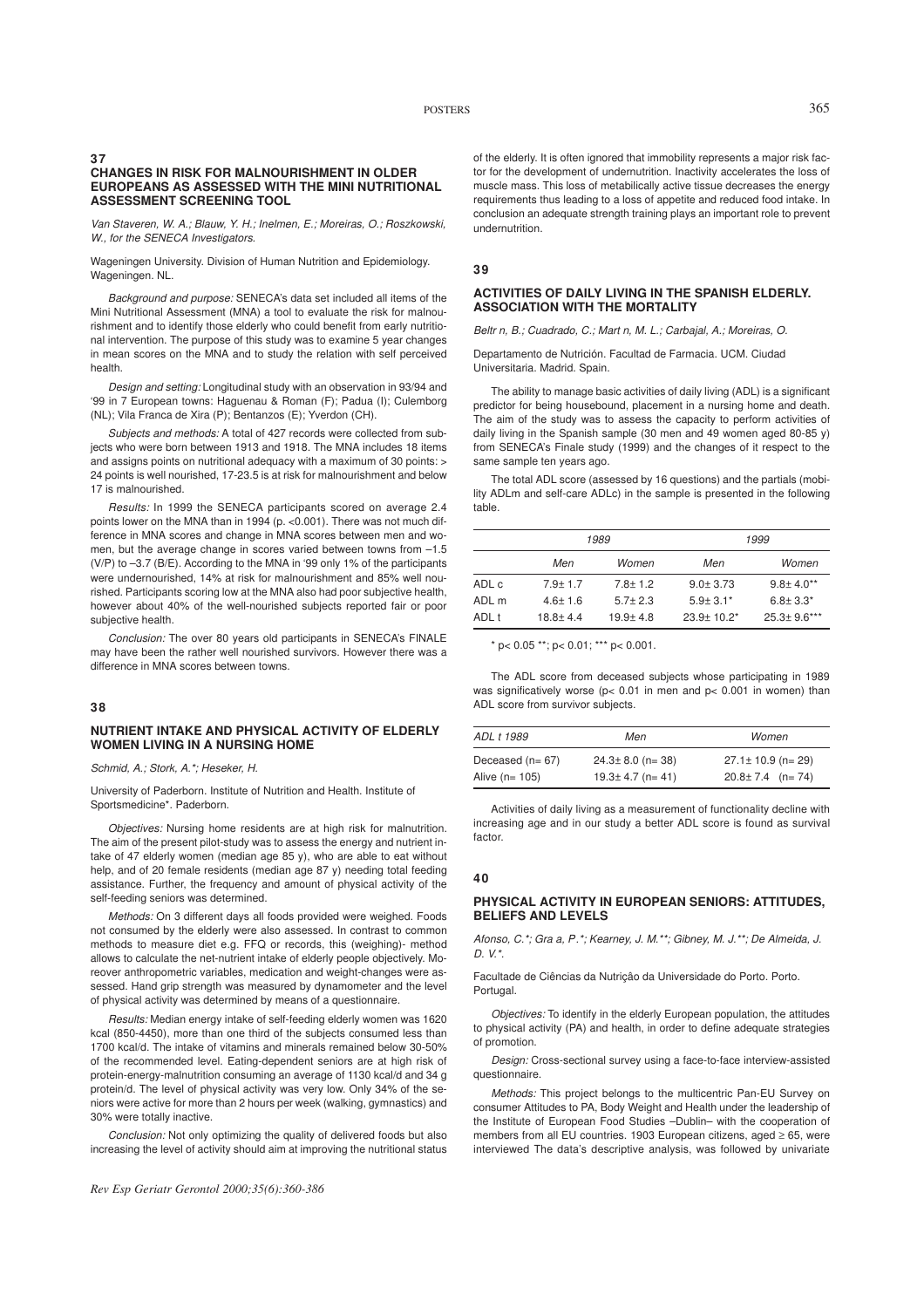# 366 POSTERS

analysis to characterise the study's sample. Results will be presented at the European level as well as for each country.

*Results:* PA was not viewed by the elderly as a major health determinant as it ranked only 5th (18%), following food (42%), smoking habits (40%) and alcohol (24%). 41% of elderly were not engaged in any type of PA, but 50% dedicated more than 3,5 hours/week on various activities. At EU level the most common activities included walking, gardening, cycling, and swimming. 64% of the elderly thought that they do not need to do more PA, and 37% were in the pre-contemplation stage as they were currently not very physically active and they didn't intend to become physically active in the next 6 months. A large variation in attitudes, and behaviours in relation to PA, was found amongst European countries.

*Discussion:* Programmes to promote PA need to be tailored to the different countries in order to increase/maintain PA in the elderly.

#### **41**

# **LIFE SATISFACTION IN RELATION TO PHYSICAL CAPABILITY OF ELDERLY PEOPLE**

*Nikolic, E. C.; Novakovic, B.; Niciforovic-Surkovic, O.*

Institute of Public Health. Novi Sad. Yugoslavia.

*Introduction*: Demographic data in Novi Sad indicate incrising participation of old people in general population. The average age of population is 38, 4 years, ageing index is 0,794, proportion of people aged 60 and above in general population is 16,8% and according to biological population type Vojvodina belongs to regresive one.

*Objectives:* Aged people (60 and above) take significant place in the structure of population with incrising life expectancy. The aim of this paper was to analyse life satisfaction of old people related to mobility and selfcare capability, as the important components in quality of life.

*Design and methods:* This study was conducted in the territory of Novi Sad, including both urban and rural population aged 60 and above, using random sample method (N= 240) from the list of inhabitants. The instrument was modified McMaster Health Index questionnaire sent by post.

*Results:* The most of inquired persons (95%) are able to walk out-of doors by themselves, 68% have no difficulty walking as far as a kilometer, half of them are able to run short distance about 100m and quarter of them are able to take part in some sports. Some of them (10%) have physical difficulty travelling by bus; almost 5% aren't able to walk out-of doors and 0,8% can't walk at all. As for the self-care, 75% of inquired persons are able to do light housework, but 5% have difficulties feeding themselves, 8% dressing themselves and 7,3% have difficulties washing themselves. 37,8% estimate their health as a good, but 27% describe themselves as unhappy or very unhappy persons. Multiple regression method showed significant correlation (p< 0,01) between life satisfaction and preserved mobility and self-care capability.

*Conclusion:* Elderly people who are in better physical shape are more sattisfied with their lifes, and according to that have a better quality of life.

# **42**

# **ELDERLY PEOPLE, INFLUENCE OF OSTEOARTICULAR PATHOLOGY (OAP) ON THE QUALITY OF LIFE**

#### *Farr, R.; Frasquet, I.; Martnez, M. I.; Rom, R.*

Área de Nutrició i Bromatología. Dep. de Medecina Preventiva. Facultat de Farmàcia. Univesitat de València-Estudi general.

In elderly people it is difficult to define and to evaluate the quality of life, because not only health status but also the ability to perform the daily tasks and social activities, financial position, emotional status and the absence of aches and pains play a role in quality of life. Given that the OAP is, together with the cardiovascular pathology, the most common among old people, the aim of this study was to evaluate the degree of incapacity and the aches and pains caused by OAP and to ascertain to what extent this affects the quality of life. The subjects studied were a group of non disabled elderly

people, 59 men and 104 women (52-94 years) from a geriatric home depending on the Generalitat Valenciana.

Data obtained from the individual clinical histories and personal interviews make it possible to evaluate: their global health status (Rosser and Kind matrix); physical capacity, vision, hearing, appetite, mastication and manual ability; psychic health; chronic pathologies; medication; ability to perform daily tasks and social activities; quality of the geriatric home and their nutritional status.

OAP affected 61% and 25% of the interviewed women and men, respectively. The global health of 51% of these OAP sufferers as rated by the Rosser and Kind test was «regular or bad», while only 29% of the people who were not suffering OAP received this rating. From a subjective point of view OAP does not seem to affect the health and quality of life of people suffering it, except insofar as it diminishes manual capacity. People affected by OAP have a significantly higher fat mass than the rest. When health care and social services are good, many of our subjects, like those of the Euronut- SENECA study (1988-89) feel that their health and quality of life are also good in spite of their numerous chronic diseases.

**43**

#### **NUTRITION STATUS IN THE ELDERLY LIVING AT HOME: MULTIDIMENSIONAL GERIATRIC ASSESSMENT**

*Daz Palarea, M. D.\*; Pea Gonzlez, A.\*\*.*

\* Universidad Las Palmas de Gran Canaria.\*\* Centro de Atención Primaria (Arucas). Islas Canarias. España.

*Objective:* The objective of the present study consist in determining the factor related to the nutritional status in elderly. The social functioning, family support, ability to perform basic activities of daily living, cognitive impairment or socioeconomic status in interaction with other factors are considered the fundamental elements to assessment in the treatment and care the elderly people.

*Methods:* A cross-sectional study was performed in a rural Primary Health Service (2237 sanitary card). The elderly over 80 year of age living in the community were studied ( $n= 60$ ). The sociofamiliar support, drug consumption, physical (clinical status, body mass index, oral status) functional (Katz I) and mental status (Pfeiffer I) were evaluated.

*Results:* The population aged 65 and over was 14,78%, 80 and older 2,6% (63,3% female), their average age was 84,9 (80-93). In the population of 80 and older the 75% had hypertension, lipid disorder 31,1%, diabetes mellitus 21,05, 67,34% had overweight, cognitive disorders 16,6%, those under prescriptions of three drugs and over were 63,3%, with independent functional status 60%. Edentulous patients 29,09%, some dental pieces 9,09% and complete denture-wearing patients 61,81%. The study of clinical status showed association the overweight with HTA (81,25%), lipid disorder (33,3%) and DM (24,2%). Among the patients 90,8% live in family settings and the 15,5% receive help from primary care physicians at home.

*Discussion:* The rural population studied above, has been included in a geriatric evaluation program and that fact explains the high overweight prevalence within this range of age where all possible cases have been therefore detected. The high incidence of diabetes mellitus and overweight within the Canaries establishes a relevant relationship with the development of hypertension. The family support in the rural canarian population, sustain a better life quality of the elderly while at home explaining the high level of independent functional status previously demonstrated and why any malnutrition case was detected. The multidimensional geriatric assessment has been demonstrated as priceless tool for the detection of all the physical, social, mental and functional factors that conditions the health status and the life quality of the elderly.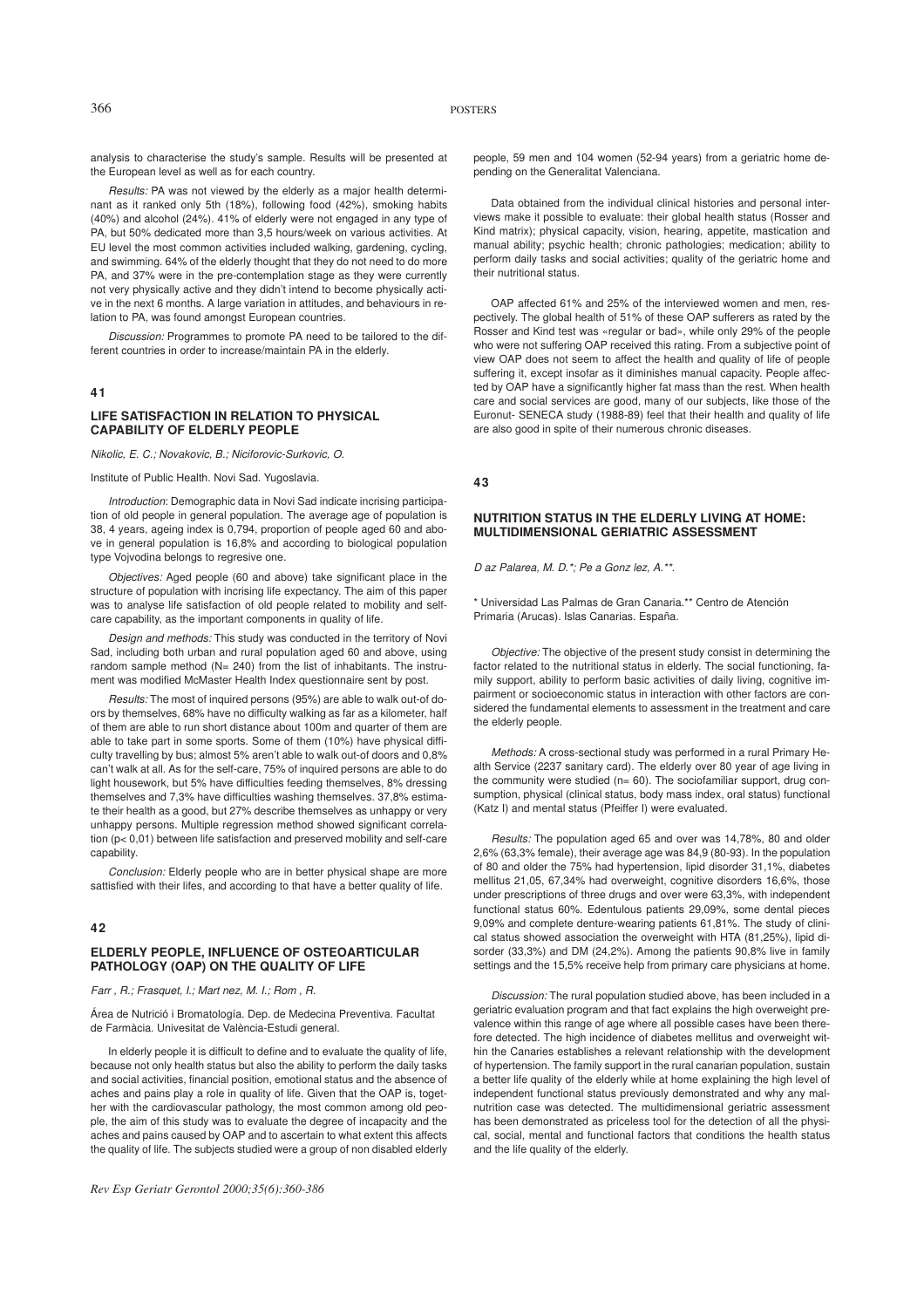# Posters

*Interactions*

**44**

# **RELATION BETWEEN PLASMA HOMOCYSTEINE AND COFFEE AND TEA CONSUMPTION**

*Sltemeier , A.; Lhrmann, P .; Herbert, B.; Krems, C.; Hartmann, B.; Hilberer, P.; Neuh user -Berthold, M.* 

Institute of Nutritional Sciences. Justus Liebig University. Giessen. Germany.

Within the longitudinal study on nutrition and health status in an ageing population of Giessen, Germany (GISELA) we investigated the effect of coffee and tea consumption on plasma levels of homocysteine.

In a sample of 138 females (age  $69.2 \pm 5.3$  y, BMI 26.6  $\pm$  4.1 kg/m<sup>2</sup>) and 67 males (age  $69.9 \pm 4.9$  y, BMI 26.7  $\pm$  2.8 kg/m<sup>2</sup>) total plasma homocysteine levels were analysed by HPLC. Blood was taken after an overnight fast. Coffee and tea consumption was assessed by a 3-day-food record especially developed and validated for our study. All participants were at least 60 years old, non-smokers and did not take vitamin supplements.

The mean plasma homocysteine level of the women and men was 8.47 ± 2.78 µmol> mol/L and 9.58 ± 3.17 µmol/L, respectively. The mean coffee and tea intake of the women was  $412 \pm 217$  ml/d, that of the men  $473 \pm 248$ ml/d. No correlation (Spearman) between plasma homocysteine concentration and coffee and tea intake could be found in both sexes. The mean homocysteine concentration did not differ significantly between tertiles of coffee and tea intake in women and men.

Our results show no effect of coffee and tea consumption on plasma levels of total homocysteine.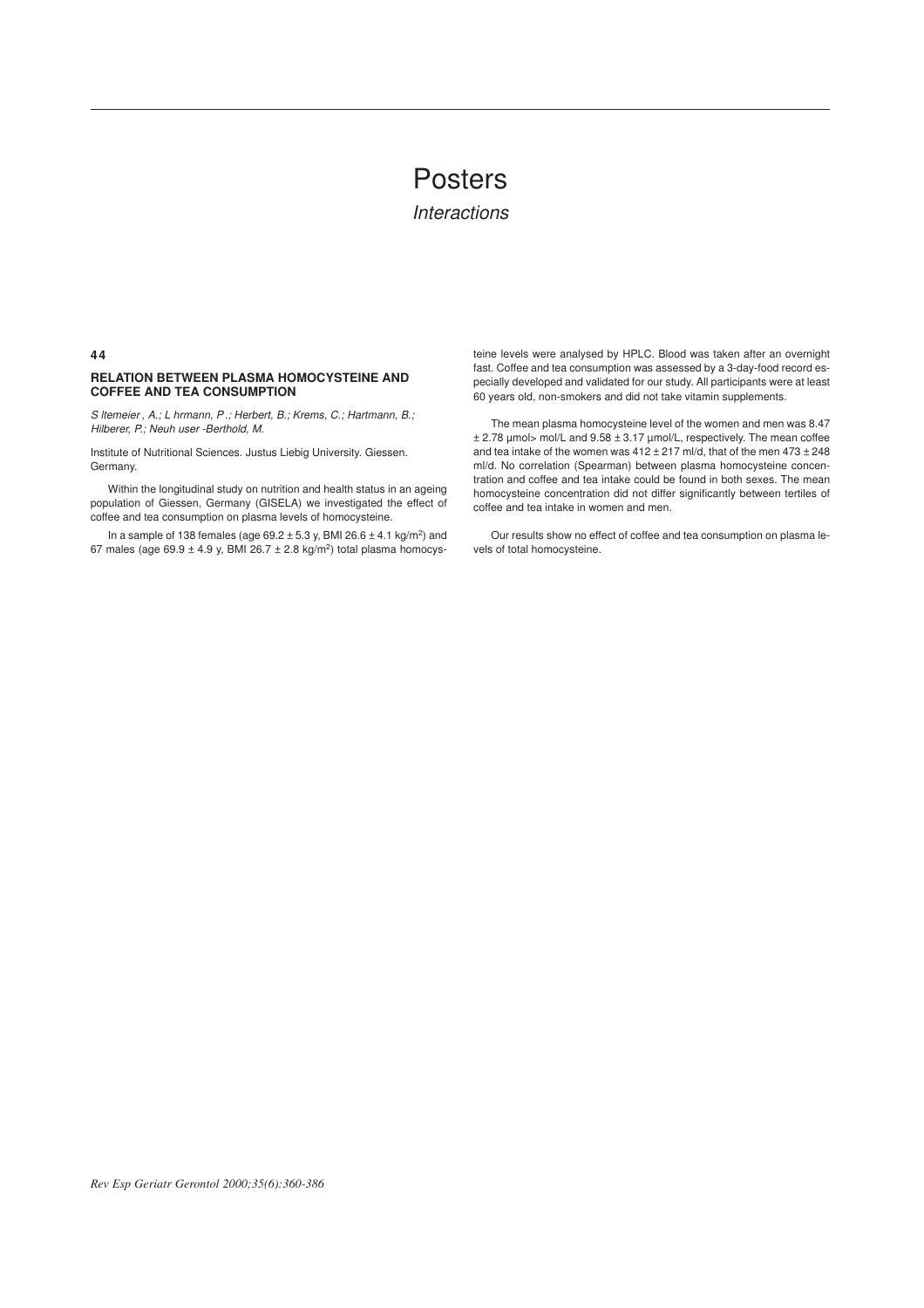# Posters

*Mental health*

#### **45**

# **ASSOCIATIONS BETWEEN NUTRITIONAL INTAKE AND COGNITIVE FUNCTIONS IN A HEALTHY AGING SAMPLE**

*Nicolas-Royant, A. S.\*; Lanzmann, D.\*\*; Vellas, B.\**

\* Hôpital La Grave-Casselardit. Pavillon J. P. Junod. Service du Pr. JL. Toulouse. France. \*\* Danone Vitapole. Nutrivaleur. Le Plessis-Robinson. France.

*Objetive:* To examine the association between nutritional intake and cognitive performance.

*Subjects:* 96 free-living elderly (aged 64-93 years). Participants were free of significant cognitive impairment.

*Method:* Nutritional intake was evaluated by a three-day food record and cognitive performances by the Mini Mental State (MMS), the Symbol Digit Modalities Task from the Weschler Adult Intelligence Scale (WAIS) and a timed cancellation task.

*Results:* Performance on cognitive tests in 1997 was related to both past (1993) and concurrent (1997) nutritional intake. Concurrent vitamin C intake was significantly associated with MMS and WAIS score  $(r_s= 0.21$ -0.28). Past vitamin C intake was significantly correlated with the MMS and WAIS scores ( $r_s$ = 0.21-0.23) and with the cancellation task score ( $r_s$ = 0.24). Past vitamin B1 intake was associated with MMS ( $r_s$ = 0.22). The general diet quality, evaluated by a healthy diet indicator (HDI) was also associated with better cognitive performance. Subjects with a higher HDI in 1993 had significantly better MMS and cancellation task scores in 1997 than those with a lower HDI.

*Conclusion:* Although associations were relatively weak in this healthy sample, these results support a relation between the quality of diet and cognitive performance.

# **46**

# **EATING BEHAVIOUR DISORDERS ARE CORRELATED WITH AUTONOMY IN ALZHEIMER PATIENTS**

*Rivire, S.; Larque, S.; Cantet, C.; V ellas, B*

Department of Internal Medicine and Gerontology. La Grave-Casselardit Hospital. Toulouse. France.

*Objectives:* Eating behaviour disorders are common in Alzheimer's Disease (AD). The aim of this study is to examine associations between eating behaviour disorders evaluated by Blandford scale and other parameters (study funded by the European Commision).

*Design:* Cross-over study with 223 patients with AD (age: 76.6± 8.1, MMS: 15.3± 6.8, Blandford: 2.8± 3.5) living at home with a caregiver, in 3 European countries.

*Methods:* Several parameters (cognitive function: MMSE, autonomy: ADL and IADL, nutritional state: MHA, behaviour troubles: Cohen-Mansfiel scale, mood: Cornell scale and BMI) have been assessed in the patients during an evaluation. Caregivers were asked for their age, BMI, nutritional and Alzheimer knowledge (assessed by two questionnaires), burden fee- $\lim_{h \to 0}$  (assessed by the Zarit scale) and quality (spouse, child....). Blandford total score, score of categories and score of each item were correlated to

the other parameters. The Kruskal-Wallis test and the Spearman test were used.

*Results:* Table: Correlation between Blandford total score and the other parameters

| R (Spearman test) |
|-------------------|
| 0.15              |
| 0.0012            |
| $-0.303***$       |
| $0.353***$        |
| $0.332***$        |
| $-0.378***$       |
| $0.34***$         |
| $-0.12$           |
| $-0.02$           |
| $-0.205**$        |
| $-0.178*$         |
| $-0.248**$        |
|                   |

\*\*\*  $p$  < 0.001; \*\*  $p$  < 0.005; \*  $p$  < 0.05.

Moreover, more than 50% of the items are associated with IADL (74%). ADL (71%), MMS (62%) of Cohen-Mansfied scale (58%).

*Discussion:* Eating behaviour disorders (total score, items, categories) are overall associated with autonomy and behaviour. Nutritional state and mood are two well correlated with eating behaviour disorders. On the other hand, Blandford total score is not associated with MMSE whereas 62% of the Blandford items are correlated with it. Caregivers could play a role in eating behaviour disorders because a lot of carers characteristics are linked with Blandford scale even if burden feeling by the carers is not correlated with eating behaviour disorders.

# **47**

# **RELATED FACTORS WITH MINI NUTRITIONAL ASSESSMENT IN PATIENTS WITH ALZHEIMER DISEASE**

Larque, S.; Rivi re, S.; Gillette-Guyonnet, S.; Cantet, C.; Andrieu, S.; *Vellas, B.*

Hospital La Grave-Casselardit. Service de Médecine Interne et Gérontologie. Clinique du Pr Albarède. Toulouse. France.

*Background:* Weight loss and behavioral feeding problems are frequent among patients with Alzheimer disease. The origin of this weight loss is still poorly understood and could be multifactorial. Weight loss accelerates disease course, decreases patient's quality of life and increases the caregiver's burden.

*Objective:* Relate the nutritional status impairment with cognitive functions, behavior, autonomy, and depression.

*Design:* As part of a multicentric interventional study on the impact of caregiver educational program, we analyzed, at the entry of study 225 Alzheimer disease patients: 76.7± 8.1 years old, with a mean Mini Mental State (MMS) score of 15.4± 6.8 and a mean Mini Nutritional Assessment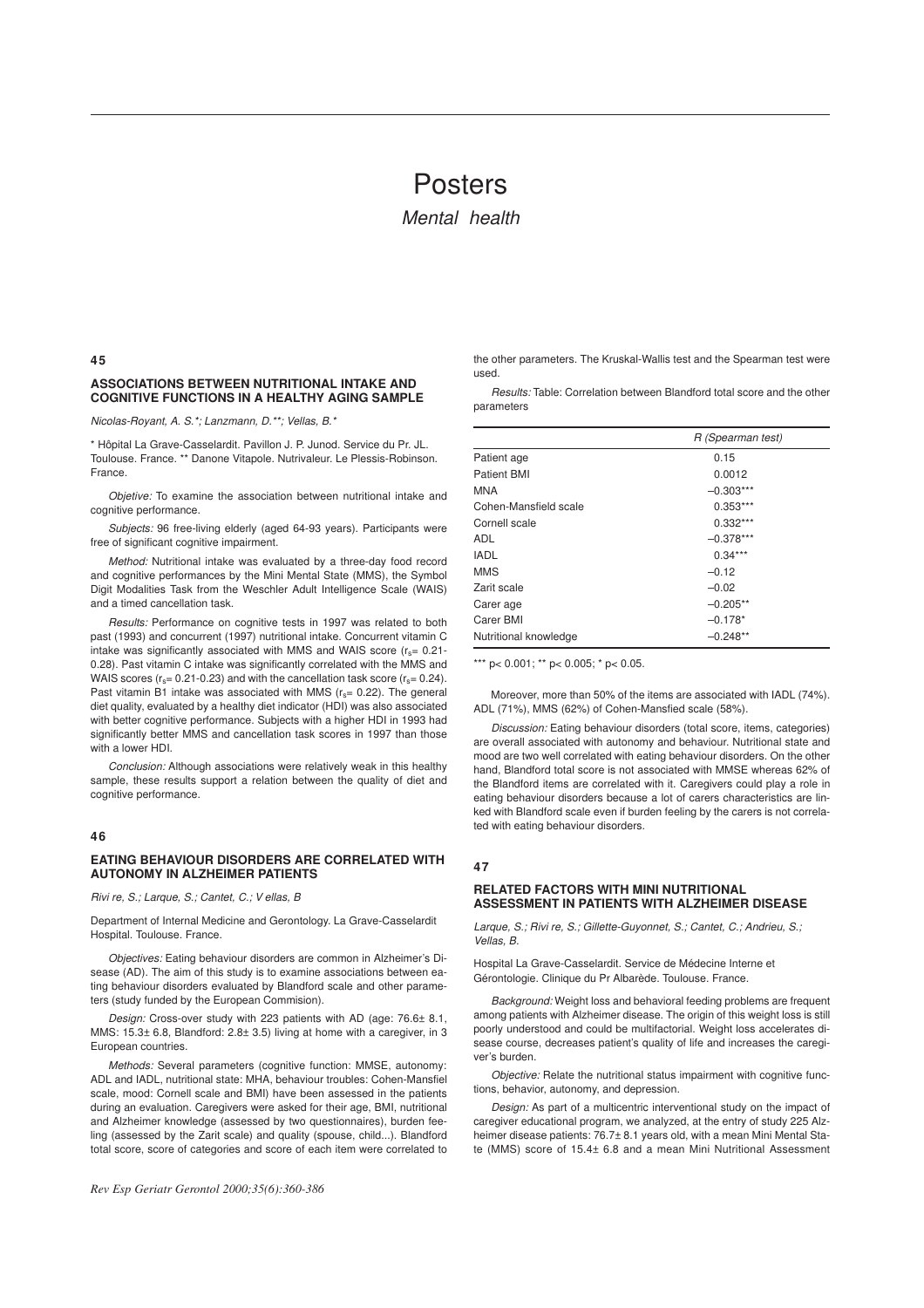(MNA): of 23.3± 3.5. We determined relationships between nutritional status (MNA) and Cognitive functions (MMS), depression (Cornel scale), behavioral problems (Cohen-Manfield scale), autonomy [Activity of Daily Living (ADL) and Instrumental Activity of Daily Living (IADL) scales] and feeding behavior (Blandford scale).

*Results:* Patients were separated in two groups according to their MNA score higher (patients well nourished) or lower (patients at risk of undernutrition or undernourished) than 23.5.

Univariate analysis found that MNA was related with cognitive functions, behavior, autonomy, and depression.

Multivariate analysis using step by step regression found that MNA was only related with Cornel scale (depression) and with IADL (autonomy).

The risk of a nutritional status impairment (MNA  $\leq$  23.5) increased by 14% when Cornel scale score worsen by 1 point (OR 1.14, IC 95% 1.06- 1.23) and increased by 8% when IADL score worsen by 1 point (OR 1.08, IC 95% 1.04-1.12).

*Discussion and Conclusion:* In Alzheimer disease patients, nutritional status is in relation with depression and autonomy; it could be improved by taking into account the depression and adapting environment to maintain patient autonomy as long as possible.

#### **48**

# **MENTAL STATE AND ACTIVITIES OF DAILY FIVING. RELATIONSHIP IN A SPANISH OLDER GROUP**

*Martn, M. L.; Beltrn, B.; Carbajal, A.; Moreiras, O.*

Departamento de Nutrición. Facultad de Farmacia. Universidad Complutense de Madrid. Madrid. España.

*Objectives:* To analyse mental state, cognitive and affective, and physical functionality in order to assess repercussions in each one of other.

*Design:* This study is part of European multi-centre longitudinal survey **SENECA** 

*Subjects and methods:* 31 men and 48 women, of 82.4± 2.0 and 82.3± 1.7 years old, respectively. Cross-sectional study, in 1999. Standardised techniques are used:

1. Mental state or psychical funcionality: cognitive (Mini-Mental State Examination: MMSE) and affective (Geriatric Depression Scale: GDE).

2. Phisical functionality (Activities of Daily Living: ADL).

*Results and discussion:* Cognitive state, higher (p< 0.05) in men (24.2± 4.3) than in women (21.3± 5.4), get worse respect 1993 Seneca's population. This psychic aspect is in women under functional limit (MMSE= 23). The mean of affective state is similar in men (2.8 $\pm$  3.3) and women (4.1 $\pm$ 3.5), and in total Seneca of previous period, 1993. The last functionality does not overcome the value that signs a depressive status (GDE= 5). Cognitive functionality in women improves when the affective functionality does it as well ( $r = 0.405$ ,  $p < 0.01$ ).

Physical functionality is similar in men (23.2± 9.9) and women (25.0± 9.7). An increase in it is observed when in women mental state, cognitive  $(r= 0.545, p < 0.001)$  and affective  $(4 = 0.385, p < 0.01)$ , grows up. In this way, physical and affective functionalities in men get better at the same time (r= 0.383, p< 0.05). In sum, physical and mental functionalities are, in general, positively associated in the elderly.

# **49**

# **ASSESSMENT AND NUTRITIONAL INTERVENTION IN PATIENTS WITH MODERATE-SEVERE DEMENTIA**

*Gil, P.; Snchez-Guevara, A.; Ribera, J. M.*

Demenu Group.

*Aims:* To analyse the nutritional status of patients with dementia living in nursing-homes and the efficiency of nutritional supplement in order to modify cognitive and functional status and morbi-mortality parameters.

*Rev Esp Geriatr Gerontol 2000;35(6):360-386*

*Methods:* Prospective study (follow-up one year) of patients with moderate-severe Alzheimer's disease (FAST: 6-7). Basal study includes the following data: cognitive (MMSE), functional (Blessed), anthropometric and biometric assessment. The follow-up study includes: morbility, mortality, infections, hospital admissions and length of stay in bed. Were established two groups: A) Control group without nutritional supplement (n: 75, mean age 85,6± 4, women 78%) B) Intervention group with Pentaset Intensive® (N. 30, mean age 84,7± 3,9, women: 75%). Date base SPSS, statistical measurement of common tendency and dispersion and quantity comparative data t Student (interval confidence 95%).

*Results:* The patients of interventional group improve antrophometric and biometric parameters. We dont find cognitive and functional modifications.

| Parameters    | Group A        | Group B        |  |
|---------------|----------------|----------------|--|
| Proteins      | $6.1 \pm 0.6$  | $6.6 \pm 0.5$  |  |
| Albumin       | $3.32 \pm 0.4$ | $3.81 \pm 0.5$ |  |
| Beta-carotene | $0.71 \pm 0.4$ | $1,47 \pm 0.5$ |  |
| Vitamin E     | $7.1 \pm 1.3$  | $8.2 \pm 1.8$  |  |
| Mortality     | 21             | 17             |  |
| Stay in bed   | $12.6 \pm 3.4$ | $7.4 \pm 2.9$  |  |
| Infections    | 67             | 40             |  |
|               |                |                |  |

*Conclusions:* 1. Anthropometric and biometric parameters improve in the interventional group. 2. Global mortality, infections process and length of stay were lower in interventional group. 3. Differences were not observed in the cognitive and functional evolutive process.

#### **50**

#### **LIFE STYLE CHARACTERISTICS ASSOCIATED WITH NUTRITION STATUS ˙A T RISK¨ IN ELDERLY SUBJECTS AGED 80-85 YEARS**

*Pearson, J. M.; Schlettwein-Gsell, D.*

Emeritus Faculty. James Madison University. Harrisonburg. VA. USA. Institute of Experimental Gerontology. Basel. CH.

The study objective was to determine the extent of associations between diminished self-care ability, cognitive impairment, living alone status, and at-risk nutrition status in persons aged 80-85 years. Subjects were 627 individuals who participated in all three data-collection phases of the Seneca study in 1988-89, 1993, and 1999. Diminished self-care ability was defined as not being able to perform all 7 self-care items on the ADL instrument. Respondents were deemed to have possible cognitive impairment if they scored ≤ 23 on the MMSE test. Residence situation was categorized as either living alone, with spouse/partner, or with others. Nutrition status was categorized as being well nourished or at risk of malnutrition, using an 18-item mini-nutritional assessment questionnaire.

There was wide variation between study locations in the percents of respondents who were found to have possible cognitive impairment and to have diminished self-care ability. Differences between genders were noted for most variables. In 1999 women were more likely than expected to live alone or to live with others and less likely than expected to live with spouse only, while the opposite pattern held for men. In 1999 only 31 percent of the women and 49 percent of the men were able to do all seven tasks, down from 61 and 78 percent in 1993. Those not able to do all 7 self-care tasks were more likely than expected to have MMSE scores of ≤ 23, and both men and women who were not able to perform all 7 self-care tasks were more likely than expected to be at risk of malnutrition. In addition, those who were not able to perform all self-care tasks were more likely than expected to live with others, and were less likely than expected to live with spouse only. Decreased cognitive and functional status is associated with both greater dependency relative to living situation and increased risk of malnutrition.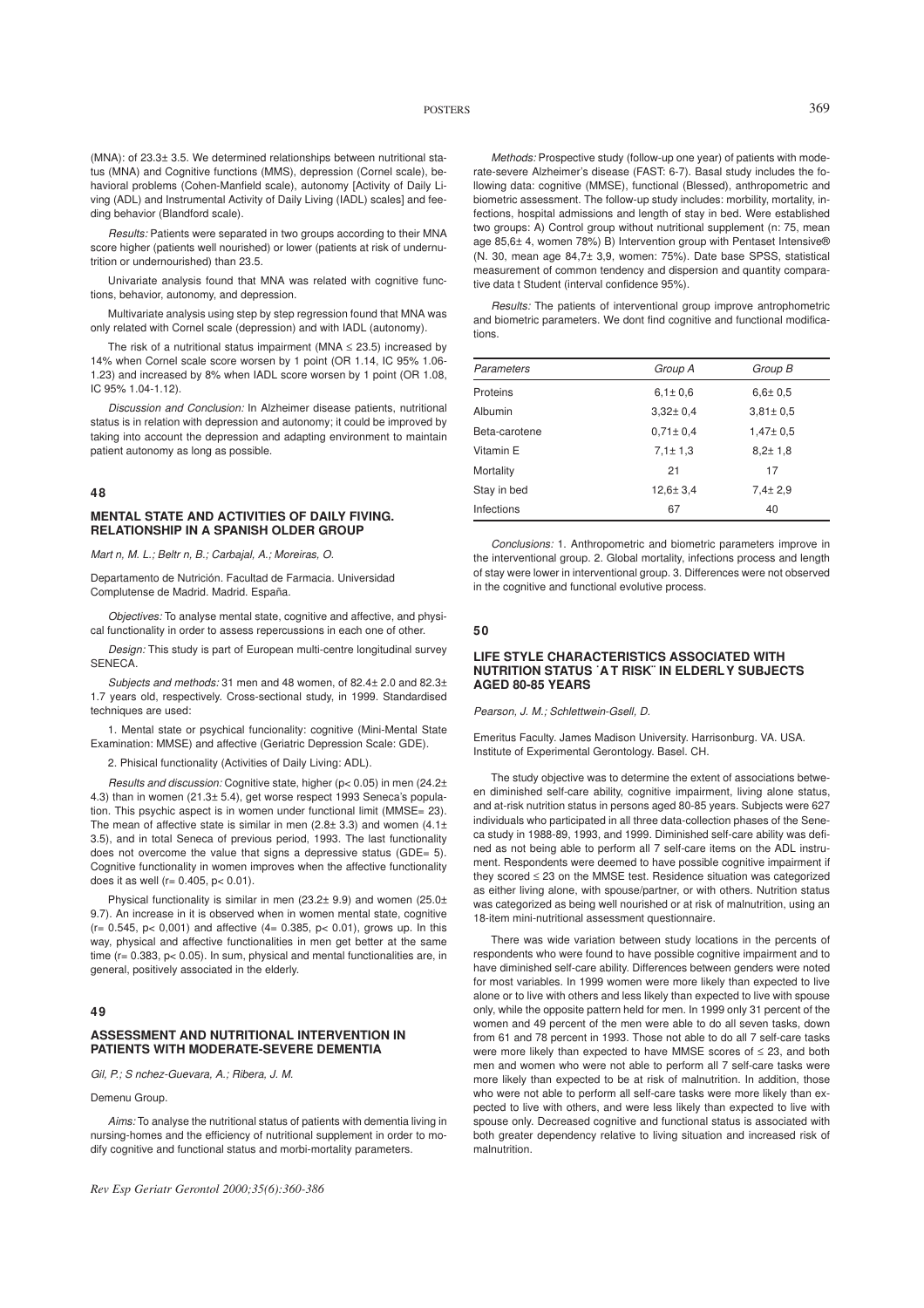# Posters

# *Energy balance*

#### **51**

# **INDIVIDUALISED PRESCRIPTION OF NUTRITIONAL SUPPLEMENTS IN OLDER ADULTS: A PILOT STUDY**

*Daniels, L.\*; Bannerman, E.\*; Miller, M.\*\*; Sinclair, N.\*\*.*

\* Flinders University of South Australia & \*\* Repatriation General Hospital. Adelaide. Austraila.

Systematic reviews of the effectiveness of oral nutritional supplementation have shown equivocal results. This may in part reflect failure of dietary intake plus supplement dose to meet energy requirements and hence improve nutritional status. This study pilots a pragmatic, individualised approach to nutritional supplementation in malnourished older adults, based on providing estimated energy requirements of the individual patient.

Individual energy requirements were estimated based on BMR, limited activity, trauma and weight gain (0.25 kg/week). The shortfall between dietetic assessment of patients' dietary energy intake and estimated requirements was used to determine the volume of nutritional supplement to be administered to each patient. This volumen was prescribed in the patients' medical records and administered as if medication in four equal doses/day for a total of three days.

Twelve patients (age range 73-92 years) received the prescribed nutritional supplement in doses ranging from 60 ml-180 ml. Nursing staff recorded that 7 of the 12 patients consumed > 75% of the supplement prescription over the three days whilst only: one patient consumed < 50% of the supplement prescription. The supplement was well accepted by patients, with only one reporting that the supplement had interfered with food intake. Nursing staff response was positive regarding the ease of administration, reduction of supplement waste and patient acceptability.

The individualised prescription and delivery of nutrition supplements to older adults appears to be practical in the clinical setting. Further studies are required to establish the utility of this approach with respect to meeting energy requirements and achieving adequate nutritional status in a range of patients. This may enhance the design of interventions in clinical trials that evaluate the impact of nutritional support on morbidity and mortality outcomes.

# **52**

# **RESTING METABOLIC RATE, BODY COMPOSITION, AND FAT DISTRIBUTION IN AN ELDERLY GERMAN POPULATION**

*Lhrmann, P .; Herbert, B.; Neuhuser -Berthold, M.*

Institute of Nutritional Sciences. Justus Liebig University. Giessen. Germany.

Within the longitudinal study on nutrition and health status in an aging population of Giessen, Germany (GISELA) the relationship between resting metabolic rate (RMR) and fat free mass (FFM), fat mass (FM) as well as fat distribution was investigated.

After an overnight fast in a sample of 164 females (age 67.7  $\pm$  5.6 y, BMI 26.4  $\pm$  3.7 kg/m<sup>2</sup>, WHR 0.83  $\pm$  0.06) and 98 males (age 67.1  $\pm$  5.2 y, BMI 26.2  $\pm$  2.9 kg/m<sup>2</sup>, WHR 0,95  $\pm$  0.06) RMR was assessed by indirect calorimetry and body composition by using bioelectrical impedance analysis. As a marker for fat distribution waist-to-hip-ratio (WHR) was used. Subjects

*Rev Esp Geriatr Gerontol 2000;35(6):360-386*

were at least 60 years old, did not suffer from hypothyroidism, hyperthyroidism or edema and did not take thyroid hormones or diuretics.

Regression analysis for prediction of RMR [kJ/d]

|   | Regression equation                        | P     |      | r2   | SE  |
|---|--------------------------------------------|-------|------|------|-----|
| F | 1688 + 102 FFM                             | 0.000 | 0.73 | 0.54 | 444 |
|   | $1737 + 78.6$ FFM + 27.7 FM                | 0.000 | 0.76 | 0.57 | 428 |
|   | $-492 + 96.6$ FFM + 2876 WHR <sup>1)</sup> | 0.000 | 0.77 | 0.60 | 415 |
| M | $1862 + 92.5$ FFM                          | 0.000 | 0.66 | 0.44 | 564 |
|   | $1913 + 79.3$ FFM + 25.7 FM                | 0.000 | 0.68 | 0.46 | 554 |
|   | $-1485 + 91.5$ FFM + 3601 WHR*             | 0.000 | 0.72 | 0.52 | 526 |

\* Stepwise multiple regression analysis considering FFM, FM, and WHR FFM [kg], FM [kg]. F = Females, M = Males

Results show that RMR is not only dependend on FFM but also is influenced by FM, especially by fat distribution.

# **53**

#### **ESTIMATION OF THE ENERGY REQUIREMENT OF GERIATRIC PATIENTS WITH THE HARRIS AND BENEDICT FORMULA**

*Dicke, H. C.\*; Bardoel, E. A. G.\*\*; De Jong, S.\*\*; Secrve, A. F .\*\*; De Groot, C. P. G. M.\*\*\*.*

\* University Medical Center St. Radboud. Nijmegen. The Netherlands. \*\* University of Professional Education Arnhem and Nijmegen. Nijmegen. The Netherlands. \*\*\* Wageningen University. Department of Human Nutrition and Epidemiology. Wageningen. The Netherlands.

In dietetic practice the Harris and Benedict formula is often used to calculate the daily energy requirement of patients. Accordingly a study to compare the energy requirement estimated with the Harris and Benedict formula and the energy expenditure in «stable» geriatric patients was carried out over a period of 4 to 24 weeks at the University Medical Center St. Radboud (UMC St. Radboud), Nijmegen, The Netherlands.

Subjects were 8 male and 7 female patients aged 68 to 87 years, Body Mass Index (BMI) 19 to 30 kg/m<sup>2</sup> residing in the geriatric ward UMC St. Radboud. Patients who were on tube feeding and patients who were confused were excluded from the study. The Resting Metabolic Rate (RMR) was measured with the Deltatrec Metabolic Monitor (DMM). In accordance with the literature the Physical Activity Rate (PAR) was set at 1.3. The factor 1.3 was checked by observing the activities of all patients for one day. The Total Energy Expenditure (TEE) was calculated as RMR x PAR. The Harris and Benedict formula with a 20% allowance represented the estimated energy expenditure at a very low activity level. The energy intake was measured with a three days observed weighed record.

On group level the measured energy expenditure (TEE) was 6611  $\pm$ 1364 kJ (1580 ± 321 kcal). The energy calculated according the Harris and Benedict formula was  $6372 \pm 1243$  kJ (1523  $\pm$  321 kcal). The difference between the estimated (TEE) and calculated energy was not significant. Body weight had not significantly been increased with 0.6%.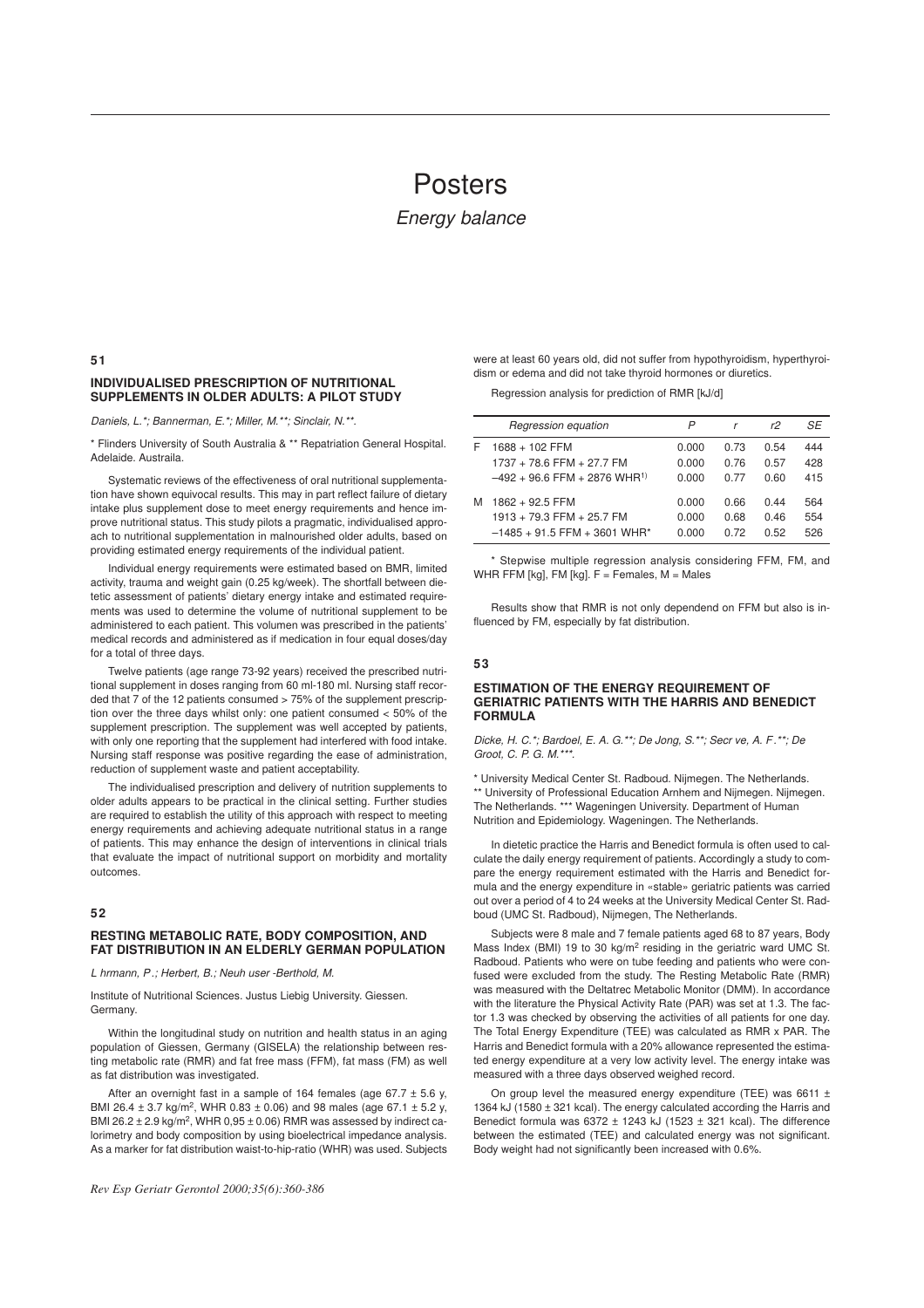The Harris and Benedict formula can be very useful to estimate the energy requirement for geriatric patients. Energy intake 6247 ± 1548 kJ (1494 ± 370 kcal) is low and the supply of micronutrients is likely to become inadequate at this level.

# **54**

#### **ENERGY INTAKES OF INSTITUTIONALISED AND FREE-LIVING OLDER PEOPLE**

*Eastwood, C.; Davies, G. J.; Gardiner, F. K.\*; Dettmar, P. W.\*.*

Nutrition Research Centre. South Bank University. London. UK. \* Reckitt & Colman. Hull. UK.

*Objectives:* To compare energy and percentage of total energy from protein, fat, carbohydrate and alcohol between free-living (FL) and institutionalised (INS) older people.

*Design:* Cross-sectional study.

*Methods:* 23 FL volunteers (mean age 75 years, 48% male) and 16 INS volunteers (mean age 88 years, 20% male) were recruited. Food intake was measured using the 4-day weighed inventory method. Nutritional analysis was carried out using the computer program Dietplan 5 for Windows.

*Results*

| Variable       | Settings   | Mean       | sd  | Range               |
|----------------|------------|------------|-----|---------------------|
| Amount of food | FL         | 2.284      | 771 | $(1, 278 - 4, 811)$ |
| eaten (q/d)    | <b>INS</b> | $1.600**$  | 748 | $(702-4,068)$       |
| Energy         | FL         | 1.820      | 419 | $(1, 126 - 2, 781)$ |
| (kcal/d)       | <b>INS</b> | $1.277***$ | 227 | $(866-1761)$        |
| % protein      | FL         | 15         | 2.9 | $(11-21)$           |
|                | <b>INS</b> | 14         | 1.7 | $(12-18)$           |
| $%$ fat        | FL         | 33         | 6.1 | $(20-45)$           |
|                | <b>INS</b> | $40***$    | 4.8 | $(32-48)$           |
| % carbohydrate | FL.        | 49         | 6.9 | $(35-60)$           |
|                | <b>INS</b> | 45         | 4.2 | $(37-51)$           |
| $%$ alcohol    | FL         | 3          | 6.0 | $(0-26)$            |
|                | <b>INS</b> | $0^{**}$   | 0.1 | $(0-0.3)$           |

Significantly different between FL and INS: \*\* p< 0.01, \*\*\* p< 0.001.

*Discussion:* Energy intakes were significantly lower in the INS group compared with the FL group, due to the lower amount of food eaten. The energy intakes in the INS group were below the Estimated Average daily Requirement (Department of Health, 1991). The energy derived from fat was higher and the energy derived from carbohydrate lower than the recommendations in the INS group. This research was fully sponsored by Reckitt & Colman Products.

# **55**

# **DAILY INTAKE OF MACRONUTRIENTS IN A GROUP OF ELDERLY PEOPLE INSTITUTIONALIZED OF LEON**

*Ysart, S.\*\*; Rocandio, A. M.\*; Garc a-Arias, M. T.\*\*; Garc a-Fern ndez, M. C.\*\*.*

\* Department of Nutrition and Food Science. University of Basque Country. Vitoria. Spain. \*\* Department of Hygiene and Food Technology. University of León. Spain.

There is a great potential for nutritional intervention with the elderly to increase longevity and to improve physiological functions and life quality. Total energy intake is the only energetic parameter mentioned in the RDA,

with no specification of the desired distribution between major macronutrients.

*Method:* Dietary consumption was evaluated in a group of 124 elderly people in institutions for the aged by in-person interview using «weight method» (50% males, 50% females, 79± 8 years old).

*Results:* The dietary intake/day was:

|                   | All subjects        | Males               | Females            | P < 0.05 |
|-------------------|---------------------|---------------------|--------------------|----------|
| Energy (Kcal)     | 2304.1±<br>848.0    | 2740.5±<br>728.3    | 1965.4±<br>96.0    | $\star$  |
| Protein (g)       | $96.22+$<br>25.13   | $116.16+$<br>41.10  | $80.75+$<br>15.44  | $\star$  |
| Fat $(\mu g)$     | $94.49+$<br>27.39   | $104.81 +$<br>52.44 | $86.48 +$<br>12.08 |          |
| Carbohydrates (g) | 236.74+<br>109.13   | $261.34+$<br>113.69 | $217.66+$<br>36.18 |          |
| Fiber $(\mu q)$   | $23.72+$<br>5.81    | $25.26+$<br>13.37   | $22.52+$<br>4.63   |          |
| Cholesterol (mg)  | $334.95+$<br>101.94 | $382.88+$<br>85.72  | 310.56±<br>65.30   |          |

Mean± SD.

The conclusions from this study were:

- 1. Energy intakes were higher than RDA Spanish people.
- 2. The macronutrients intake were unbalanced.
- 3. Fiber intake was lower than RDA.

4. Daily intake of cholesterol was higher than recommendations.

#### **56**

## **CALORIC INTAKE IN ELDERLY PEOPLE FROM EXTREMADURA, SPAIN**

*Torres, M. D.; Prez, G.; Rodrguez, A.; Campillo, J. E.*

Departament of Physiology. Faculty Medicine. University of Extremadura. Badajoz. Spain.

*Objetives:* To evaluate the nutritional status of a group of elderly people of the Comunidad of Extremadura (students of the Older Citizens University of the UEX), and investigate their caloric intake and the relative contribution of the nutrients.

*Design and Methods:* A total of 122 subjects of mean age 62.5± 5.3 years (64 women, 57 men) responded to a survey on their food intake the day before. The nutrient and caloric intake was calculated using a computer program from the University of Granada (Nutrifarmacia, Alimentacion y Salud).

*Results:* The caloric intake (kcal/24 h) was 1801.8± 468.0 for all the subjects, (1744.4± 431.8 in women and 1869.8± 504.2 in men). The caloric contributions (% total kcal/24 h) were: carbohydrates 44.8± 8.0 total (46.1± 8.1 women, 45.4± 8.0 men); proteins 20.0± 4.5 total (20.5± 4.4 women, 20.3± 4.7 men); and fats 35.4± 7.2 total (35.6± 6.9, women 36.2± 7.7 men). The fat consumption for the total group (g/24 h) was: monounsaturated 24.4± 11.8; polyunsaturated 11.0± 5.0; and saturated 16.8± 8.5.

*Discussion:* We found no statistically significant differences by gender in nutrient intake. Relative to the RDA and caloric requirements of this age group (2400 kcal for men and 1900 kcal for women), our subjects intake was less than the recommended value. Relative to the recommended levels, the consumption of carbohydrates was lower, of lipids was slightly higher, and of proteins was higher.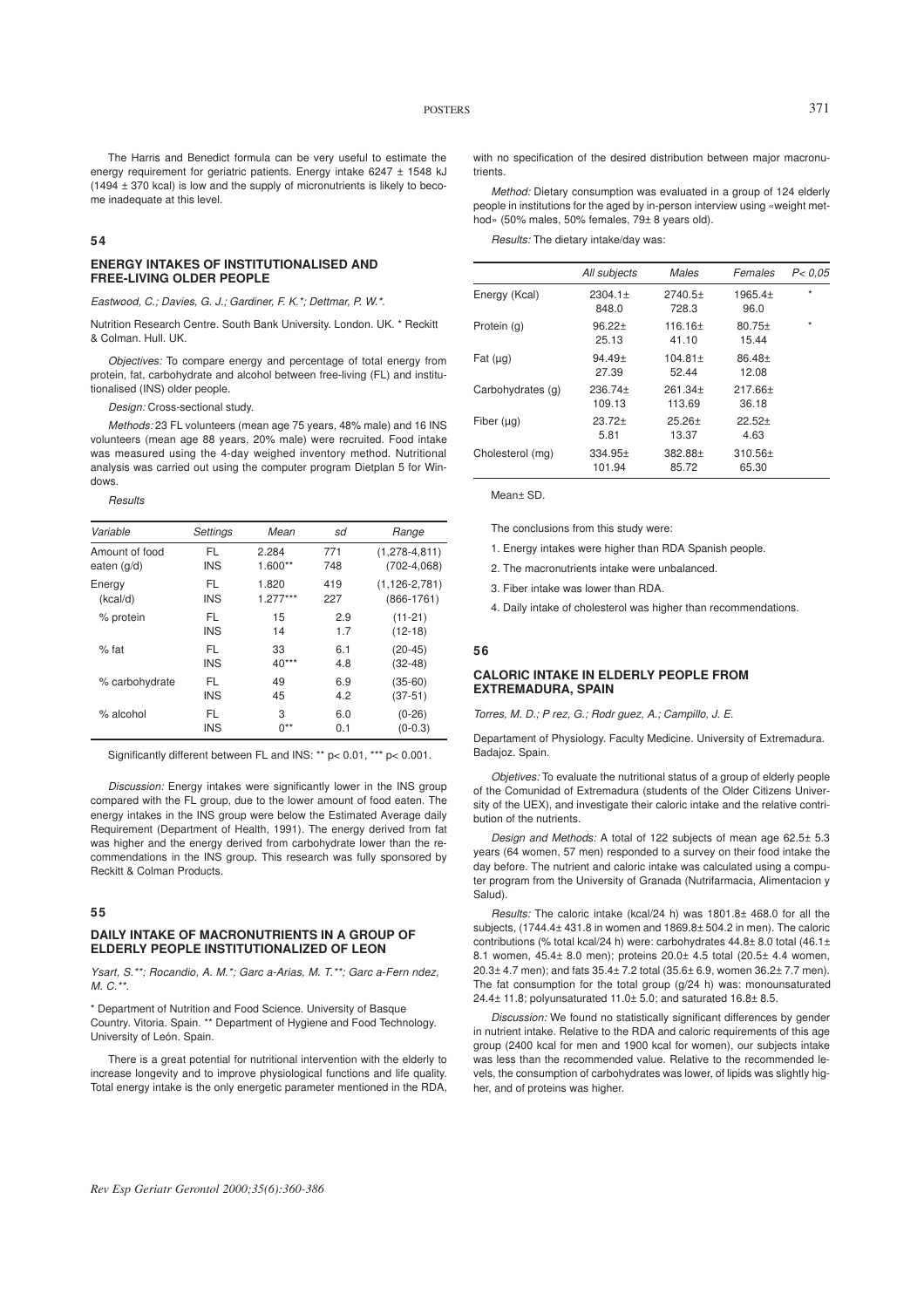# Posters *Micronutrients*

#### **57**

# **DIETARY FOLATE SUPPLEMENTATION IN AGED RATS**

*Achn, M.; Alonso-Aperte, E.; V arela-Moreiras, G.*

Sección Nutrición. Departamento de Ciencias Biomédicas I. Facultad de Ciencias Experimentales y Técnicas. Universidad San Pablo-CEU. Boadilla del Monte. Madrid. Spain.

Folate supplementation or food fortification is being nowadays recommended because of its effect on the prevention of neural tube defects and the lowering of homocysteine levels. We have previously reported a negative effect of high dose folate supplementation on dietary protein utilization in pregnant and weanling rats (Achón et al, 1999; 2000).

*Objectives:* The present study was undertaken to determine the effects of such folate supplementation on nutritional and biochemical markers in aged rats.

*Design and methods:* Aged male Wistar rats were given free access either to a folate supplemented diet (40 mg/kg diet) or a control diet (1 mg/kg diet) for 29 days following a week adaptation period. Two critical periods were used for metabolic balance studies (experimental days 1-8 and 22- 29), which involved the determination of digestive and metabolic protein utilization. Biochemical markers involved in the methylation cycle were also determined.

*Results:* Dat show that long term high folate supplementation reduces nitrogen digestive function in aged rats (P< 0.03) during the second metabolic period (days 22-29). However, supplementation did not alter metabolic protein utilization. Plasma homocysteine and serum vitamin  $B_6$  levels, hepatic SAM and SAH concentrations –and thus methylation ratio, SAM/SAH–, were neither affected by folate supplementation.

*Discussion:* Folate supplementation at high doses may have a negative effect on diet utilization.

(1) Achón M, Reyes L, Alonso-Aperte E, Úbeda N, & Varela-Moreiras (1999) J Nutr 129:1204-1208.

(2) Achón M, Varela-Moreiras G. & Alonso-Aperte E. (2000) V Workshop on Methionine Metabolism.

# **58**

#### **REDUCED SERUM. CONC. OF RIBOFLAVINE, PYRIDOXAL-5-PHOSPHATE, ASCORBIC ACD AND ERYTHROCYTE THIAMINE PYROPHOSPHATE IN GERATRIC PATIENTS WITH, AND WITHOUT PRESSURE SORES**

*Selvaag, E.; Bohmer, T.; Benkestock, K.*

Department of Medicine. Aker University Hospital. Oslo. Norway, and Department of Structural Chemistry. Pharmacia & Upjohn. Stockholm. Sweden.

Malnutrion increases morbidity and nutritional deficiencies delay wound-healing. Pressure sores develop over the sacrum, heals and other pressure exposed areas. Factors as ischemia, drugs, and nutritional factors contribute to pressure sores.

We have therefore studied food intake, body core indice, conc. of the vitamins mentioned above, calcidiol, and zinc in 11 consequtive patients and 11 age- matched controls with the same primary diagnosis.

|                               | <b>Controle Patients</b><br>Reference* |             |             |
|-------------------------------|----------------------------------------|-------------|-------------|
|                               |                                        |             | Mean–SD     |
| Riboflavine (ng/ml)           | 89-100                                 | $12+14$     | $14+23$     |
| Vitamin C (ug/ml)             | $7.1 - 14$                             | $7.4 + 5.4$ | $4.2 + 3.4$ |
| Pyridoxal-5-phosphate (ng/ml) | 88-104                                 | $4.3 + 13$  | $51 + 23$   |
| Thiamine di-phosphate (ng/ml) | $91 - 104$                             | $47+17$     | $44+19$     |
| Calcidiol (nmol/l)            | $25 - 85$                              | $23+18$     | $21 + 17$   |

\* Reference values from 15 healthy employed, age 25-45 years.

*Conclusion:* There is significant reduction in serum cons. of a number of vitamins, compared to young healthy individuals, but vitamin C conc. is the only significantly reduced in the pressure sore group compared to those without pressure sores.

#### **59**

## **GEOGRAPHICAL VARIATIONS IN VASCULAR RISK FACTORS: THE UK NDNS: PEOPLE AGED 65 YEARS AND OVER**

*Bates, C. J.\*; Prentice, A.\*; Cole, T. J.\*; Mansoor, M. A.\*\*; Finch, S.\*\*\*.*

\* MCR Human Nutrition Research. Cambridge. UK. \*\* Central Hospital in Roagaland. Stavanger. Norway. \*\*\* Social and Community Planning Research. London. UK.

The ongoing UK National Diet and Nutrition Survey (NDNS) programme is commissioned by the British Government. Fieldwork for the NDNS of people aged 65 years and over was performed in 1994/5, and the official Report was published in 1998 (1). Participants were a representative, random selection of people aged 65+ years, living elther in the community or in long-stay institutions such as nursing homes.

From the community group, 1632 provided detailed demographic and other lifestyle information from a face-to-face interview; 1275 provided a complete 4-day weighed diet record, and 944 provided a blood sample, which was used for a wide range of status assays, principally for micronutrient indices

Additional disease-risk indices were subsequently measured: total plasma homocysteine, cysteine and cysteinyl-glycine.

Cardiovascular disease rates are highest in Scotland and Northern England. Serveral major risk factors varied in parallel with the north-south gradient in disease risk: antioxidant nutrient indices, plasma vitamin C, plasma carotenoids and blood glutathoine peroxidase, most B-vitamin indices, and plasma homocysteine. Key Nutrient intakes varied in parallel: salt (sodium) intake was higher in the north. Socio-economic indices likewise varied, with lower family incomes and more manual workers in the north. In contrast, neither total nor HDL-cholesterol exhibited any detectable gradient.

We conclude that many micronutrient-related vascular risk factors vary north-south in the UK, paralleling the disease gradient. This has implications for health-promotion policies in the UK and elsewhere.

(1) Finch S, et al (1998) National Diet and Nutrition Survey: People Aged 65 Years and Over (2 volumes). London: The Stationery Office.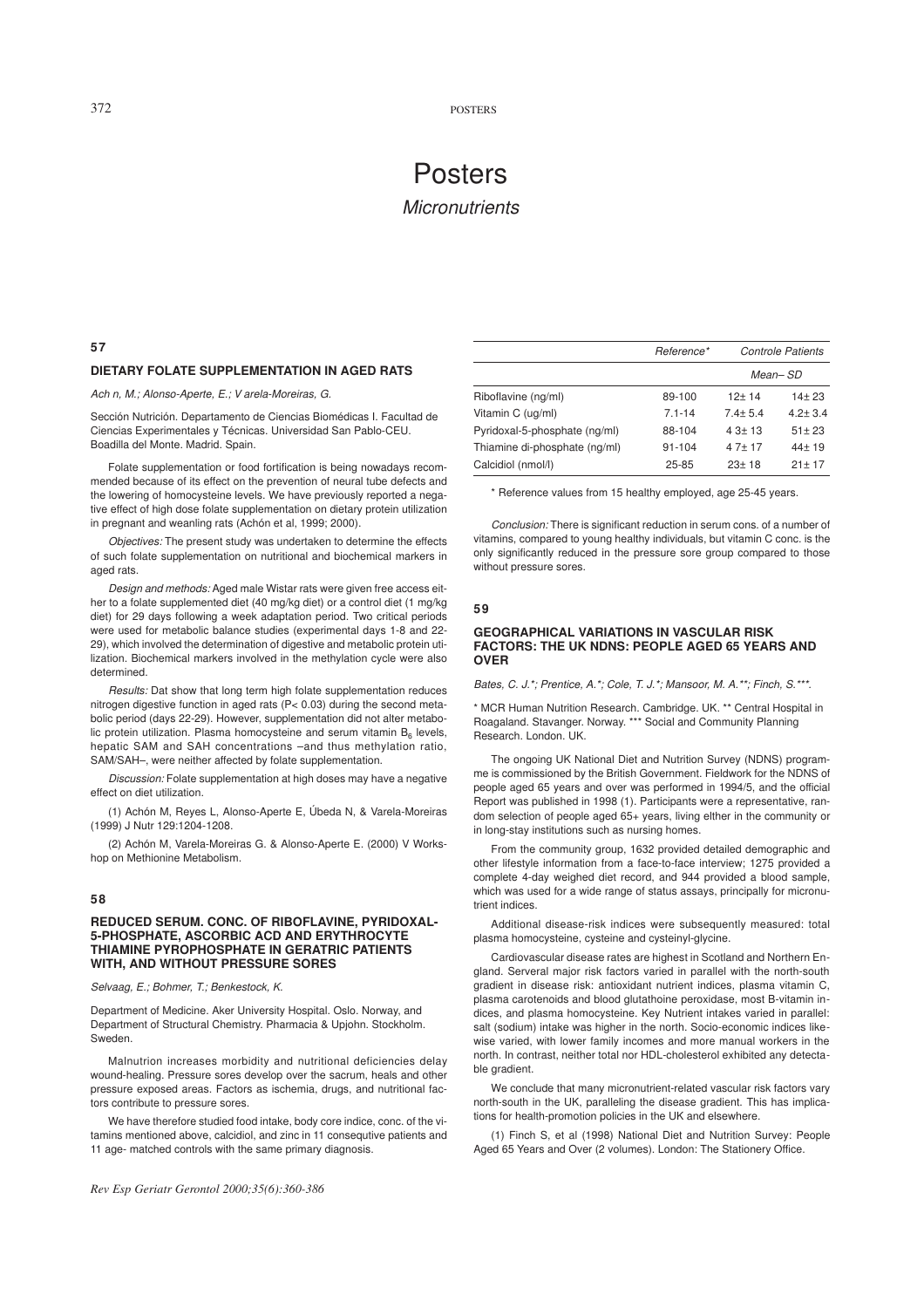**60**

# **BRAIN MICROVASCULOPATHY IN ELDERLY SUBJECTS AND PLASMA HOMOCYSTEINE, FOLIC ACID, VITAMIN B12 AND PYRIDOXAL PHOSPHATE CONCENTRATIONS**

*Polyak, Z.\*; Isayev, M.\*; Gomori, J. M.\*\*; Sela, B.\*\*\*; Doolman, R.\*\*\*; Levy, S.\*; Berner, Y. N.\*\*\*\*; Stern, F.\*\*\*\*\*; Dror, Y.\*\*\*\*\*.*

\* Kaplan Medical Center. Rehovot. \*\* Haddassa Hospital. Ein Karem. \*\*\* Sheba Medical Center. Tel Hashomer. \*\*\*\* Meir Hospital. Kfar Saba. \*\*\*\*\* Faculty of Agriculture. Rehovot. Israel.

Brain microvasculopathy (MV), including lacunar infarction (LI), is one of the main causes of vascular dementia in the elderly. Whereas cardivascular diseases and stroke have been shown to be related to homocysteinemia, the association between MV and homocysteine has not yet been studied.

*Objective:* to evaluate the association between MV and plasma total homocysteine (t-Hcy), folic acid, vitamin  $B_{12}$  and pyridoxal phosphate (PLP).

*Design:* elderly subjects (70 to 90 years old), without brain infarcts (> 5 mm) as diagnosed by brain CT and free from major health or neurological disorders, were asked to give a blood sample for analyses.

*Methods:* plasma vitamins and t-Hcy were analyzed by routine procedures. Brain scans were evaluated by a neuroradiologist and scored as specified in the following Table:

| Brain tissue status       | n  | t-Hcv           | Folic acid      | Vit. $B_{12}$ | PLP |
|---------------------------|----|-----------------|-----------------|---------------|-----|
| Without ischemic lesions  | 16 | 14ª             | 16 <sup>3</sup> | 360           | 30  |
| Ischemic lesions (all)    | 10 | 29 <sub>b</sub> | 10 <sup>b</sup> | 330           | 31  |
| Lacunar infarction (only) | 6  | 36 <sup>b</sup> | 11 <sup>b</sup> | 230           | 36  |

Significant coefficients of correlation (p< 0.05) were found between t-Hcy and the logarithmic values of the three vitamins (folic acid, vitamin  $B_{12}$ ) and PLP).

*Discussion:* Brain MV, particularly LI, is associated with homocysteinemia and low vitamin status of the three vitamins involved in S-adenosylmethionine-homocysteine pathway. The study has been performed in a small group and should be extended in order to achieve valid conclusions.

# **61**

#### **VITAMIN E STATUS IN A GROUP OF ELDERLY PEOPLE FROM MADRID**

*Requejo, A. M.\*; Andrs, P .\*\*; Redondo, M. R.\*; Mena, M. C.\*; Navia, B.\*; Perea, J. M.\*; Lpez-Sobaler , A. M.\*; Ortega, R. M.\*.*

\* Departamento de Nutrición. Facultad de Farmacia. Universidad Complutense de Madrid. \*\* Departamento de Técnicas Instrumentales. Facultad de Farmacia. Universidad Complutense de Madrid.

The vitamin E status of a group of 120, independently-living elderly people was investigated. All included subjects (i.e., those for whom it was possible to determine vitamin E status) belonged to a sample of 158 elderly volunteers, subjects of a larger nutritional study. A 5-day food record (including a Sunday) was kept in order to monitor food intake. Serum levels of alpha-tocopherol were determined by HPLC.

Some 95.2% of subjects showed intakes below those recommended; 86.7% did not even meet 66% of the recommended values. At the serum level, subjects showed alpha-tocopherol values of 8.3± 3.6 mg/L, with no differences between men and women (8.5± 3.6 mg/L in men and 8.2± 3.6 mg/L in women). Some 51.7% (52.4% of men and 51.3% of women) showed levels below 7.8 mg/L; 17.5% (14.3% of men 19.2% of women) showed values of <5 mg/L.

The influence of the diet al the biochemical level can be seen in that those subjects with intakes lower than 50% of those recommended showed significantly lower serum levels  $(7.8\pm 3.4 \text{ ma/L})$  than those with greater intakes (9.3± 4.2 mg/L). This difference was independent of serum triglyceride and cholesterol levels.

*Rev Esp Geriatr Gerontol 2000;35(6):360-386*

Subjects with coefficients of vitamin E (mg)/polyunsaturated fatty acids (g) (E/AGP) below the  $5<sup>th</sup>$  percentile (0.32) had significantly lower serum alpha-tocopherol levels (5.3± 1.1 mg/L) than did subjects with E/AGP≥ 0.32  $(8.5 \pm 3.7 \text{ ma/L})$ .

Given the importance of vitamin E as an antioxidant, and its role in the prevention of a range of pathological processes, insufficient intakes (frequently detected in the group studied) should be corrected.

#### **62**

#### **HOMOCYSTEIN LEVELS IN ELDERLY PEOPLE OF MADRID: DIETETIC INFLUENCES**

*Ortega, R. M.\*; Jimnez, A.\*; Andrs, P .\*\*; Faci, M.\*; Lolo, J. M.\*; Lozano, M. C.\*; Bermejo, L. M.\*; Lpez-Sobaler , A. M.\*; Requejo, A. M.\*.*

\* Departamento de Nutrición. Facultad de Farmacia. Universidad Complutense de Madrid. \*\* Departamento de Técnicas Instrumentales. Facultad de Farmacia. Universidad Complutense de Madrid.

Changes in serum homocystein levels, with respect to intakes of pyrodoxine, vitamin  $B_{12}$  and folic acid, were measured in a group of 130 elderly people. Sample subjects were recruited from one Madrid day centre, where independently-living people over the age of 65 spend some hours each day.

A dietetic study was performed using a 7-day food record. Foods consumed were transformed into energy and nutrient values and intakes compared with those recommended for the elderly.

Mean pyridoxine, vitamin  $B_{12}$  and folate intakes were 67.2 $\pm$  16.8%, 392.8± 549.2% and 84.5± 28.3% of recommended values respectively. With respect to sex, differences were seen only for vitamin  $B_{12}$  levels (9.1± 12.7 µg/day in men, and 6.5± 8.8 µg/day in women). Some 93.6% of subjects showed pyridoxine intakes below those recommended, as did 17.6% with respect to vitamin  $B_{12}$  and 72.8% with respect to folic acid.

Homocystein levels were 12.4 µmol/l (12.6± 3.7 µmol/l in men and 12.2± 7.9 µmol/l in women) (P< 0.05). Only one man showed levels over 17.1 umol/L. No significant differences were seen in homocystein levels between subjects with lower than recommended intakes of pyridoxine or vi $t$ amin B<sub>12</sub> and those with better intakes. However, subjects with folic acid intakes below 200 µg/day showed higher homocystein levels (13.0± 6.7 µmol/l) than did subjects with more adequate intakes (10.9± 4.1 µmol/l) (P<  $(0.05)$ .

Since raised homocystein levels have been linked to an increase in the risk of coronary, cerebral and peripheral vascular disease, modification of the diet to reduce them might be considered a helpful measure.

The diet of the study subjects might be improved, especially with respect to pyridoxine and folic acid. Raising the intake of the latter might be especially useful in controlling homocystein levels and the risk of cardiovascular disease.

#### **63**

#### **VITAMIN AND MINERAL INTAKES IN ELDERLY PEOPLE**

*Martins, I.; Dantas, A.; Guiomar, S.; Amorim Cruz, J. A.*

Nutrition Research Centre. National Institute of Health. Lisbon. Portugal.

*Objetive:* To assess the dietary intake of vitamins and minerals in elderly Portuguese aged 81-86 years.

*Design:* Cross-sectional study in elderly born 1913-1918, who are participants of the SENECA study.

*Setting:* Vila Franca de Xira, small town located near Lisbon.

*Subjects and Methods:* Using standardized methodology data have been collected from a random stratified sample of 81 elderly subjects, 41 men and 40 women (aged 81-86 years). Dietary intake data were collected using 24-hour dietary recall method.

*Results and discussion:* The nutrient densities were higher than the values observed in 1993, except for vitamin A in both sexes and iron for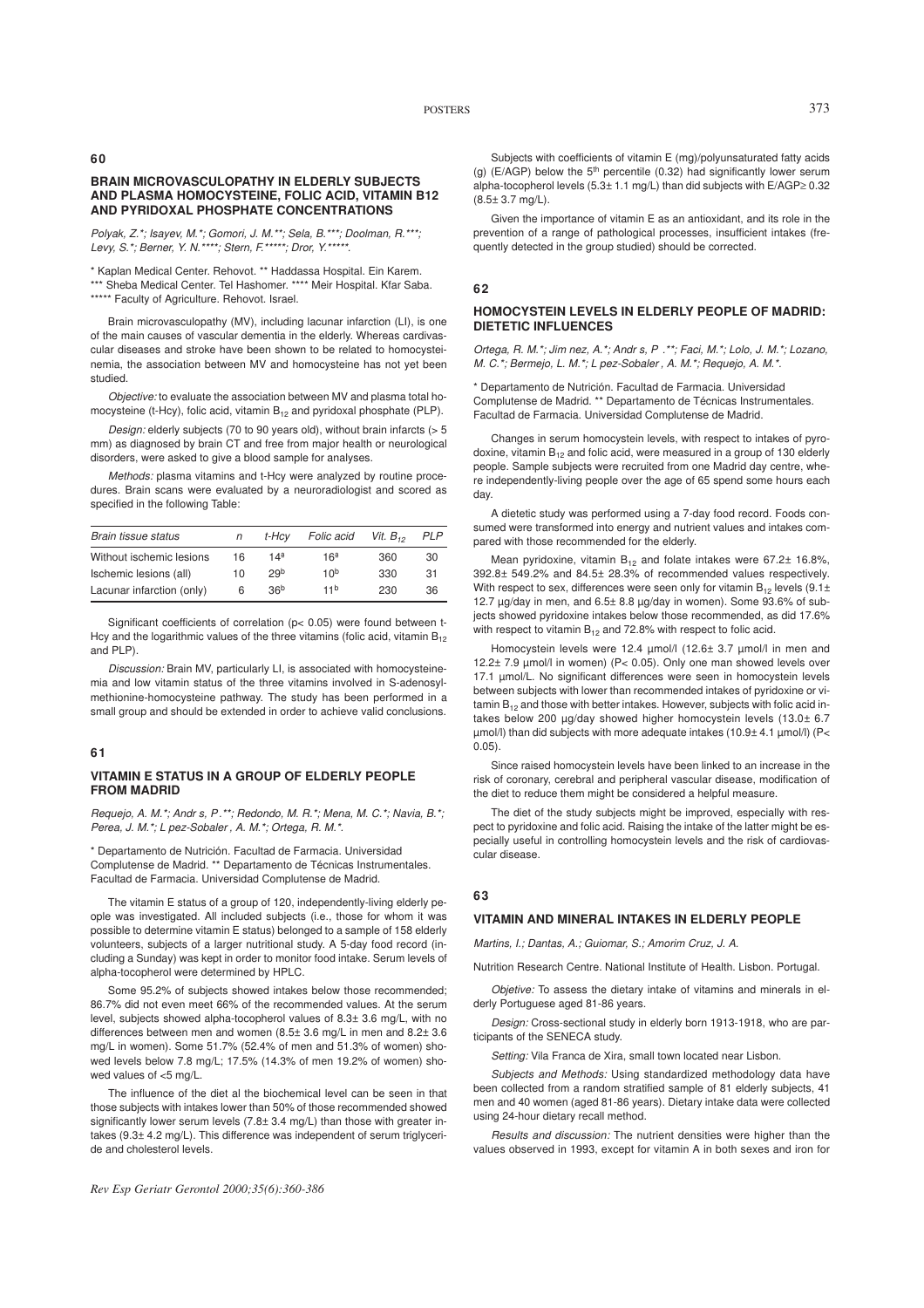women, and they were lower than «Nordisk Recommended Nutrient Densities» only for vitamin A and calcium in both sexes and iron for women. However, the percentage of elderly below the Lowest European Recommended Dietary Intake (LRDI) increased, in relation to the 1993 study, for all the micronutrients in men and in women, except vitamins B1 and B6 in women. The highest percentage of subjects below the LRDI was detected for vitamin A, 78% for men and 73% for women. Regarding calcium, the percentage below LRDI was 39% for men and 45% for women, and for iron was 49% for men and 73% for women.

*Conclusion:* An increased risk of micronutrient deficiencies was detected.

*Key words:* Elderly, Portugal, vitamin intake, mineral intake, 24-hour dietary recall method.

#### **64**

# **THE INFLUENCE OF VITAMIN B2 INTAKE ON THE ACTIVATION COEFFICIENT OF ERYTHROCITE GLUTATION REDUCTASE IN THE ELDERLY**

*Lpez-Sobaler , A. M.; Ortega, R. M.; Quintas, M. E.; Navarro, A. R.; Aparicio, A.; Gmez-Rodrguez, N.; Cocho, M.; Requejo, A. M.*

\* Departamento de Nutrición. Facultad de Farmacia. Universidad Complutense de Madrid.

The influence of vitamin  $B_2$  on the activation coefficient of erythrocyte glutation reductase (α-EGR) of a group of 133, independently-living elderly people was investigated. All included subjects (i.e., those for whom it was possible to determine α-EGR) belonged to a sample of 158 elderly volunteers, subjects of a larger nutritional study. Food intake was monitored over 5 consecutive days, including a Sunday. Riboflavin status was measured by determining the  $\alpha$ -EGR.

Some 23.9% of subjects had riboflavin intakes lower than those recommended. At the biochemical level, 9.8% of subjects (7.7% of men and of 10.6% women) showed  $α$ -EGR> 1.2.

Those subjects with riboflavin intakes below 90% of those recommended showed significantly higher α-EGR levels (1.15± 0.16), an indication of a poorer riboflavin status at the biochemical level. Those with greater intakes showed lower  $α$ -EGR values  $(1.05±0.10)$ .

These results show the repercussion of intake at blood level. Although the mean dietary situation is acceptable and riboflavin intake is 125± 32.6% of that recommended, there remain some insufficiencies that require attention.

Given that milk products provide high levels of vitamin B<sub>2</sub>, and bearing in mind that the mean consumption of these products by subjects is 341.1± 159.8 g/day (2.1± 1 servings/day), it would seem advisable to recommend they increase their intake of such foods. This would be especially important for subjects who take less than two rations per day. The data show that those with riboflavin intakes below those recommended took 204.7± 89.4 g/day of milk products (1.3± 0.5 servings/day) compared to the 384± 153.1 g/day (2.4± 1 servings/day) (P< 0.05) consumed by those with higher riboflavin intakes.

# **65**

# **MICRONUTRIENT STATUS OF INSTITUTIONALIZED VENEZUELAN ELDERLY**

*Meertens, L.; Solano, L.; Pea, E.*

Centro de Investigaciones en Nutrición. Facultad de Ciencias de la Salud. Universidad de Carabobo. Valencia. Venezuela.

Elderly population is a very high risk group for specific nutrient deficiencies. The aim of this study was to determine micronutrient status indicators of special importance during aging. 65 elderly individuals (> 60y), living in a geriatric home of Valencia, Venezuela were studied. Biochemical indicators used for evaluation were: serum level of Vitamin B12 and folic acid by radioimnunoanalysis, vitamin A and E by liquid chromotography, vitamin C by colorimetry and zinc by atomic absorption spectrophotometry. Results, as

mean ± SD were: Vit B12= 332,4± 186,4 pg/mL, folic acid= 7,2± 4,5 ng/mL, Vit A= 68,5± 14,3 µg/dL, Vit C= 1,9± 1,0 mg/dL, Vit E= 809± 352,6 µg/dL, zinc= 72,4± 12,8 µg/dl.

Prevalence of deficiencies were: 18,5% for Vit B12, 3,1% for folate, 15,4% for Vit C, 78,8% for Vit E, 58% for zinc and there was no Vit A deficiency. Nutrient intake was adequate for Vit B12, Vit A and Vit C, being deficient for folate, Vit E and zinc. Studied elderly had nutritional deficiencies, that make them a vulnerable group for undernutrition and infection, with a deleterious effect on immune response. A dietary intervention is needed in order to provide an adequate and balanced diet.

*Funded by:* Consejo de Desarrollo Científico y Humanístico de la Universidad de Carabobo, Venezuela.

# **66**

# **STUDIES ON IODINE CONTENT IN DAILY DIETS, PARTICULARLY IN DIETS OF ELDERLY PEOPLE**

*Kunachowicz, H.\*; Sto, K.\*\*; Stibilj, V.\*\*; Szponar, L.\*\*; Okolska, G.\*; Wojtasik, A.\*; Ratkovska, B\*.*

\* National Food and Nutrition Institute. Poland. Warsaw. \*\* Jozef Stefan Institute. Ljubljana. Slovenia.

Poland represents moderate degree of severity of iodine deficiency. National program has been introduced of obligatory iodine prophylaxis including the iodination of household salt in the amount of 30± 10 mg KI/kg.

In order to assess the extent of iodine consumption, the calculated assessment were carried out on iodine content in average Polish diets with regard elderly people's diets. The analytical studies of reconstructed average Polish diets were carried out for verification of the calculated assessment of iodine content.

The calculated assessment of iodine content in Polish diets was performed on the basis of the data of the household budgets and the data of iodine content in food products (without kitchen salt). Iodine concentrations in sample of Polish average diets were determined by radioactive neutron activation analysis (RNAA).

The calculated iodine content in average Polish daily diets (adults and children) ranged from 40.4 µg to 50,7 µg. The calculated iodine content in elderly peoples' diets was 76 µg/daily diets. The theoretical values accounted for 71% to 85% of the analytical ones. In all studied diets the amount of iodine coming from food products, not taking into account iodinated salt, was insufficient for the realization of Polish RDA for this element. It shows that iodination of kitchen salt in Poland is necessary. Moreover on the Polish market exist supplements including iodine (20-150 µg iodine in tablet).

#### **67**

#### **VITAMINS A AND E CONTENT IN DAIRY PRODUCTS AND THEIR CONTRIBUTION TO THE RECOMMENDED DIETARY INTAKES FOR ELDERLY**

*Herrero, C.; Granado, F.; Blanco, I.; Olmedilla, B.*

Unidad de Vitaminas Sección Nutricion. Clínica Puerta de Hierro. Madrid.

*Objective:* To determine the vitamin A (retinol, ret. esters, pro-vit. A carot.enoids), E (a- & g-tocopherol) and individual carotenoid content in dairy products and to assess their potential contribution to Recommended Dietary Intakes (1) in elderly persons.

*Methods:* Dairy products commercially available and frequently consumed in Madrid were analyzed. These included: whole, semi-skimmed and skimmed milk, vitamin-fortified milk, dry powder milk, yoghourt, cream, smelted and grated cheese, custard, butter, margarine and dairy-based probiotic products. Analysis were performed by HPLC as previously described (2, 3). Accuracy and precision were assessed using Reference/Certified Materials.

*Results:* Vitamin A occurs as ester forms (mostly retinyl palmitate) whereas vitamin E is present as free form (mainly a-tocopherol). In supplemmented/fortified products, vitamins A and E are added as ester forms, namely retinyl and tocopheryl acetate, respectively. B-Carotene was the only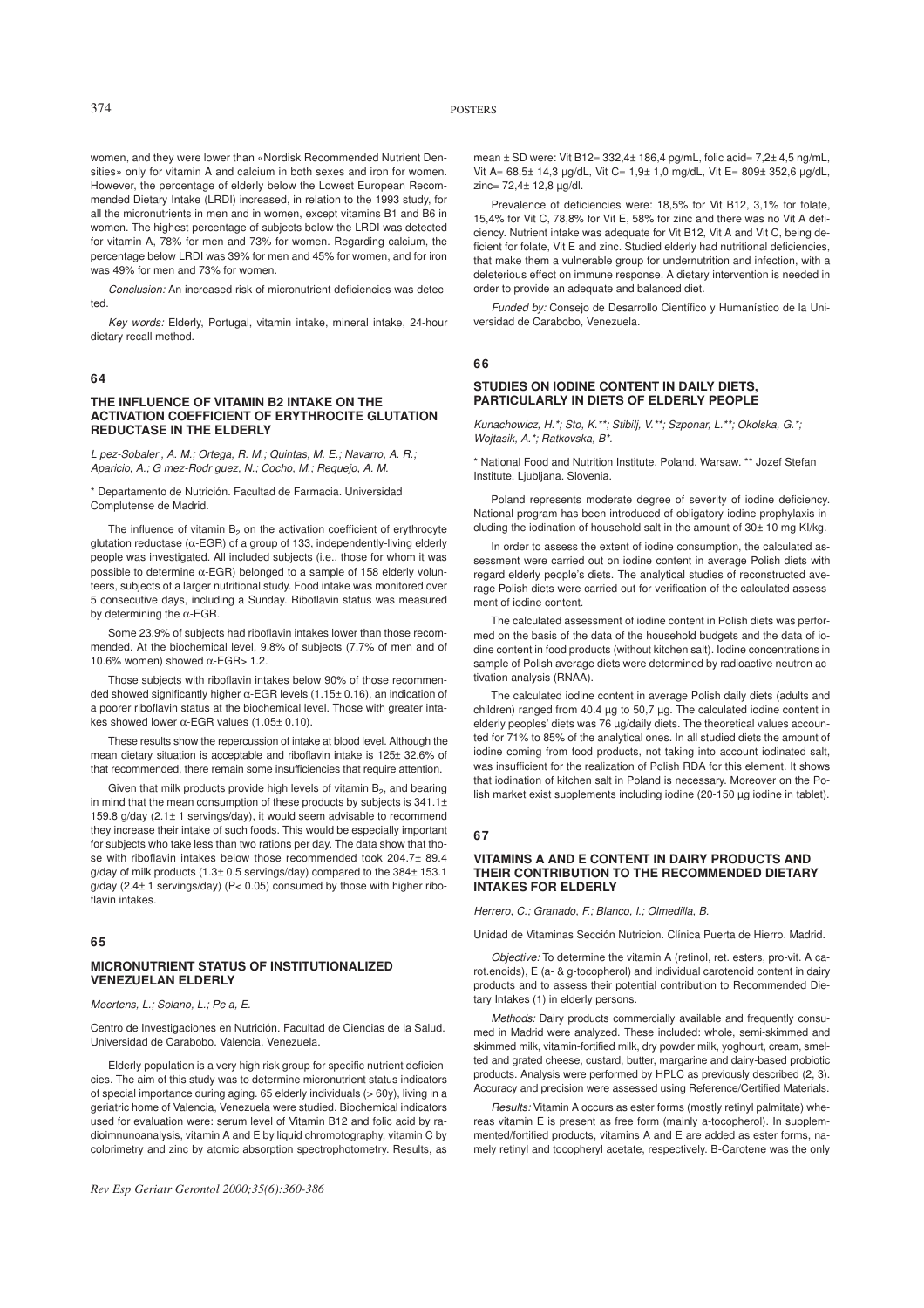carotenoid quantifiable in most products and its content varied accodingly to the fat content of the products. Based on recommended intakes for dairy products in Spain (4), the consumption of three standard portions/day (200 ml whole milk  $+ 125$  ml yoghourt  $+ 40-60$  g cheese) provide about 16% and 3% of the RDI for vitamin A (1000 ug/d) and E (15 mg/d), resepctively. The same consumption but using fortified/ supplemented milk and yoghourt, may increase the contribution up to 39% (vitamin A) and 24% (vitamin E) of the RDI for elderly subjects.

*Conclusion:* The inclusion of fortified dairy products in the diet may be a practical, sustainable and cost-effective approach for improving vitamin intake and status in the elderly.

- 1) «Recommended Daily or Dietary Intake» Internet, 2000.
- 2) Olmedilla et al. Clin. Chem. 43: (1066-1077), 1997.
- 3) Granado et al. J. Food Com. Anal, 2000 (submitted).
- 4) Departamento de Nutricion, Universidad Complutense, 1996. Madrid.

#### **68**

#### **ZINC DEFICIENCY IS OF LIMITED CLINICAL IMPORTANCE IN THE ELDERLY (> 69 Y) OF OSLO**

*Lundgren, B.; Mow, M.; Norseth, J.; Bohmer , T.*

Department of Medicine. Aker University Hospital, and Fürst Clinical Chem. Lab. Oslo. Norway.

Zinc is an important trace element as a cofactor in more than 200 enzymes, in DNA synthesis, cell division and protein synthesis. Zinc deficiency weakens immune response, alters smell and taste, and may cause impairment of memory.

As part of a nutritional study in the elderly (1) the presence of zinc deficiency (serum zink) has been evaluated and correlated to laboratory findings and clinical symptoms in 311 hospitalized patients, and in 106 randomly selected elderly at home.

| Serum zinc concentration (umol/L) in the elderly. |     |      |     |                                     |
|---------------------------------------------------|-----|------|-----|-------------------------------------|
|                                                   | N   | Mean | SD  | Number with<br>$s$ -zink <8 umole/L |
| Hospital group                                    | 250 | 11.5 | 2.5 | 22                                  |
| Home group                                        | 97  | 11 6 | 1.8 | 4                                   |

*Conclusion:* There is no significant difference in prevalence of zinc deficiency in hospital versus the home living group. The presence of zink-deficiency was significantly correlated to the presence of diarrhoea, but not to weight, body mass index, muscle strength, appetite, taste, tongue atrophy, skin atrophy, nausea, opstipation, alcohol intake or minimal mental score (MMS).

Ref. 1. Mowe M, Bohmer T, Kindt E. Reduced nutritional status in an elderly population (> 70 y) is probable before disease and possibly contributes to the development of disease. Am J Clin Nutr. 1994;59:317-24.

# **69**

# **MINERAL INTAKES OF INSTITUTIONALISED AND FREE-LIVING OLDER PEOPLE**

*Eastwood, C.; Davies, G. J.; Gardiner, F. K.\*; Dettmar, P. W.\*.*

Nutrition Research Centre. South Bank University. London. UK. \* Reckitt & Colman. Hull. UK.

*Objectives:* To compare intakes of calcium, iron and zinc between freeliving (FL) and institutionalised (INS) older people.

*Design:* Cross-sectional study.

*Methods:* 23 FL (mean age 75 years, 48% male) and 16 INS volunteers (mean age 88 years, 20% male) were recruited. Food intake was measured using the 4-day weighed inventory method. Nutritional analysis was carried out using the computer program Dietplan5 for Windows.

*Results:*

*Rev Esp Geriatr Gerontol 2000;35(6):360-386*

| Variable       | Settings   | Mean     | sd  | Range               |
|----------------|------------|----------|-----|---------------------|
| Amount of food | FL         | 2284     | 771 | $(1, 278 - 4, 811)$ |
| eaten (g/d)    | <b>INS</b> | 1600**   | 748 | $(702-4,068)$       |
| Calcium (mg/d) | FL         | 817      | 312 | $(429-1,901)$       |
|                | <b>INS</b> | $612*$   | 111 | $(420 - 838)$       |
| Iron $(mg/d)$  | FL.        | 12.5     | 5.6 | $(4.8 - 25.7)$      |
|                | <b>INS</b> | $5.8***$ | 1.0 | $(2.9 - 7.7)$       |
| $Zinc$ (mg/d)  | FL         | 7.6      | 1.9 | $(4.2 - 12.0)$      |
|                | <b>INS</b> | $57***$  | 1.2 | $(3.6 - 7.8)$       |

Significantly different between FL and INS: \* p< 0.05, \*\* p< 0.01, \*\*\*  $p < 0.001$ .

*Discussion:* Mean daily intakes for all minerals studied were significantly lower in the INS group than in the FL group. One of the reasons for this lower intake is the fact that the INS group ate significantly less food than the FL group. It is of concern that all of the minerals investigated in the INS group were below the Reference daily Nutrient Intake (Department of Health, 1991).

This research was fully sponsored by Reckitt & Colman Products.

# **70**

## **VITAMIN INTAKE IN THE ELDERLY IN UKRAINE AND ITS CORRECTION**

*Abramoy, V. V.; Vankhanen, V. V.; Ryzhenko, S. A.*

Medical Academy. Dnipropetrovsk. Ukraine.

The research undertaken in Pridneprovye region shows that under currently available living conditions accompanied with the increased need in vitamins in the dietary intake of the elderly, its amount in the factual dietary input makes up only 55-65% of the recommended daily dose.

The purpose of study was to research the adequacy of the vitamin intake and ground the ways to correct it when organizing meals for the advanced age individuals.

The study covered 25 healthy male individuals aged 60-65, residing in Dnipropetrovsk. In the beginning and the end of the monthly trial period the following blood levels were taken three times and included the levels of ascorbic acid, retinolum, folic coenzymes, nycotinamide coenzymes. TDFand FAD-effects. The dietary correction was performed by way of the daily intake of 200 g bread enriched with Fantamin dietary supplement as well as 200 ml milk enriched with Laktavit mixture (manufactured by AGUA-MDT Corporation (Moscow).

It was established that against the backdrop of the factual dietary intake, the inadequate intake of the vitamins A, C,  $\mathsf{B}_1,\mathsf{B}_2,$  PP and folic acid was registered in 60-85% of the individuals under study. The optimized daily nutritional intake of the volunteers with consideration of the energy used by them allowed to reach 75-80% of the sufficient levels of the vitamin intake. The use of Fortamin and Laktavit supplements allowed to optimize chemical contents of the daily nutrition and as a result to optimize the amount of vitamins and their metabolites in blood.

# **71**

#### **VITAMIN B12 ASSOCIATION WITH BONE MINRAL DENSITY, BONE MASS AND BONE CALCIUM IN ELDERLY MEN AND WOMEN**

*Rutten, R. A. M.; Jong, N.; De Groot, L. C. P. G. M.; Hiddink, G. J.; Staveren, W. A.*

Wageningen University. Division of Human Nutrition and Epidemiology. The Netherlands.

*Introduction:* Van Dusseldorp et al (accepted, 2000) showed an association between low vitamin B12 status and reduced bone mass in macrobiotic-fed adolescents. Kim et al (1996) showed a stimulating effect of vitamin B12 on osteoblastic cells. Our objective was to investigate the asso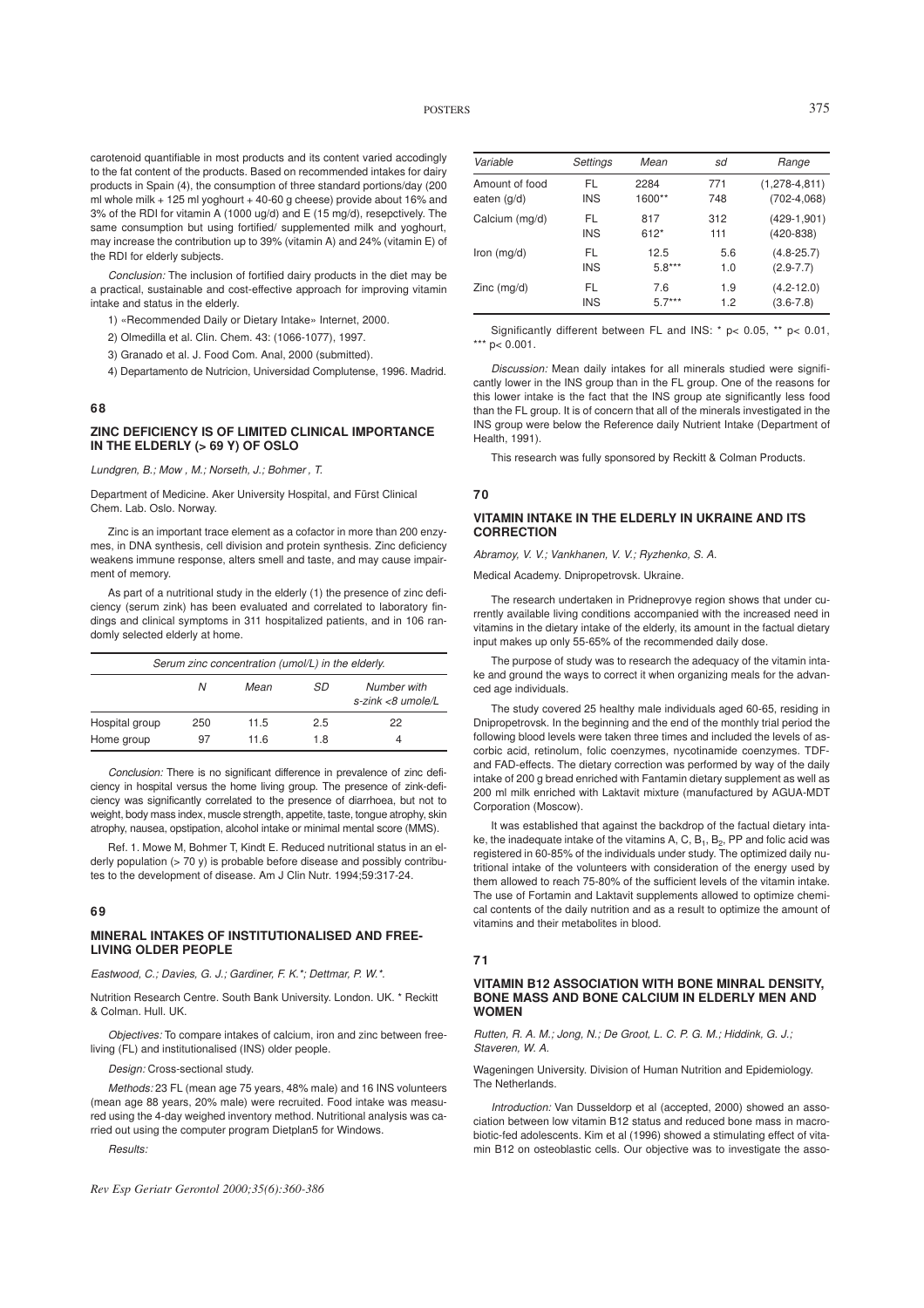ciation between vitamin B12 status and several bone parameters in a Dutch frail elderly population.

*Subjects:* The study population comprised of 217 free-living Dutch frail elderly. The inclusion criteria were: requirement of health care; age ≥ 70 years; no regular exercise; BMI ≤ 25 kg/m<sup>2</sup>; no recent weight loss and no use of multivitamin supplements. Valid measurements were available for 156 subjects.

*Methods:* Information was obtained about age, sex, alcohol intake, smoking behavior and physical activity. Body weight and height were measured as well as several blood levels, including vitamin B12 and vitamin D. MMA, calcium and PTH. Bone mineral density (BMD), bone mass (BMC) and bone calcium were determined with DEXA.

*Results:* Plasma vitamin B12 concentration was significantly higher in women (288 pmol/l) than in men (238 pmol/l). Multiple regression analyses showed that in elderly men ( $n= 45$ ) body weight and serum calcium explained partially BMD, BMC and bone calcium. In women (n=111) different explanatory variables were found for BMC and bone calcium: body weight, height, plasma vitamin B12 and energy intake. BMD was partially explained by weight, energy intake, plasma vitamin B12 and plasma PTH. Vitamin B12 explained 3% of the variance in BMD and 1.5% in BMC and bone calcium. All p-values were  $< 0.05$ , except vitamin B12 (p= 0.057) and PTH (p= 0.090).

*Discussion:* Plasma vitamin B12 contributes significantly to the variance of the bone parameters in women. This association was not found in men.

#### **72**

# **TRACE ELEMENTS INTAKE IN ELDERLY PEOPLE OF CAMPANIA COUNTRY: AN EPIDEMIOLOGICAL APPROACH**

*Mangoni di S. Stefano, G. S.; Farzati, A.; Messina, G.; Danza, D.; Ruggiero, A. M.; Leone, S.; Mangoni di S. Stefano, C.*

Department of Human Physiology and Integrated Biological Functions. Faculty of Medicine and Surgery. Second University of Naples. Naples. Italy.

The trace elements are substances that from external place introduced in the biological system «man» can influence the functionality of entire system. Considering essential valuation of the trace elements action, we have interpreted an innovative nutritional epidemiology: a) publicising on regional daily «Il Mattino» a nutritional diary type «24 hours recall» provided of week frequency questionnaire; b) distributing in a large bands of people a nutritional diary «week recall».

*Material and methods:* Were analysed 18780 subjects 50 to 70 years old. Data are been inserted in a computer Pentium II with a program Food Meter and/or Win Food determining the transformation of the dietetic data in single components, then elaborated through Excell of Office 97 Microsoft.

*Results and discussion:* The trace of elements analysed in the Campania country are: F, Fe, Cu, Cr, I, Se, Zn. The distribution of trace elements in the single province is been elaborated from the program through insertion of the zip code as informatical button for geographical location. There are differences in the distribution of the single trace elements analysed in the five province of the Campania The valuation of consumption of the trace elements in the diet of large homogeneous groups of the population permits to point out the presence of deficit or excess. This permits to avoid state of diseases, with supplementation and alimentary education programs.

# **73**

# **IRON, FOLATE AND VITAMIN B12 DIETARY INTAKE OF AN ELDERLY LEON POPULATION**

*Ysart, S.\*\*; Rocandio, A. M.\*; Garca-Arias, M. T.\*\*; Garca-Fernndez, M. C.\*\**

\* Departament of Nutrition and Food Science. University of Basque Country. Vitoria. Spain. \*\* Department of Hygiene and Food Technology. University of León. Spain.

Malnutrition is known to have a significant adverse effect on morbidity. More specifical, vitamin and mineral deficiencies which result in a reduced

food intake and the consumption of foods which are poor in nutrient density. Micronutrient malnutrition impacts adversely on the elderly.

*Method:* Dietary consumption was evaluated in a group of 124 elderly people in institutions for the aged by in-person interview using «weight method» (50% males, 50% females, 79± 8 years old). Fasting blood samples were drawn for the determination of haematological parameters.

*Results:* The dietary intake/day and serum Ferritin level were:

|                               | All subjects      | Males            | Females         | P < 0.05 |
|-------------------------------|-------------------|------------------|-----------------|----------|
| Energy<br>(Kcal)              | $2304.1 + 848.0$  | $2740.5 + 728.3$ | $1965.4 + 96.0$ | $\star$  |
| Iron $(mg)$                   | $14.1 \pm 8.4$    | $17.04 + 7.4$    | $11.82 + 1.5$   | $\star$  |
| Folate $(uq)$                 | $206.61 + 35.52$  | $211.94 + 47.03$ | $202.48 + 44.7$ |          |
| $B_{12}$ (g)                  | $5.58 + 1.47$     | $8.59 + 2.98$    | $3.24 + 1.78$   | $\star$  |
| Alcohol (µg)                  | $20.3 + 8.3$      | $35.47 \pm 10.6$ | $6.54 + 1.86$   |          |
| Serum Ferritin<br>$(\mu g/L)$ | $85.21 \pm 25.18$ | $94.43 + 27.86$  | 64.33+20.25     |          |

Mean± SD.

Average daily intakes of iron, folate and  $B_{12}$ , meat the recommended requirements for the spanish elderly population.

The conclusions from this study were: (1) energy intakes was higher than RDA spanish people; (2) the intake of iron, folate and  $B_{12}$  was higher than recommendations; (3) the dietary intake of the males was higher than the females; (4) the alcohol consumption in the men warrants further investigation.

# **74**

# **VITAMINS AND MINERAL INTAKE IN ELDERLY PEOPLE FROM EXTREMADURA**

*Campillo, J. E.; Prez, G.; Rodrguez, A.; T orres, M. D.*

Department of Physiology. Faculty Medicine. University of Extremadura. Badajoz. Spain.

*Objectives:* To evaluate the vitamin and mineral consumption of a group of elderly people of the Comunidad of Extremadura.

*Design and Methods:* 122 subjects 62.5± 5.3 years (64 women, 57 men), responded to a survey on their food intake the day before. The vitamin and mineral intake was calculated using a computer program from the University of Granada,

*Results:* We found no statistically significant by gender in the intake of the following vitamins: niacin (24.5 $\pm$  10.1 vs 25.6 $\pm$  9.7 mg/day), B1 (1.6 $\pm$ 0.6 vs 1.7± 0.6 mg/day), B6 (1.7± 0.6 vs 1.8± 0.5 mg/day), C (129.5± 82.1 vs 158.1± 97.6 mg/day), D (8.9± 41.2 vs 4.4± 7.6 µg/day), E (7.8± 4.1 vs 8.1± 3.8v mg/day), and folic acid (326.6± 164.0 vs 383.1± 215.3 µg/day). We did find statistically significant differences in the intake of the vitamins: A (582.2± 299.6 vs 771.8± 602.2 µg/day, p< 0.05), B12 (23.4± 20.3 vs 13.3± 12.1 µg/day, p< 0.001) and B2 (1.6± 0.4 vs 1.8± 0.5 mg/day, p< 0.05). With respect to mineral intake, we found no statistically significant differences by gender in the intake of the following minerals: calcium (1046.8± 276.9 vs 1088.9± 307.7 mg/day), iron (20.2± 6.6 vs 18.5± 8.6 mg/day), iodine (73.6± 37.9 vs 73.8± 41.1 µg/day), potassium (2804.6± 1088 vs 2837.5± 1035.8 mg/day), magnesium (405.4± 155.3 vs 366.5± 141.3 mg/day), phosphorus (1407.4± 408.6 vs 1317.2± 447.2 mg/day) and zinc (8.9± 3.3 vs 8.0± 2.7 mg/day). We found a statistically significant difference (p< 0.05) for sodium (2124.9 $\pm$  1049.5 mg/day in men and 1728.4 $\pm$ 992.5 mg/day in women).

*Discussion:* Our results showed an intake less the RDA of vit. A, while the vit. B12 intake was greater than the RDA. The intake of the other parameters fitted the recommended values.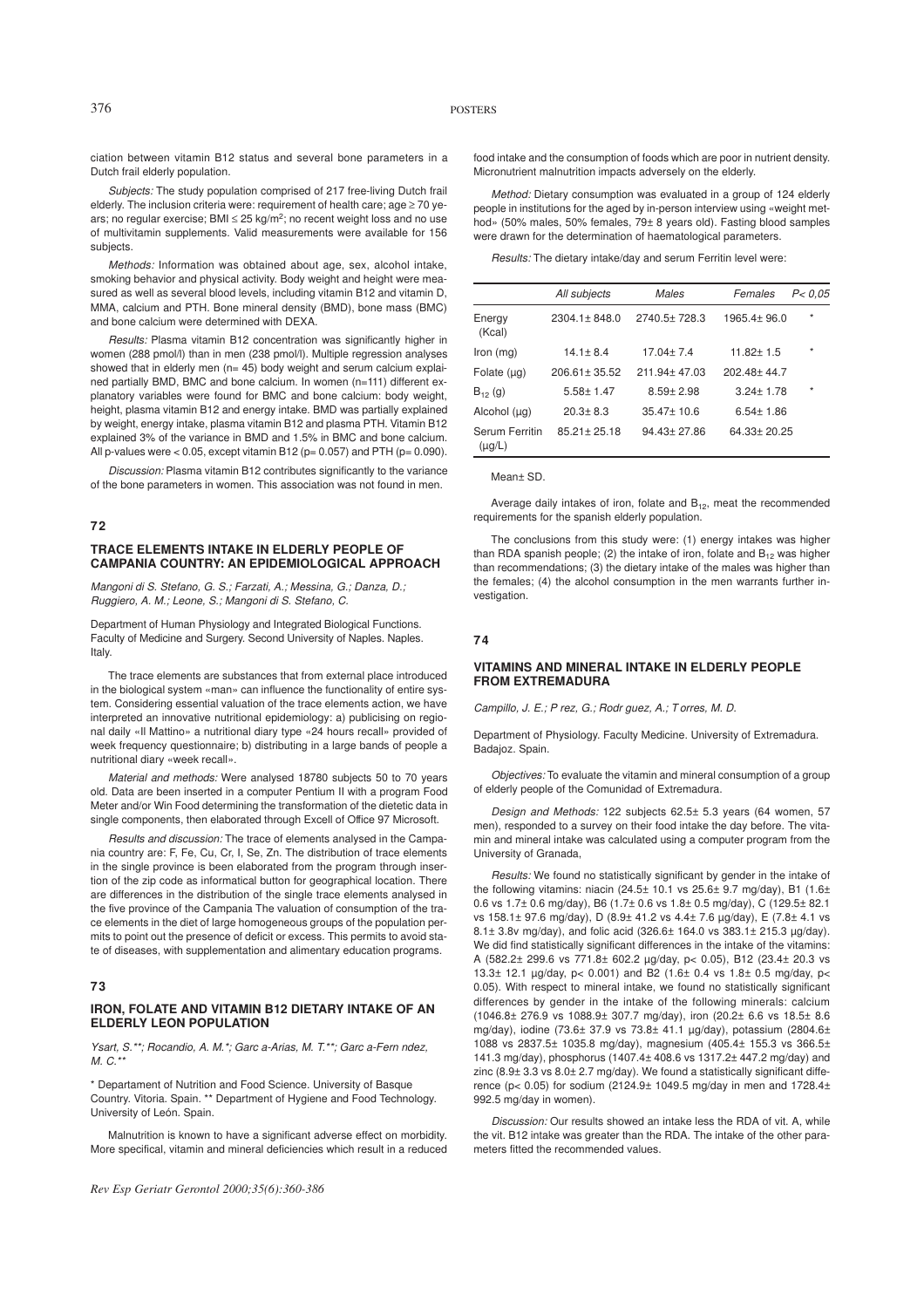# Posters *Food patterns*

**75**

# **DETERMINANTS OF DECREASED DIETARY INTAKE OF ELDERLY PEOPLE IN ISRAEL**

#### *Shahar, R. D.; Shai, I.; Vardi, H.; Fraser, D.*

The S. Daniel Abraham International Center for Health and Nutrition. Ben-Gurion University. Israel.

*Background:* Aging was found to be associated with weight loss and decreased dietary intake associated with increased morbidity and mortality.

*Objetctives:* To determine the dietary intake of older persons in Israel and identify the factors associated with decreased intake.

*Methods:* 1178 people were randomly selected out of the Negev population, 368 were over 65 years of age. Participants were interviewed for dietary intake using 24-h food questionnaire with additional questions regarding health and eating habits. Data regarding the US population was retrieved from the USDA data, 1994, CSSII data file, which include data on 736 people over 65 years old.

*Results:* Older people consumed lower calories than the younger age groups (1498.87± 622.89, 1772.35± 811.7, respectively) as well as most of the other nutrients including iron, zinc, vitamin C, B1 and B6. Energy and dietary intake of calcium, zinc, alpha-tocopherol, and folic acid were lower than 75% of the RDA for the elderly. The same trend was shown in the USDA data. The mean dietary intake of all the macronutrients was higher in the US database (energy intake: USDA- 1646.26± 731.95, NNS-1498.87± 622.89) as well as calcium and iron intake. In Israel dietary intake of people over 75 years was significantly lower than people aged 65-74 for most nutrients, while in the USDA the trend of decreased intake remained but was less pronounced. Decreased caloric intake after adjustment for age was associated with lower subjective health status (p< 0.001 for males,  $p= 0.05$  for females), decreased appetite ( $p=0.3$ , p<0.001), swallowing problems (p= 0.86, p= 0.02) and lower education  $(p= 0.06, p= 0.15)$ . In a multivariate model to predict caloric intake health status and education remained significant for males and decreased appetite and swallowing problems for females.

*Discussion:* The reduction in dietary intake in the elderly appears to be a global phenomenon. From a public health perspective, identification of nutritional high-risk behaviors may help in designing the appropriate intervention programs, which may prevent the health deterioration pattern associated with aging.

# **76**

#### **MANAGEMENT OF INFORMATION ON HEALTHY EATING BY ELDERLY IN THE EU**

*Graa, P.\*; Afonso, C.\*; Kearney, J. M.\*\*, Gibney, M. J.\*\*; De Almeida, M. D. B.\*.*

\* Faculdade de Ciências da Nutriçâo da Universidade do Porto. Porto. Portugal.

*Objectives:* To assess the most used and credible sources of information on healthy eating for elder European citizens.

*Design:* Cross-sectional survey using a face-to-face interview assisted questionnaire.

*Methods:* European citizens from Pan-EU Survey conducted by IEFS - Dublin\*\*, n= 1843, aged  $\geq$  65, were interviewed. The data's descriptive analysis, was followed by univariate analysis to characterise the study sample. Results will be presented at the European level as well as for each country.

*Rev Esp Geriatr Gerontol 2000;35(6):360-386*

*Results:* Elderly get information on healthy eating specially from health professionals (31%) followed by the mass media (28.5%) (the main source used by other age groups). When the use of information coming from different sources is analysed, it is observed that the older age groups don't use written information as much as younger ones. Clearly, if access to sources of information is lacking (e.g. those who do not contact health professionals) information-seeking behaviour is likely to be frustrated or not even contemplated. 14,7% of elderly say they don't get any information on healthy eating, specially man and with low level of education. Data indicated less credibility on information coming from institutional levels (69.8% versus 80.8% in younger 15-24 yrs) and health professionals (88.6% versus 93% in younger 15-24 yrs) but decisions to act will be influenced also by the amount and type of information available and how it can influence the perception of risks and rewards involved in eating in a healthy way.

*Discussion:* European elderly seem to be a particular group in the way they search and use information. In a Europe changing in a fast way to a complex and technologically advanced communication system it is necessary to make food/nutrition messages accessible and adapted to the elderly, those more distant from this scenario.

#### **77**

## **WHAT DO GERMAN SENIORS DRINK?**

*Pfau, C.; Piekarski, J.*

Federal Research Centre for Nutrition. Institute of Nutritional Economics and Sociology. Karlsruhe.

The project aims at gaining information about the nutritional behaviour of the elderly. The data will be used as a realistic basis for modelling menu plans for healthy nutrition according to individual requirements.

The group studied comprised seniors between 65 and 75 years of age living in Baden-Württemberg in private households. 183 one- and twoperson private household listed food and beverages consumed per day over a period of 2 x 6 weeks in autumn/winter 1993 and spring/summer 1994. The data obtained were analysed for meal structures and for the kind and frequency of food and beverages consumed.

The data concerning beverages are based on information from 82 one-person households. About 75% of 36 942 meals totally were accompanied by one or several drinks. The average frequency of drinking was 4.5 times per day. Coffee is on the top of the list of drinks (29%) followed by water/Mineral water (24%), tea (21%), juices/juice + mineral water (10%), wine/ sparkling wine (7%). 11% of the drinks consumed were alcoholic.

MIneral water, tea, juices and milk are consumed any time, while coffee is preferred for breakfast and in the afternoon. The calculated average fluid intake by drinks of 1.14 per day is below the daily fluid quantity recommended by DGE.

#### **78**

## **ENERGY AND NUTRIENTS INTAKE OF ELDERLY PEOPLE LIVING IN THE WARSAW REGION, POLAND\***

*Wierzbicka, E.; Brzozowska, A.; Roszkowski, W.*

Department of Human Nutrition. Warsaw Agricultural University. Warsaw. Poland.

Energy and nutrients intake of 298 persons, born in 1919-1924, randomly selected (144 men and 154 women) living in different areas of Warsaw region (city, small town and rural) were examined in spring 1999. The intake of basic nutrients, vitamins and minerals was determined by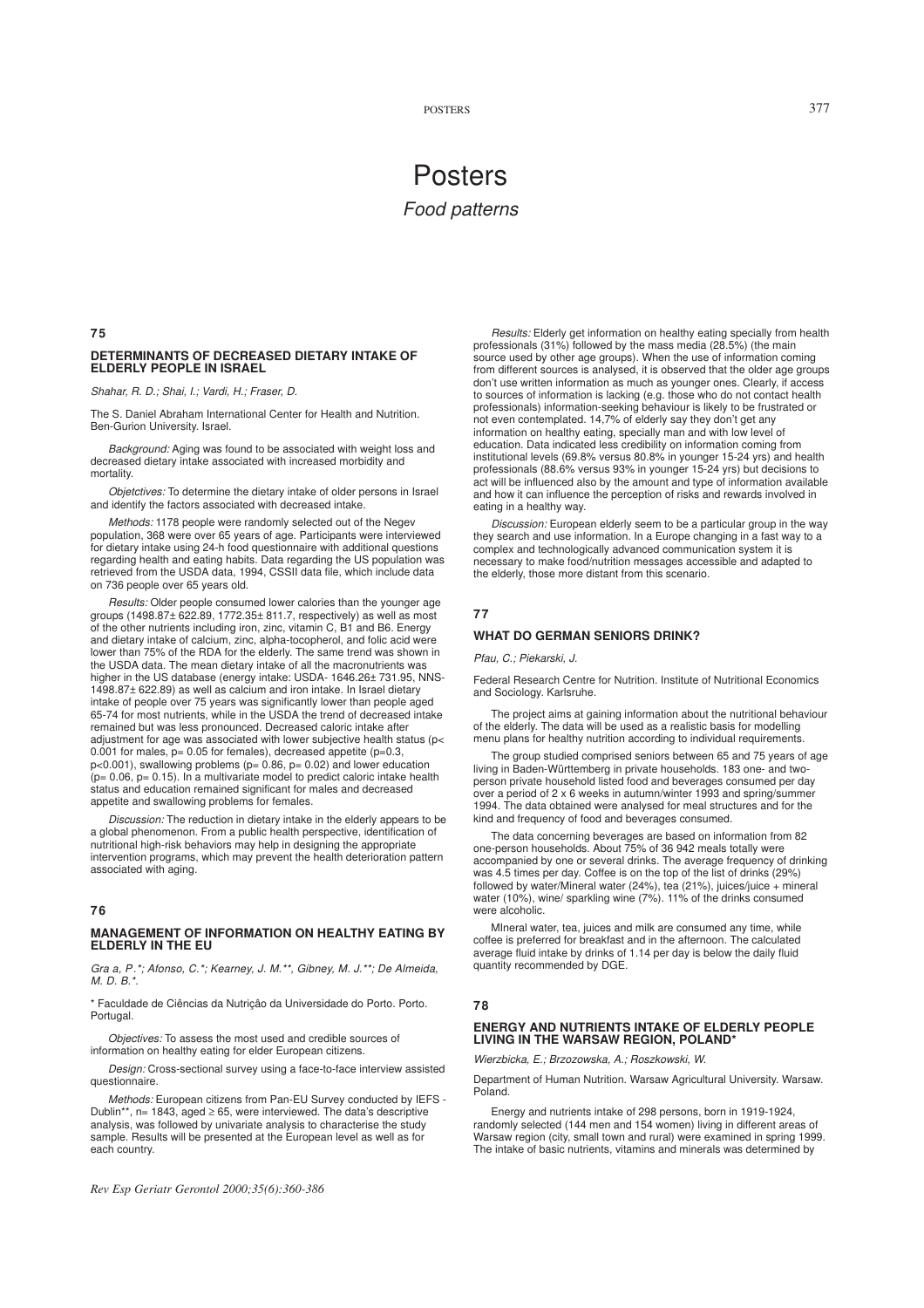# 378 POSTERS

the 3-day record method. General information about respondents (sociodemographic, economics and health data) was collected by personal interview. The intake of energy and nutrients was calculated for each subject and compared with the Polish recommended daily allowances. The significance of differences in mean values between subgroups was evaluated using an analysis of variance.

The average intakes of energy were 87-97% in men and 69-86% in women, comparing to the RDAs. In general, the examined groups of elderly consumed too little of the following nutrients: carbohydrates, fibre, plant protein, vitamin C, vitamins of group B (vit.  $\mathsf{B}_2$  in particular), calcium, magnesium, iron (in women), copper and zinc. The intake of fats, cholesterol, sodium and phosphorus was above recommend level. Many differences in nutrient intake were related to area of living. The lowest intake of energy, carbohydrates, fibre, vitamin C, calcium, magnesium, iron, copper and zinc was observed in women living in small town.

\* The study was financially supported by the National Polish Science Funds (KBN) No 4P05D01713.

# **79**

#### **THE NUTRIENT STATUS IN FREE-LIVING POPULATIONS OF ELDERLY WOMAN**

*Nydahl, M.\*; Sidenvall, B.\*\*; Andersson, J.\*; Gustafsson, K.\*\*; Fjellstrm, F.\*.*

\* Department of Dom Sciences. University of Uppsala. Uppsala, Sweden. \*\* Department of Public Health and Caring Sciences. Nursing Studies. University of Uppsala. Uppsala. Sweden.

*Objectives:* To identify the nutrient status in a population of elderly woman.

*Design:* The study includes 135 retired woman, 63-86 yrs of age, single or non-single living.

*Methods:* Data according to nutrient and food intake was obtained by a 24-h dietary recall and a menu-book by interviewing the subjects in their home, repeatingly by a telephone interview, and by the subjects recording their food intakes during three consecutive days. Thus, a total of five days of data were analyzed.

*Results:* No significant differences were seen between the two assessment methods according to energy, selected nutrients or food intakes. The results indicate that the energy intakes are low in all age groups, but that the nutrient density in the diet in the age groups, respectively, is good according to the Swedish nutrient recommendations. The results showed that this population group distribute their food intake well throughout the day, including food items similar to those in younger age groups.

*Discussion:* The results from the present study indicate that elderly woman, still living at home are reporting a sufficient nutrient intake. However, the results indicate that woman > 83 yrs with a generally lower energy and nutrient intake, should be in focus in the general care of elderly, and in dietary councelling.

#### **80**

#### **HOW TO LOCATE GEOGRAPHICALLY NUTRITIONAL HABITS USING THE ZIP CODE AS INFORMATICAL BUTTON?**

*Messina, G.; Puzone, I.; Piombino, L.; Gaeta, G. M.; Mangoni di S.* Stefano, G. S.; d Ambrosio, L.; Mangoni di S. Stefano, C.

Department of Human Physiology and Integrated Biological Functions. Faculty of Medicine and Surgery. Second University of Naples. Naples. Italy.

It is well known that a difference in meal composition can or can't result in a different intake of nutrients. A very like method to etablish nutritional habit of a people is the nutritional epidemiology. The currently used methods are: *a)* data of national statistical institute of reference (ISTAT in Italy); *b)* 24 hours and/or week nutritional recall cart, and *c)* frequency questionnaire.

*Materials and methods:* A few past years we published in a newspaper with big regional circulation «Il Mattino» a «24 hours recall dietary card» and inserting also a week frequency questionnaire. Contemporary, we distributed to all the patients who coming to our dietetic ambulance a «week recall dietary card» filled carefully reporting the weight of eaten food. Nutritional data were acquired in a Pentium II using FoodMeter e/or WinFood program by Bayer-Medimatica (Italy) that changed food in nutrient composition. All the data were located using Zip code as informatical button for geographical arrangement.

*Results and discussion:* In our studies, changes in meal patterns from one to other different geographical location are evident. Surprisingly, we found also changes between different district of the same town. Zip code, used as informatical button for geographical location, identifies exactly the life district of the subject. The aliments database of programs used is an oopen database. It is possible to modify the meal composition randomly, inserting new values of nutrient as new nutrients, vitamins or trace elements.

#### **81**

#### **CONSUMPTION OF FOOD PRODUCTS BY THE ELDERLY LIVING IN THE WARSAW REGION, POLAND\***

*Koslowska, K.; Wierzbicka, E.; Brzozowska, A.; Roszkowski, W.*

Department of Human Nutrition. Warsaw Agricultural University (SGGW). Warsaw. Poland.

The objective of the study is to compare the intake of selected food products and groups of products by the elderly living in the urban and rural area of Warsaw region in Poland.

The study was carried out in April - June 1999 in a big city (Warsaw) and several villages. The study population consisted of 198 persons, 56 from Warsaw (32 men and 24 women) and 142 from the rural area (61 men and 81 women), born in 1919-1924. Mena BMI values were 27.3 for subjects living in Warsaw and 28.2 for persons from the villages.

Data on dietary intake of food products were obtained from 3-day food records.

The products were then classified into the following food groups: (1) milk and milk products, (2) eggs, (3) meat and meat products, (4) fish and fish products, (5) fats and oils, (6) cereal products, (7) vegetables, (8) fruit (9) sugar and confectionery, (10) beverages, (11) other products.

On the basis of the data, food patterns and frequency of food groups's consumption by the elderly from different living areas will be presented.

\* The study was financially supported by the National Polish Science Funds (KBN) No 4P05D01713.

# **82**

**83**

#### **FLUID INTAKE IN HEALTHY ELDERLY PEOPLE IN GERMANY**

*Junk, K.; Volkert, D.; Stehle, P.*

Department of Nutrition Science. University of Bonn. Bonn.

Decrease of thirst is a known risk factor for dehydration in the elderly. Reliable data on fluid intake of older subjects in Germany are scarce. The aim of this nation-wide study was, thus, to assess total fluid intake (from beverages and food) of healthy, fairly independent elderly subjects living in private households.

From a random sample of 4020 German elderly, stratified into 3 agegroups (65-74 y, 75-84 y, 85+ y), 1372 subjects filled in a prospective, standardised dietary record on three consecutive days (Sunday-Tuesday). Fluid intake by beverages and food was calculated on the basis of the German nutrient data base BLS II.2, and given as average of the three days.

Median beverage consumption (5./95. percentiles) differed between the age-groups (p< 0.001): 1554 ml (667/2847 ml) for young elderly (n= 699), 1417 ml (628/2512 ml) for the age-group 75-84 y (n= 386), and 1300 ml (500/2307 ml) for the oldest old (n= 287). Men ingested 170 ml (median) more fluids than women (whole sample, p<0.001). Total water intake (whole study group: median 2305 ml [1263/3786 ml]) showed similar differences between age-groups/sexes. 67% of the elderly had a total water intake above 2000 ml per day. However, 2% ingested less than 1000 ml, 9% only 1000-1500 ml water per day, with highest prevalence among very olds: 4% <1000 ml, 14% 1000-1500 ml (p< 0.001).

In conclusion, median fluid intake by beverages and total water intake of the elderly met the actual recommendation for people aged 65 y and older (1310 ml/1990 ml). Only in the group of very old persons, a significant risk for dehydration is obvious.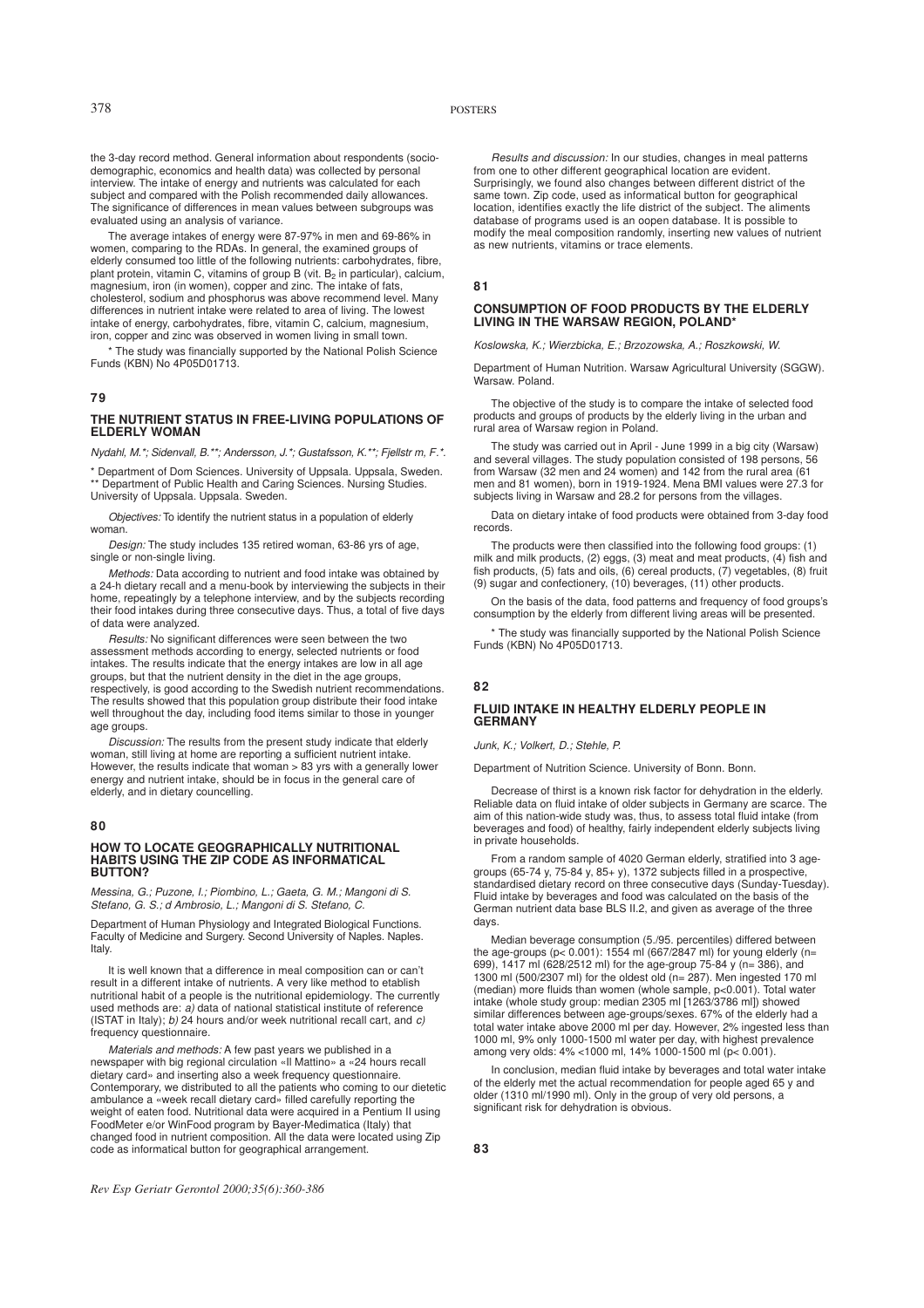#### **THE ˙FIVE-A-DAYS¨: SER VINGS OF FRUIT, VEGETABLES, AND POTATOES IN 12 SENECA CENTERS IN RELATION TO INTAKE IN GRAM, HEALTH VARIABLES, AND MEAL PATTERNS**

*Brubacher, D.; Schlettwein-Gsell, D.*

Institute of Experimental Gerontology. Basel. Switzerland.

*Objectives:* Assessment of servings of fruit, vegetables and potatoes.

*Design:* Longitudinal study in men and women born 1913-1918 in traditional towns across Europe with field surveys in 1989, 1993, and 1999 (Eur J Nutr 50 Supl 2; 1996).

*Methods:* Servings of fruit, vegetables and potatoes were assessed on the first day of a 3-day food diary recorded by 1182 subjects in 12 study towns.

*Results:* Eighteen percent of the subjects had five or more servings per day and forty-two percent two or less. The mean numbers of servings in the different study towns correlated significantly to mean intake in gram. From the regression line we calculated the amount of one serving: 137 g for fruit, 135 g for vegetables and 196 g for potatoes.

Mean numbers of serving correlated significantly with antioxidant status whereas mean intake in gram did not. The mean number of servings was highest in towns, where lunch always consisted of a cooked meal, and in the Danish and Dutch town it was higher for subjects having a cooked meal at lunch than for subjects having a bread meal at lunch.

*Discussion:* As numbers of servings correlated to the antioxidant status, the easier method of counting servings seems appropriate for health recommendations.

The fact, that a cooked meal at lunch mediates higher consumption of fruit, vegetables, and potatoes, should stimulate more research on meal patterns.

#### **84**

#### **THE EVA-STUDY: MEAL PATTERNS OF WOMEN OVER 65 YEARS**

#### *Brombach, Ch.*

Institute for Nutrition, Nutrition Councelling and Consumer Behaviour. Giessen. Germany

*Objectives:* What are the meal patterns of elderly women? How is eating and drinking integrated in every day life activities?

*Design and methods:* In a qualitative biographical study on eating behaviour of 60 elderly women (64 to 94 years) 43 women kept 3 days dietary records, activity and «mood» protocolls. A total of 592 meals were analysed in respect to meal patterns, duration of meals, timing of meals and nutrient content.

*Results:* On average each woman consumed 4.8 meals daily. The main meal is a cooked lunch (starch-vegetable-meat pattern). Bread with jam or honey is the most common breakfast pattern, bread with cheese and sausage is predominantly consumed at dinner. Duration of meals (averages): breakfast 33 min., lunch 36 min, dinner 34 min. Time of meals (averages): first breakfast 8:10, second breakfast 10:20, lunch 12:30, coffee 15:45, dinner 18:50, late evening snack 20:40. Nutrition related activities (producing, shopping, cooking, storing, cleaning etc.) sum up to a total of 4 hours 15 min daily (averages), which is an equivalent of 27% of total daily activity.

*Discussion:* Nutrition councelling and education of elderly women has to be based on the knowledge of their meal patterns and food related daily activities.

# **85**

# **THE EVA-STUDY: NUTRITION BEHAVIOUR IN THE LIFE COURSE OF ELDERLY WOMEN**

#### *Brombach, Ch.*

Institute for Nutrition, Nutrition Counselling and Consumer Behaviour. Giessen. Germany.

*Objectives:* How is eating behaviour aquired during the life course? Which biographical factors are detrimental for eating behaviour?

*Design and methods:* Sixty women (64 to 94 years) were interviewed using qualitative biographical methods. Interviewees lived in an urban area in proximity to Frankfurt/M, Germany, independently in their homes. All interviews were transcribed verbatim and analysed using descriptive hermeneutic procedures.

*Results:* Socialisation of eating in childhood was either conservative or liberal. Varieties of foods offered during childhood were splendid or scarce. Following the life course, four «eating types» were found: «conservative-splendid», «conservatine-scarce», «liberal-splendid», «libera-escarce». During the life course changes of the «eating type» did occur only: in case of marriage (if partner had a different eating type), in case of illnes (partner or self), in case of fear of illness.

*Discussion:* Distal influencing factors such as socialisation during childhood are shaping present today eating behaviour. Nutrition councelling of elderly women has to acknowledge their present «eating types» as well as life course events and subsequent influences on eating behaviour.

**86**

#### **EFFECT OF DIETS RICH IN MONOUNSATURATED OR SATURATED OILS ON 6-KETO PGF<sup>1</sup>**<sup>α</sup> **AND THROMBOXANE B<sup>2</sup> FORMATION IN AGED WOMEN**

*Rodrguez-Gil, S.; Cuesta, C.; Oubia, M. P .; Rdenas, S.; Merinero, M. C.; Snchez-Muniz, F . J.*

Departamento de Nutrición. Instituto de Nutrición y Bromatología & Sección Departamental de Química Analítica. Facultad de Farmacia. Universidad Complutense de Madrid. Spain.

High intake of saturated fatty acids (SFA) is associated with arterial thrombi formation, while monounsaturated fatty acids (MUFA) are described to have no effect on arterial thrombosis. However, few related studies have been carried out in postmenopausal and aged women. Moreover, platelet thromboxane (TX) production is modulated by the lipoprotein concentration (mainly LDL), while prostacycline (PGI) production is related to the HDL level. The present study analyses the effect of dietary exchange of high oleic acid sunflower oil by palm olein on the urine excretion of TX and PGI in old (65-76 y) *vs* young (45-< 65 y) postmenopausal women. Both diets contained 46% of energy as fat. Other dietary compounds were matched. 10% of total energy exchange as palmitic acid for oleic acid significantly increased (p< 0.05) both the<br>concentration of PGI<sub>2</sub> determined as 6-keto PGF<sub>1α</sub> and TXB<sub>2</sub>. The  $\mathsf{TXB}_2$ /6-keto PGF $_{1\alpha}$  remained unchanged in the whole population. These results seem related with the controversial effect of palmitic acid on the total cholesterol and LDL and HDL lipoprotein fraction levels (Cuesta et al, 1998, Eur J Clin Nutr, 52, 675-683). Moreover, ANOVA two ways shows that diet and not age significantly affect the thrombogenic parameters studied.

This study has been supported by the Spanish CICYT Project ALI-92 0289-C02-01.

Thanks are due to Prof. Vicente Lahera, Koipe (Andujer, Spain) and AGRA, S. A. (Bilbao, Spain).

# **87**

#### **THE EFFECT OF PLANT AND FISH FAT ON THE CONTENT OF FREE AND TOTAL MALONDIALDEHYDE AND VITAMINE E IN LIVERS OF YOUNG AND ADULT RATS**

*Tokarz, A.; Oledzka, R.*

Department of Bromatology. Warsaw Medical University. Warsaw. Poland.

Objective: The aim of the study was to estimate malondialdehyde (MDA) synthesis and vitamin E concentration when plant or fish fats were given.

*Materials and methods:* The MDS synthesis was investigated in male Wistar rats which were given rapeseed oil and olive oil by intragastric intubation. Both oils were warmed during 15 or 30 min. at 200 °C. The MDA content was measured spectrophotometrically in liver microsomes and serum after reaction with 2-thiobarbituric acid. Animals used in that study were 5 and 9 months old. The influence of various fats, such as eybean oil, fish oil, evening primrose oil as well as mixtures of evening primrose oil and fish oil (8/15.5) and fish oil and soybean oil (8/15.5), were also studied. They were given for 6 weeks to young (5 month old) and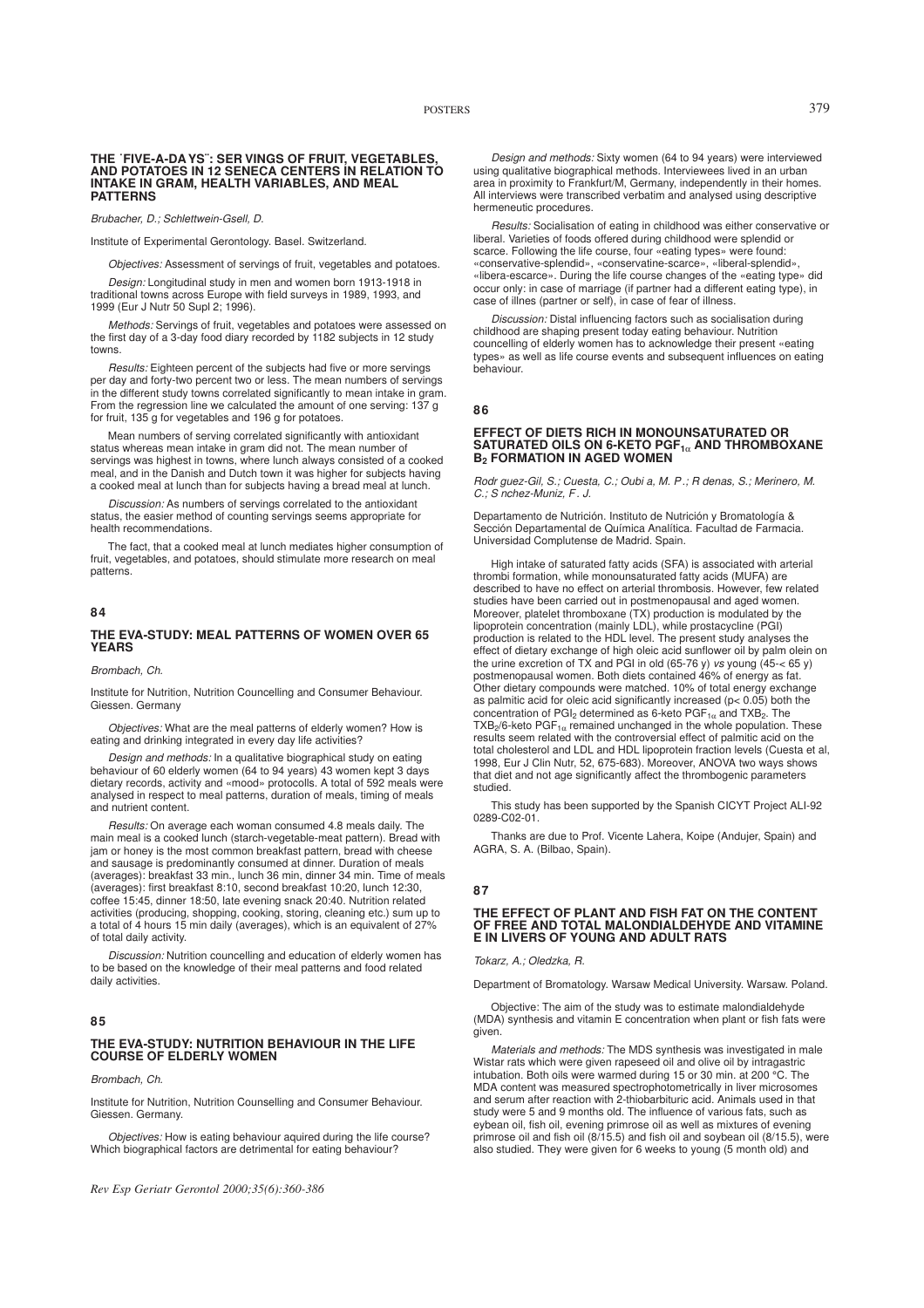adult (12 month old) rats in the amount of 0.4 ml daily. The content of free and total MDS and  $\alpha$ -tocopherol in liver was determined by HPLC.

*Results and discussion:* Received results show that there is a clear correlation between the kind and quantity of PUFA present in the diet and possibilities of synthesis of free or protein-bound MDA. The animals'age was possitively correlated with these alterations. An increase of the protein-bound MDA can be connected with the animals' age as well as with vitamin E concentration. However, in large degree it depends on the kind of fat. Fish oil appeared to have the weakest effect of all investigated oils on MDA gathering in organism.

# **88**

# **VALIDITY AND APPLICABILITY OF A FOOD RECORD TO MONITOR ENERGY AND FLUID INTAKE OF GERIATRIC PATIENTS BY NURSING STAFF**

*Dicke, H. C.\*; Konijinenberg, E.\*\*; Janssen, M.\*\*; Rasmussen-Conrad, Ir E.\* L.*

\* University Medical Center St. Radboud. Nijmegen. The Netherlands. \*\* University of Professional Education Arnhem and Nijmegen. Nijmegen. The Netherlands.

A food record to monitor the energy and fluid intake of geriatric patients is used by the nursing staff of the geriatric ward at the University Medical Center St. Radboud, Nijmegen, The Netherlands. The validity and applicability of the food record was evaluated in january 2000.

Sixty food records of geriatric patients were kept by 37 nurses. Two dietitians simultaneously observed the food and beverage intake (weighed record) of the same geriatric patients. Nurses were asked (questionnaire) if the food record was user friendly. Results of the data (n= 60) observed by the nurses and the dietitians are as follows: The mean energy intake registered by nurses was 1183  $\pm$  504 kcal and the fluid intake was 1285  $\pm$ 451 ml per day. The dietitians measured 1336 ± 495 kcal and 1395 ± 497 ml per day.

The correlation (Pearson) between the data on energy  $(r = 0.6)$  and fluid intake  $(r = 0.6)$  as registered by nurses and dietitians proved to be significant  $(p < 0.01)$ . The difference (Student-t) between the two data sets gathered by the nurses and the dietitians was also significant (p< 0.05): energy ( $t = 2.5$ ) and fluid ( $t = 2.9$ ).

Food records kept by nurses show a lower energy and fluid intake than the records kept by the dietitians. The food record was shown to be insufficiently friendly to the user. Location and categorization of certain specific food items was difficult. Some items could not be allocated at all.

The food record has been redrawn according to the comments of the nursing staff and a user manual has been developed. The revised record will be reassessed in the near future. The system should eventually become extremely useful as an instrument to monitor the nutritional intake of the geriatric patient. Nurses will be aware of the nutritional status of their patients and ask for dietetic intervention at the right time.

# **89**

# **NUTRITION IN THE INSTITUTIONALIZED ELDERLY**

#### *Ruzic, P.; Jevtic, D.*

Polytechnic Medical School. Zemun. Yugoslavia.

*Objective:* The main purpose of this study was to investigate the status of health and the effects of food consumption on elderly in Geriatric Center in Kragujevac because it is known that they do not have enough money to by supplementary food and medicine.

*Design:* Two hundred and sixty old people both sex investigated in direct interview but only some of them could cooperate because of most of them were immobile and sick In this interview participated 43 women and 19 men.

*Methods:* The data of every old people obtained using the inquired method and dietetic investigation with direct method of interview and the existing evidence in the object of nutrition was done as well. The standard two weekly manu was followed with daily rhythm of nutrition per meals and the biochemical and nutrients composition of food and meal rate in the structure of daily meal were also investigated.

*Results:* The results of investigation showed that average body weight for female was 68 kg, 70 ages that was 26% illiterate and only one had faculty (2%). The average body weight male was 72 kg and 68 ages and

was 11% illiterate and one had faculty (5%). One man was refuges 24 ages old. Daily rhythm of nutrition was three meals except people with diabetes who had six meals. Energy intake was satisfactory but animal protein and some vitamins were insufficient because the lack of fresh meat, vegetables and fruits. Because of their ages, bad terms living and unproper nutrition they have a lot of diseases as diabetes, infarct, gastricintestinal diseases, osteoporosis, anemia, hypertension and cardiovacular diseases.

*Discussion and conclusion:* According to the given data it was concluded that nutrition of the old people was inadequate and the health was bad. However in last time during two months nutritionist was employed and could be expect better situation with elderly and it is reason what this investigation could be done.

#### **90**

#### **DAIRY PRODUCT CONSUMPTION OF ELDERLY PEOPLE OF BARCELONA, SPAIN**

*Puchal, A.; Canela, J.; Farran, A.; Ngo, J.; Cants, D.; Cervera, P .*

Centre d'Ensenyament Superior de Nutrició i Dietètica (CESNID). Universitat de Barcelona. Sta. Coloma de Gramenet. Barcelona (Spain).

*Objectives:* To assess lifestyle, food habits and dairy product consumption of the elderly (> 65 years) living in the city of Barcelona.

*Design:* A transversal study from a group of 270 females and 212 males from 65 to 100 years of age (in May-June of the year 2000) and living in the city of Barcelona. 218 of the people were nursing home residents and the rest, 264, were interviewed at the street.

*Methods:* The personal interview included a general questionnaire with questions including age, sex, family status, physical activity, medication, health, eating habits. The food consumption data were collected by a semiquantitative food frequency questionnaire of 46 items (8 of which were milk and milk products).

*Results:* Preliminary results show that the average age was 78.7 ± 8.9 years. 49,8% were following special diets (mainly low in sodium and sugar). 9.1% were taking nutrient supplements. Most of the people (95%) reported drinking milk daily. Regarding the type of milk they usually drink: 33.8% whole milk, 32.6% lowfat, and 28.6% skim/nonfat milk.

*Discussion:* Most of the elderly of Barcelona (82.1%) covered the recommended daily servings for milk and milk products (2-3 per day).

# **91**

#### **ASSESSMENT OF DIETARY ADEQUACY FOR AN ELDERLY POPULATION BASED ON A MEDITERRANEAN MODEL**

Padro, L.; Benacer, R.; Foix, S.; Maestre, E.; Murillo, S.; Sanvi ens, E.; *Somoza, D.; Ngo, J.; Cervera, P.*

Centre d'Ensenyament Superior de Nutrició i Dietètica (CESNID), Universitat de Barcelona. Barcelona. Spain.

*Objective:* To assess if at different energy levels, a varied diet based on Mediterranean Diet patterns would meet the RDIs for specific nutrients  $in a population > 65$  y.

*Methods:* Based on RDIs for elderly persons > 65 y for PRO, FAT CHO, phosphorus, calcium, magnesium, iron, zinc, vitamin C, B6, folate and fibre, menu models based on Mediterranean diet food patterns were calculated for the following calorie levels: 1400, 1500, 1600, 1700 and 1800 kcals. 15 menu variations for each calorie level were then created based on the previously calculated models utilising the Program for Alimentation and Nutrition (PAN) database, nutritional analysis was carried out for all menus and the mean nutrient values for a 2 week period were calculated for each calorie level.

*Results:* Preliminary results show that at low energy levels, meeting nutrient needs is difficult and even at higher caloric intakes, contrary to what was expected, certain nutrients are found to be inadequate

*Discussion:* This analysis confirms that the elderly are a population especially vulnerable to nutritional deficits, as energy intake declines with age but nutrient requirements remain unchanged.**92**

#### **EFFECT OF MONOSODIUM GLUTAMATE ADDED TO FOOD, ON IMMUNOLOGICAL PARAMETERS OF INSTITUTIONALIZED ELDERLY**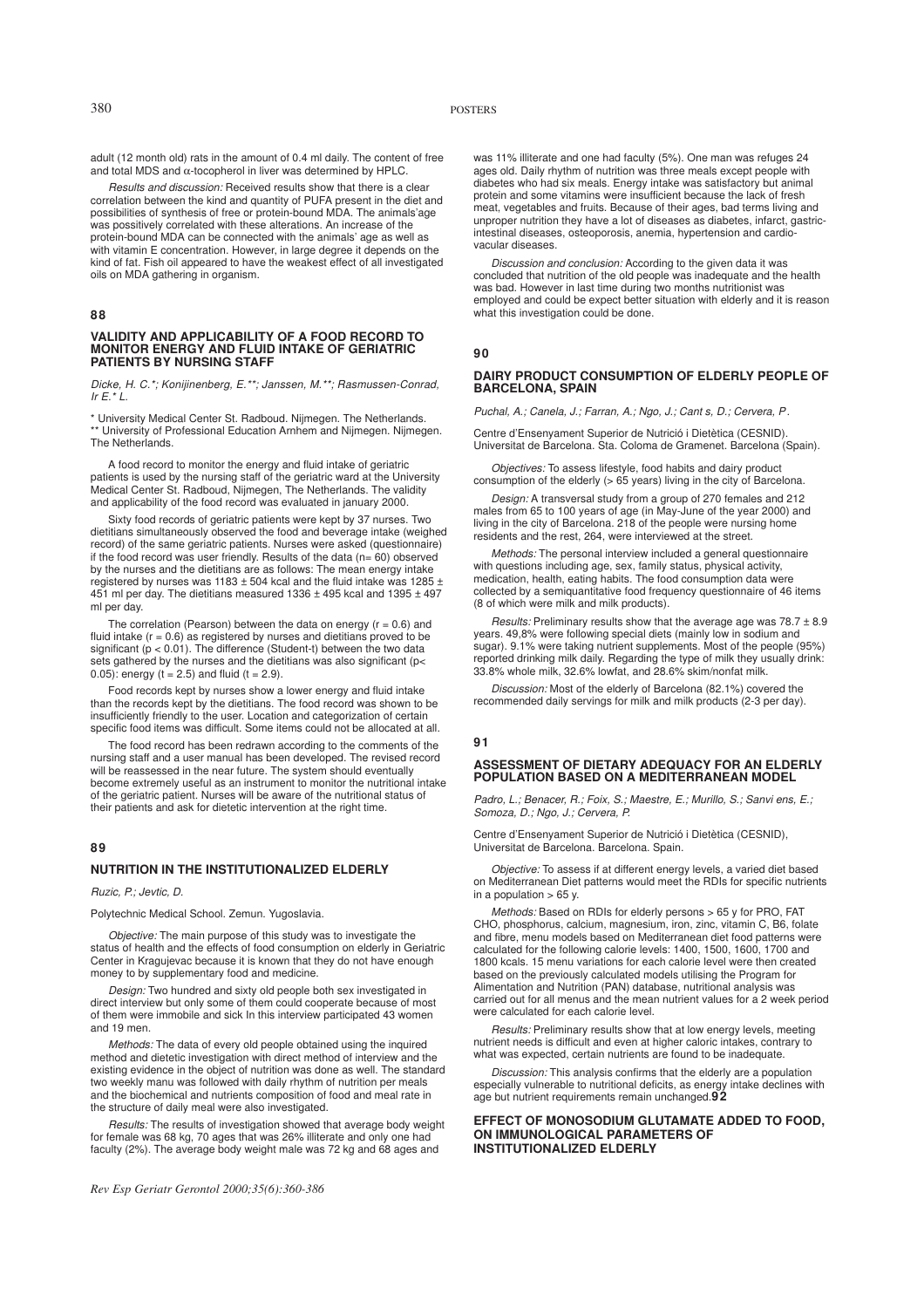# Posters *Other issues*

*Solano, L.; Meertens, L.; Tllez, G.*

Centro de Investigaciones en Nutrición. Facultad de Ciencias de la Salud. Universidad de Carabobo. Venezuela.

To evaluate effects of addition of a taste enhancer substance (Monosodium glutamate MSG) to food, on nutritional status and on immune response parameters, two groups (n=30) of institutionalised elderly (> 60 years) living in a geriatric home were studied. Complement fraction 3 (C3) and immunoglobulin A (IgA) were measured by nephelometry, tumor necrosis factor (TNF) by ELISA, lymphocyte percentage (Lympho %) by automated method, CD3, CD4, CD8 subpopulations by flow cytometry. CD4/CD8 ratio was calculated. Group A received 0.6% MSG in two food preparations at lunch (5 days per week) during three months. Group B received the same diet with no MSG addition, during the same period. Lunch contributed with 40% of the total calories per day, and protein intake was adjusted to recommendations. Age and sex distribution of the elderly was similar.

In group A, significant increases of C3 (t= $-2,1$ , p= 0,04), IgA (t= $-2,2$ ,  $p= 0.03$ ) and TNF (t= -2,2,  $p= 0.03$ ) were noted at the end of the MSG administration period. There were no significant differences in Lympho%. Group B also showed higher values of  $IgA$  (t= -1,6, p= 0,01), TNF (t=  $-3,0$ ,  $p= 0,01$ ) and Lympho% (t= 3,8;  $p= 0,001$ ). There was an increase of cellular immune response indicators among group A elderly and there were significant differences in CD3 ( $t=-2,6$ ;  $p= 0,01$ ) and CD4 ( $t=-1,9$ ; p= 0,05) between the beginning and the end of the MSG period. In group B, increases for CD3 (t= $-2,9$ ; p= 0,006) and CD8 (t= $-2,1$ ; p= 0,04) were also seen in the elderly that were not receiving MSG.

In an institutionalised elderly population, introduction of a new menu with different food preparations may be, by itself, a very powerful stimulus to favour food intake. Immunological parameters were observed to increase independent of MSG addition to food. In both cases there was an improvement of the immune response. This must be evaluated in terms of its biological meaning in order to separate dietary influence from the real effect of the taste enhancer. Other studies controlling this stimulus are required. Funded by: CDCH, Universidad de Carabobo, Venezuela and International Technical Committee for Glutamate, Japan.

# **93**

# **THE REPRODUCIBILITY OF A DIETARY RECORD REOTINE IN GERIATRIC PATIENTS**

Persson, M.; Elmst hl, S.; Blabolil, V.

Division of Geriatric Medicine. Department of Community Medicine. Lund University. Sweden.

*Objetives:* Malnutrition in nursing home residents is an important clinical and public health problem. Knowledge is lacking about the reproducibility of dietary recording in geriatric patients. Few studies have described water intake in this age group. The aim of this study was to test the reproducibility of a 7-day dietary record routine in a clinical setting.

*Design and methods:* The dietary intake of 81 geriatric patients was recorded for 7 consecutive days by the ward staff and then repeated. The

*Rev Esp Geriatr Gerontol 2000;35(6):360-386*

dietary record routine, which assesses both food and fluid intake, is based on standardised portion sizes and household measurements.

*Results:* The mean daily energy intake during the first period was 7.07 MJ and 6.84 MJ during the second period, with a mean difference of 4%. Corresponding values and the mean difference for water intake from food and beverages were 1781 g, 1702 g and 4% respectively. Age, gender, diagnosis, length of stay, diets or ADL function did not influence the results. The correlation coefficient for fluid intake between the periods was 0.84 for women and 0.72 for men.

*Discussion:* The 7-day dietary record routine seems to have a good reproducibility in assessing the intake of energy and fluids in geriatric patients.

## **94**

#### **NUTRITIONAL ASSESSMENT OF ELDERLY PEOPLE IN NURSING HOUSE AND AT HOME IN TALLINN**

*Saava, M.\*; Kisper-Hint, I. R.*

Estonian Institute of Cardiology\*. Tallinn Pedagogical University. Tallinn. Estonia.

*Introduction and Methods:* Mini Nutritional Assessment (MNA) has been carried out with 51 elderly (aged 51-97 years) at the nursing home Merivälja and with 150 home-.living elderly (58-86 years old). In the nursing house the actual nutrition (by menus in 10 days intervals in January and April 2000) of 105 elderly was calculated with the ANKE-PCprogram. It has been compared with the nutrition data of the same Merivälja-home in 1978 and home living retired (1995).

*Results:* showed that the total food energy was much more higher than recommended, depending on highly planned carbohydrate (from cereals and sugar) content - 57-63% of total food energy (in 1978-46%). In 1978 predominated more animal foodstuffs as main protein (60%) and fat sources (87%) than in 2000 (41-46% and 64-74%). P/S ratio has achieved 0.5 and dietary cholesterol has decreased (187 mg/d). Minerals and vitamins met recommended level, expect calcium and vitamin D.

The risk of malnutrition (MNA score < 17 or 17-24) was found with the same frequency as in the elderly living freely at home (26%) as in the nursing house (27.5%). Comparison of MNA results with BMI values showed that 10-22% of the elderly with high BMI (> 25) were at malnutrition risk estimated with MNA (by threshold value of risk < 24).

*Conclusion:* over 20 years interval there was only a modest improvement in choice of healthy foods for elderly at the nursing home. It is not enough to calculate dietary data for estimating real nutritional status of the elderly. MNA detected more often the risk of malnutrition than the BMI. Malnutrition risk has to be considered much more in provision of food and nursing of elderly in elderly houses and at homes as well.

#### **95**

# **ACUTE-PHASE PROTEINS IN NUTRITIONAL ASSESSMENT OF ELDERLY OVER 65 YEARS**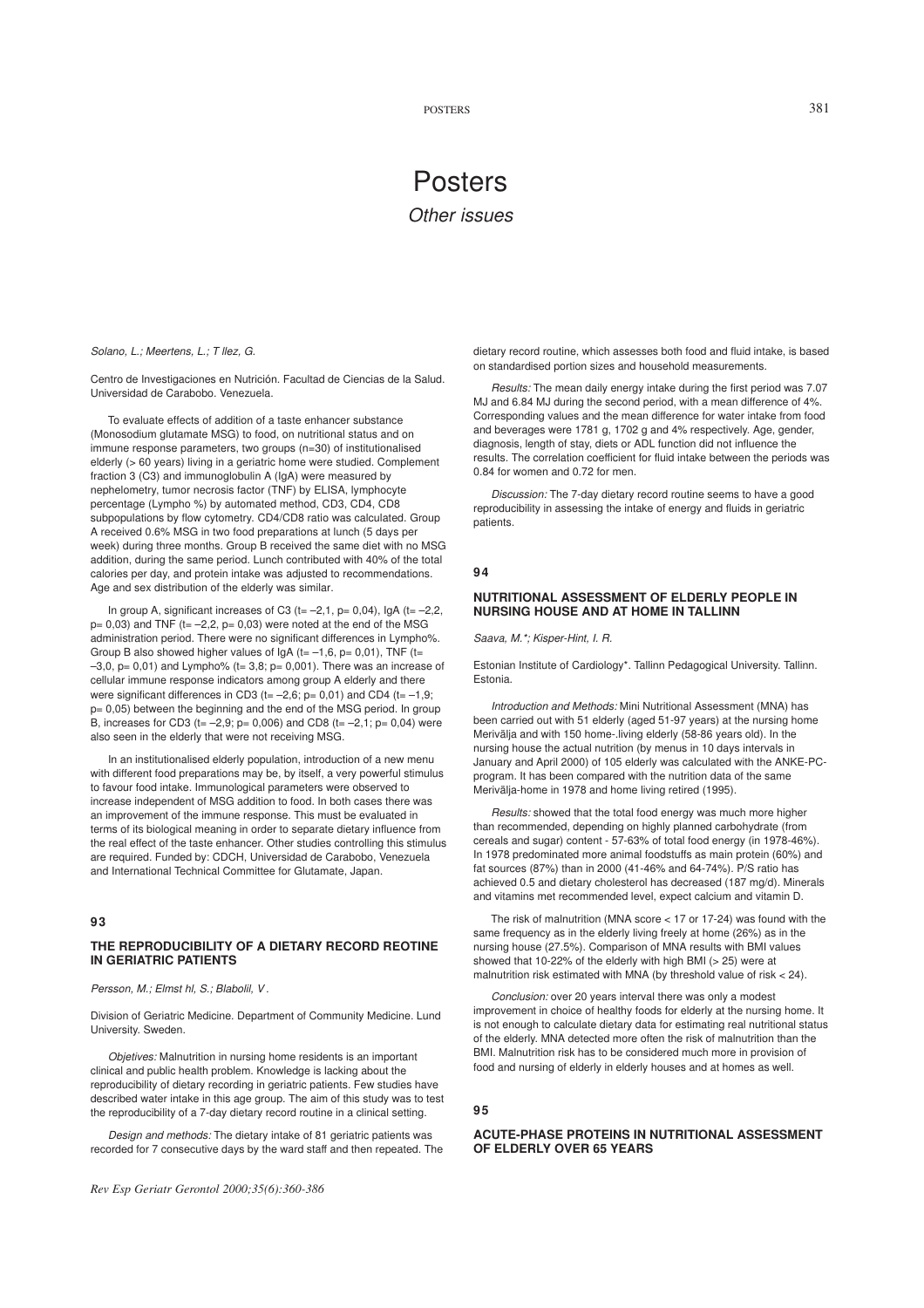*Todorovska, L.\*; Breskoska, G.\*\*; Jurhar, M.\*\*\*; Spiroski, M.\*\*\*; Todorovski, D.\*\*\*\*.*

\* Department of Physiology. Faculty of Medicine. Skopje. \*\* Clinic of Internal Diseases. Faculty of Medicine. Skopje. \*\*\* Department of Immunology. Faculty of Medicine. Skopje. \*\*\*\* Department of Health. Macedonian Red Cross.

*Introduction:* Protein-energetic malnutrition (PEM) is common problem in elderly. Albumin and transferrin are negative acute-phase proteins (APP) and are well documented in nutritional assessment of elderly. The role of the outers APP isn't clear. AIM: The aim of this study was to investigate the plasma levels of some APP in different nutritional stages in elderly over 65 years.

*Method:* In 50 elderly (age 76 ± 9.3) with primary PEM (according to clinical-athropometric criteria) were obtained (with turbidimetry): Creactive protein (CRP mg/dl), α1-acid glycoprotein (α1AG g/l), fibrinogen (Fib g/l), haptoglobin (Hap g/l), C3 (g/l), C4 (g/l), albumin (Alb g/l) and transferrin (Tr g/l); and compared with 41 healthy elderly (according to SENIEUR protocol) age 74 ± 8.7).

*Results and disscusion:* Alb (2.85 ± 0.9), Tr (1.81 ± 0.4) and Fib (2.69  $\pm$  0.9) were significantly lower in PEM than in SEN (4.73  $\pm$  0.6, 2.84  $\pm$  0.5 and  $3.17 \pm 0.8$ , respectively). CRP (0.0-7.1) and  $\alpha$ 1AG (1.93  $\pm$  0.5) were significantly higher in PEM than in SEN ( $0.0$ -2.7,  $1.09 \pm 0.4$ , respectively) whitch suggested that in PEM there are some changes in acute-phase reaction. Some investigators suggested that geriatric cahexia is cytokininduced. After correction for the level of CRP, there was a significant correlation between Alb ( $r = -0.67$ ,  $p < 0.05$ ), Fib ( $r = -0.51$ ,  $p < 0.05$ ), C3 ( $r=-0.42$ ,  $p < 0.05$ ) and Hap ( $r=-0.38$ ,  $p < 0.05$ ); and quantitative state (mild, moderate and severe) of PEM.

*Conclusion:* Various APP have different meaning in nutritional assessment of elderly over 65 years.

#### **96**

#### **EFFICACY AND TOLERANCE STUDY ON A COMPLETE NUTRITIONAL SUPPLEMENT SPECIFIC TO DIABETIC PATIENTS**

*Trallero, R.; Sauret, C.; Humanes, A.; Castro, M.; Lpez, R. M.*

Corporació Sanitària Parc Tauli. Sabadell.

The elderly are a population group with a high risk of suffering malnutrition due to various causes. Incidence of type II diabetes is high in this group: it may impede administration of nutritional supplements and thus preclude an optimum nutritional state. And the diabetic product composition is changing following the international consensus update.

*Objective:* Evaluate whether use of a liquid, complete and specific nutritional supplement achievs better control of postprandial glycemia in elderly diabetics than use of a standard supplement.

*Material and methods:* This is a prospective, cross-over, double-blind study in 22 hospitalised patients (7  $\Box$  and 15  $\Box$ ), over 65 years of age (mean 81.5 years), type II diabetics under different treatments (9 ID, 8 NID and 5 diet).

Two liquid supplements were administered: supplement A, specific to diabetics (3 g monoinsat, 1.4 g polyinsat, 1.2 g sat, free of saccharose with fructose and starch and 4 g soluble fibre per 200 ml dose) and a standard, product B (1.2 g monoinsat, 3.0 g polyinsat, 0.8 g sat. with saccharose and without fibre). Each supplement was administered on one day in different weeks as a mid-afternoon meal; the remaining diet was comparable. The patients were randomised: one group took supplement A on the first day and B on the second; the other group took the supplements in reverse order.

Glycemia was monitored for patients before administration (baseline) and at one and two hours. The area under the curve was calculated. Gastric tolerance and organoleptic acceptance were also determined. Paired comparison of the different treatment groups was performed by the t Student test for paired data.

*Rev Esp Geriatr Gerontol 2000;35(6):360-386*

*Results:* One patient was excluded on their own decision. Baseline glycemia levels did not present statistically significant differences between the two groups (A: 168.80±41,84 and B: 197.28± 71.59; p= 0.07). Differences were found between the values at 1 hour (A: 195.80± 45.83 and B: 244.52± 63.08; p= 0.002) and at 2 hours (A:181.47± 39.00 and B: 226.42± 75.74, p= 0.004).

The glycemia area under the curve was, for A, 370.26± 80.21, and for B 456.38± 129.80, with a significant difference (p= 0.004). Tolerance and acceptance were good in 2 cases.

*Conclusions:* Use of specific supplements for type II diabetes patients allows for better postprandial glycemic control in the elderly, with optimum digestive tolerance and acceptance. This supplement type would be preferable if nutritional supplementation were required in elderly diabetics.

#### **97**

#### **RELIABILITY OF RESPONSES TO NUTRITION-RELATED QUESTIONS IN PEOPLE OVER 75Y**

Vyvyan, J. P.; O Hanrahan, B. T. O.; Franklin, M. F.; McNeill, G.

Department of Medicine & Therapeutics. University of Aberdeen. Foresterhill. Aberdeen.

*Objective:* To assess the test-retest reliability of responses to 101 nutrition-related questions which are under consideration for inclusion in a nutrition screening tool.

*Design:* Observational study of 29 men and 29 women over 75y selected from a general practice in Aberdeen.

*Methods:* The questions covered areas of motivation, diet and disability, including the EASY care Elderly Assessment System. They were administered by an interviewer in the subjects' homes, and repeated by the same interviewer 2-3 weeks later. Test-retest reliability was assessed by Kendall's Tau B for non-ordered variables and the intra-class correlation coefficient (ICC) for ordered variables.

*Results:* The reliability of most questions was good with 77 of the 101 questions having values for Kendall's Tau B or ICC more than 0.50, of which 33 were more than 0.80. Highest reliability was found for the overall EASY score and diet supplement use. Questions with poor reliability included some questions on motivation levels, appetite, weight loss and fruit and vegetable intake.

*Discussion:* Information on reliability was useful in the development stages of producing a valid nutrition screening tool. For some questions with poor reliability minor changes in the phrasing were made to improve clarity. The reliability of each question will be used together with its ability to predict biochemical deficiency of key micronutrients in the selection of appropriate questions for a nutrition screening tool.

# **98**

#### **PREDICTIVE VALUE OF SERUM ALBUMIN IN PATIENTS ADMITTED TO THE MEDIUM-STAY UNIT (UME) WITH FRACTURE OF THE HIP**

*Serrano Garijo, P.; De Tena Dvila Mata, M. C.*

Municipal Geriatric Centre. Health Area. Madrid City Council.

*Objective:* To analyse nutritional biochemical parameters for functional recuperation in patients admitted to the UME with fracture of the hip, and the influence of these parameters on the results.

*Material and methods:* The study covered 212 patients, 34 male and 178 female, with an average age of 82. Various different biochemical parameters were determined at admission (haemoglobin, lymphocytes, total cholesterol, albumin and transferrin) and related to physical and mental disabilities recorded previously, on admission and on release, measured by the Red Cross scale. They were also related to the average stay and complications that required transfer to the hospital for acute patients. The statistical analysis was performed using SPSS.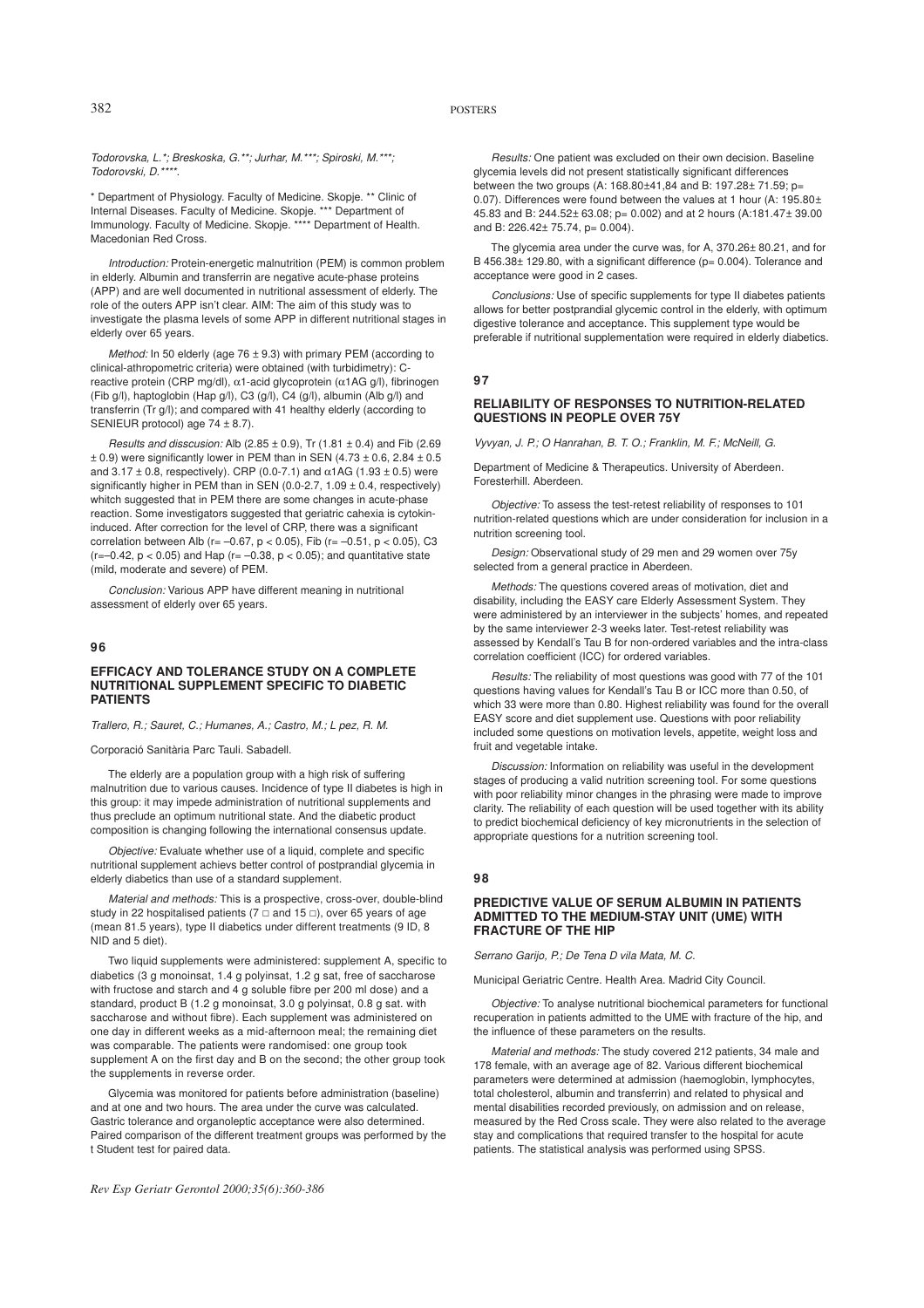*Results:* of all the data analysed, only albumin was associated with other variables. The average age of patients presenting less than 3.5 gr/dl was higher (p= 0.003). There was no difference in previous disabilities or disabilities on release, but on admission, patients having low abumin presented greater disability ( $p= 0.019$ ). Of this group, more were transferred to the acute patients hospital ( $p= 0.02$ ) and the average stay was longer  $(p= 0.02)$ .

*Conclusions:* In patients treated for fracture of the hip, where albumin levels were low more time was required to achieve functional recuperation and there were more instances of transfer for intercurrent disorders.

**99**

#### **NUTRITIONAL RISK IN THE POPULATION COVERED BY THE HOME HELP SOCIAL SERVICE (SAD)**

*Serrano Garijo, P.; De Tena Dvila Mata, M. C.; Romero Chaparro, R.*

Municipal Geriatric Centre. Health Area. Madrid City Council.

*Objective:* To ascertain the risk of malnutrition in the population receiving assistance from the SAD and its relationship with other parameters of geriatric evaluation.

*Materials and methods:* Prospective survey based on a questionnaire and personal interviews with the nursing staff.

Details recorded were affiliation, socio-family resources, state of health and functional and mental condition, using Barber, Barthel, Lawton and Pfeiffer. The method used to study nutrtional risk was the one recommended by «The National Health Screening Initiatives» (determine your nutritional health). 103 questionnaires were completed and the data were analysed by SPSS.

*Results:* The average age of the subjects of the survey was 81 (St: 7.17), of whom 90% were women aged over the average (81.5 versus 75, p= 0.003). All except one were at risk according to the Barber test, with an average score of 3.55 (St: 1.56). The other averages were 83 for the Barthel scale (St: 21.5), 5.22 for the Lawton test (St: 2.56) and 1.4 for the Pfeiffer test. In the nutritional test over half (59%) were found to be at risk (36% moderate and 23% high), but here was no correlation with the age of the person concerned. Statistically significant values were found in the relationship between nutritional risk and Barber (p= 0.09), particularly the first 6 items, Barthel ( $p= 0.000$ ), Lawton ( $p= 0.000$ ) and Pfeiffer ( $p=$ 0.009).

*Conclusions:* Besides general risk, the population attended by the SAD presented a high percentage of nutritional risk, relating to ther functional and mental condition.

#### **100**

#### **HIGHER SENSITIVITY OF PPAR**α **GENE EXPRESSION DUE TO NUTRITIONAL CHANGES IN LIVER OF SUCKLING RAT COMPARED TO ADULT RATS**

*Panadero, M. I.; Herrera, E.; Bocos, C.*

Laboratorio de Biología Molecular. Departamento de Ciencias Biomédicas. Facultad de Ciencias Experimentales y Técnicas. Universidad San Pablo-CEU. Madrid. Spain.

Peroxisome proliferator-activated receptor (PPAR $\alpha$ ) is a nuclear hormone receptor which, after fatty acid induction, acts as a transcriptional factor regulating the expression of genes related to lipid metabolism. To determine whether nutritional changes could affect both expression and activity of this receptor, different compounds were administered to rats: glucose, Intralipid, glucose plus Intralipid or medium alone. Further, in order to ascertain if the observed changes were agingrelated, the experiment was carried out using both 10-day-old neonates and adult rats (3 months of age). Liver mRNA levels of  $PPAR\alpha$  and its putative target genes and plasma metabolites were measured. In neonates, the expression of PPARα was increased when the level of FFA in plasma was high, but such induction was attenuated when the level of insulin was also augmented. However, these profound nutritionally-

induced changes were not detected in adult rats. The response of peroxisomal acyl-CoA oxidase (ACO) expression to the treatment was also greater in neonates than in adult rats. On the other hand, regarding the expression of phosphoenolpyruvate carboxykinase (PEPCK), a similar increase was found after administration of Intralipid or after 5 hours fasting in both neonates and adult rats.

Thus it may be concluded that the expression of the PPAR $\alpha$  gene in adult rats seems to be less sensitive to hormonal and nutritional changes than in neonates.

# **101**

## **PATTERN OF HEALTH SERVICES FOR A POPULATION OF ELDERLY WORKERS**

*Kolarzyk, E.; Stepniewski, M.; Kitlinski, M.; Joruwska, K.*

Department of Hygiene and Ecology. Collegium Medicum. Jagiellonian University. Cracow. Poland.

Steel Mil «Huta Sendzimira», employed appx. 17.000 workers. Many of them worked whole their occupational live, sometimes more than 25 years, in poor hygienic conditions.

Recent recession in the metallurgic industry, leads to layout of many younger workers. Those in the span from 60 to 65 years (age allowing men in Poland to go retired) have possibility to receive special kind of temporary pension until 65-th year of age.

All the time, also after stopping regular work, they may seek medical advice at the County Industrial Health Centers. All the time they may claim for compensation due to suspected occupational diseases. During the years 1994 - 97, 1396 claims for compensation were registered. Eventually of this number 851 cases were diagnosed and approved as occupational-related disease. 481 cases (56.5%) were diagnosed as pulmonary diseases. In this group, 225 cases (46.7%) were diagnosed ad silicosis, 138 (28.7%) as chronic bronchitis, 36 subjects (7.5%) had asthman, 23 (4.8%) asbestosis and 59 cases suffered lung carcinoma. 1/3 of occupational-related cancer cases were diagnosed in sexagenarians, several years after stopping their work in industry.

Pensioners of «Huta Sendzimira» attend to the dedicated Health center where they are convered by several prevention programs. The most important are: intolerance of glucose, hipercholesterolemia, hipertriglycidemia and prostatic cancer.

Efforts are made to extend prevention set of diagnostic tests for occult blood in stool in order to establish basis for early diagnosis of gastrointestinal cancer.

# **102**

# **ANALYSIS OF DIAGNOSTIC PARAMETERS IN THE GROUP OF ELDERLY NONINSULIN DEPENDENT DIABETICS**

*Kitlinski, M.; Stepniewski, M.; Zagrodzki, P. M.; Solarska, K.; Pietrzycka, A.; Skalska, A.; Kolarzyk, E.\*; Kocemba, J.*

Radioligand Laboratory. Faculty of Pharmacy. Department of Hygiene\*. Collegium Medicum. Jagiellonian University. Cracow. Poland.

Insulin-independent diabetes mellitus (NIDDM) is common in older people. Some patients, despite many years of presence of illness never have diabetic complications. In the present study in the group of 10 patients (5 women and 5 men), 64 to 89 years old (mean 78.4± 8.1) with NIDDM without diabetic complication were investigated. Ten healthy subjects served as the controls.

28 parameters including Total Antioxidant Status /TAS/, albumin, bilirubin, uric acid, iron , glutathione peroxidase and selenium in blood plasma were measured.

In the group of diabetics significantly lower level of uric acid compared to controls has been observed, whereas no significant differences between albumin, TAS and bilirubin were detected. A significant correlation between uric acid level and TAS has been found. Pattern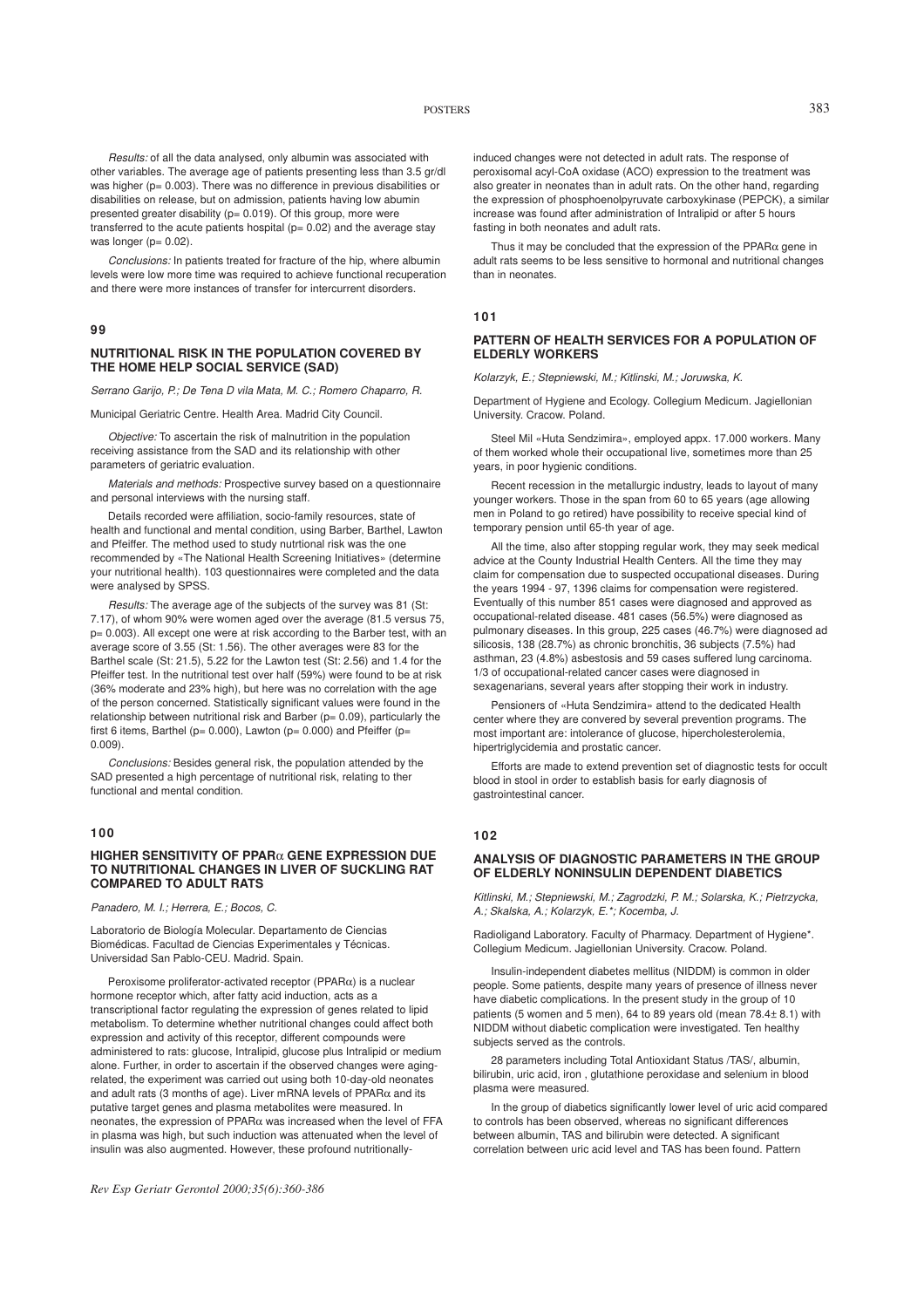recognition methods were used to analyse multivariate data i.e. to reduce dimensionality of the diagnostic parameter data set, extract the most relevant features and find correlation between various types of parameters. In the study group reduction of the original set of diagnostic parameters (28 parameters) was obtained by the principal component analysis (PCA). The most relevant were: urea, glucose, ALAT, LDLcholesterol. Two outliners revealed by PCA had the extreme values of many original parameters. In the whole group (the study and control group combined) the only common parameters were: TAS, albumin, bilirubin, uric acid, iron. These parameters were used in PCA. This enabled us to find clear distinction (in newly created coordination system) between study and the control group.

# **103**

## **COGNITIVE STRATEGIES OF U.S. ELDERLY FOR REPORTING AMOUNTS EATEN DURING 24-HOUR DIETARY RECALLS**

*Chambers IV, E.; Godwin, S.; Higgins, M.*

Department of Human Nutrition. Kansas State University. Manhattan. KS, and Department of Family and Consumer Sciences. Tennessee State University. Nashville. TN. USA.

Memory processes are important when individuals report food and amounts eaten during dietary recalls. The cognitive strategies that are used during this process must be considered in designing interview procedures that help improve recall. However, these strategies are not well understood in the elderly. We studied strategies for portion size estimation in 24-hour recalls when different types of aids are used. Interviews were conducted in 3 U.S. states with 118 adults, age 65+, from two ethnic groups and both genders. Subjects were divided into 4 study groups, each using different aids: 2-dimensional, 3-dimensional, photographs of measuring utensils, or photographs of foods. Foods eaten the day before were listed by participants and a variety of types of foods, i.e. solid, liquid, and amorphous, were selected by the interviewer for probing. Respondents were asked to think-aloud as they reported how much they ate of each food. The elderly typically used structured memory processes to recall how much they ate. They appeared to be very knowledgeable about the amounts eaten, with «known amounts measured or previously measured» as the most frequently used cognitive strategy. Whether their supposed knowledge corresponded to a high level of accuracy needs to be further investigated. Because these elderly appeared to have broad food preparation experience and kept track of amounts eaten because of special diets, response choice for the elderly were quite different from those seen in studies with younger persons.

When aids were used, which was seldom, those that resembled an item found at home were preferred to pictures or drawings.

# **104**

#### **DIETARY INTAKE OF CALCIUM, MAGNESIUM AND PHOSPHORUS IN ELDERLY POPULATION USING DUPLICATE DIET SAMPLING VS FOOD COMPOSITION TABLES**

*Moreno-Torres, R.\*; Ruiz-Lpez, M. D.\*; Artacho, R.\*; Oliva, P .\*; Baena, F.\*; Baro, L.\*\*; Martnez, M. C.\*.*

\* Departamento de Nutrición y Bromatología. Universidad de Granada. \*\* PULEVA, S. A. Granada (España).

The aim of this study was to estimate the dietary intake of Ca, Mg and P in the elderly institutionalized population using duplicate diet sampling and to establish any related difference with the results obtained using food composition tables.

The study was carried out on a sample group of 112 institutionalized subjects in Granada (Spain), 87 females and 25 males (mean age 83± 7 years). 1-week food duplicate samples offered by the elderly were studied. Ca and Mg were determined by AAS and P was determined by spectrophotometry.

*Rev Esp Geriatr Gerontol 2000;35(6):360-386*

| Ca (mg/day) | $Mg$ (mg/day) |
|-------------|---------------|

|          | Ca (mg/day)     | $Mg$ (mg/day) | $P$ (mg/day)    |
|----------|-----------------|---------------|-----------------|
| Measured | $997 + 220$     | $163 \pm 26$  | $951 + 178$     |
| Tables   | $1.043 \pm 241$ | $217 + 33$    | $1,112 \pm 226$ |

ANOVA showed significant differences (p< 0,05) in all the minerals analised. These results suggest that the use of food composition tables is not suitable to evaluate the Ca, Mg and P intakes in nutritional trials. Moreover, the results show clearly that it is essential to consider these differences to establish the adecuate intakes of Ca, Mg and P for the elderly population, in relation to the mineral bone status.

This work was supported by PULEVA, S. A.

#### **105**

# **ECONOMIC STATUS, NUTRITION AND FREQUENCY OF METABOLIC COMPLICATIONS IN SUBJECTS OVER 65 YEARS OF AGE**

*Novakovic, B.; Popovic, M.; Ac-Nikolic, E.*

Institute of Public Health. Faculty of Medicine. Novi Sad. Yugoslavia.

Economic prosperity affects the way of nutrition, nutritional status and health complications.

Novi Sad is the capital of Vojvodina, an extremely agricultural area in North part of Yugoslavia.

Totally, 400 persons of both sexes were invited, aged 65 and over in the period 1994-96. The response was 85.5%, and so the sample included 342 persons (males 50.29%, females 49,7%). Investigated health disorders are included in metabolic syndrome X.

41.86% were obese, and 26.74% M persons were extremely obese. Obesity was determined in 38.82% and extreme obesity in 36.48% F. Waist-to-hips ratio (WHR) with values from 0.8-1.0 was determined in 81.4% M and 34.12% F; WHR higher than 1.0 in 15.2% M and 0.59%. Fasting hyperglycaemia was found in 43.02% M and 37.06% F. Total serum cholesterol higher than 5.2 mmol/l had 85.81% M and 91.18 F. Decreased values of HDL cholesterol were determined in 54.06% M and 44.7% F. Risk for syndrome X was 23.1% persons of both sexes of this age.

The average pension in Serbia during this period was from 40 DM to 222 DM. Energy intake was from 2545-2817 kCal/day and fat content from 32.34% to 32.91%.

Such high prevalence in investigated characteristic of syndrome X constituents can be explained by traditional nutrition of population in Vojvodina (high energetic intake and high percentage of fats), but also by increasingly bad economic status of whole population, particularly elderly people.

*Key words:* Economic status, nutrition, health disorders, syndrome X, elderly people.

#### **106**

#### **PREDICTIVE VALUE OF NUTRITIONAL AND FUNCTIONAL VARIABLES IN A COHORT OF ELDERLY HOSPITALIZED PATIENTS**

*Garca-Mayo, E.; Gutirrez-Robledo, L.; V illa, A.; Romero, K.*

Instituto Nacional de Ciencias Médicas y Nutrición. México D.F. México.

Elderly people use health services 3 to 4 times more often than general population. Outcome of hospital stay and rate of re-hospitalization are dificult to predict. In short term follow up studies, advanced age, mental or functional deterioration have been shown to predict unfavorable outcomes. In this study we look at such variables as well as several nutritional status markers in a cohort followed during 5 years in terms of risk of death and risk of readmission.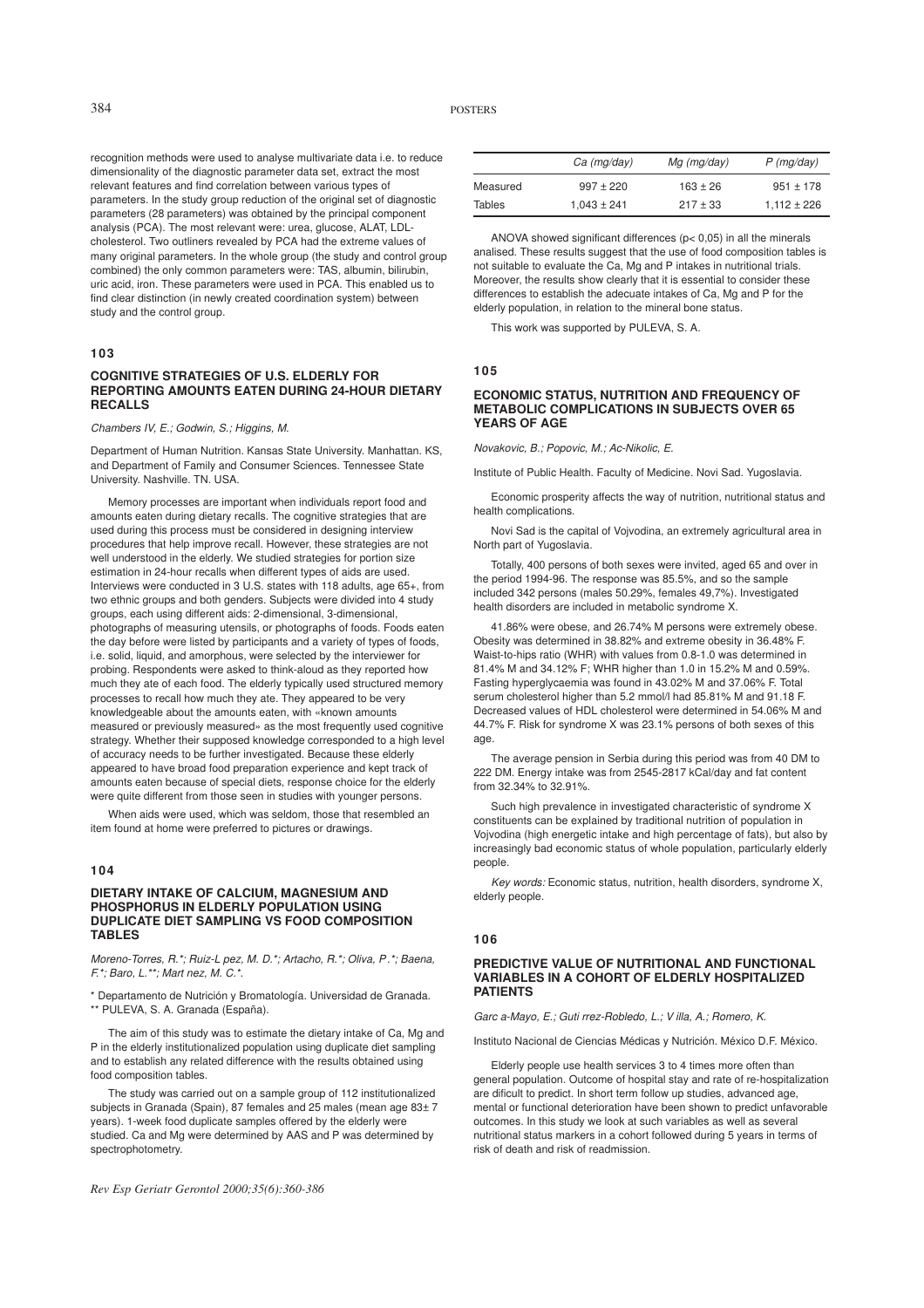*Patients and methods:* The cohort was integrated from august 1994 to june 1995 with patients older than 70 that had a length of stay above 7 days, were not in the emergency or intensive care units and were assessed by the geriatric team within 24 hours of admission. 118 patients were originally considered. 60 received full assessement: comprising a geriatric multidimensional evaluation (including Katz and Lawton scale's and Pffeifers's SPMSQ), anthropometry, pre-albumin, cholesterol and blood count (at admission and before discharge). Univariate and multivarite analysis were performed and survival and readmission rates were calculated with Kaplan-Mayer curves. Significance was determined with the Wilcoxon's method.

*Results:* Low Hb at admission (< 11.8) and one week after admission (< 10.6) are predictive for readmission in univariate analysis. To this results, low prealbumin (< 21) or cholesterol (< 158) values are added when a multivariate analysis is performed. Low prealbumine at admission  $(< 21.1$ ) and lymphopenia  $(< 1582)$  are predictive of mortality as is a low score in the Pfeiffer SPMSQ.

Association of low prealbumine values and a low Pfeiffer's score increase significantly the mortality risk.

#### **107**

#### **EVALUATION OF THE VALIDITY AND THE RELIABILITY OF SIMPLE NUTRITION SCREENING TOOLS ADAPTED TO THE ELDERLY POPULATIONS IN HEALTHCARE FACILITIES**

*Laporte, M.; Villalon, L.; Thibodeau, J.; Payette, H.*

Université de Moncton. Moncton. NB. Canada.

This study was conducted to develop timely, valid and reliable tools to screen the protein-energy malnutrition (PEM) risk among the elderly populations in healthcare facilities. An initial screening tool made up of nine PEM risk factors was previously developed and attempted at validation. The tool was administered by a dietetic technician to 106 elderly inpatients aged ≥ 65 and divided into two categories: acute care (AC) and long-term care (LTC).

The results of the tool were compared to those of in-depth nutritional assessments carried out by dietitians. This tool didn't produce the validity indices desired (sensitivity, specificity and overall predictive value ≥ 80%) and was quite complexe. A stepwise regression analysis determined significant risk factors (p≤ 0.05) among those included in the tool. These were used to develop more simple screening tools. A first one included Body Mass Index (BMI) and % weight loss over time and another one included BMI and albumin. These tools classified subjects in low or high PEM risk levels. The validity of the simple tools was determined again with the same population and provided results  $\geq$  75.9%. The study was repeated in a different healthcare facility in a sample of 160 elderly subjects also divided in AC (n= 80) and LTC (n= 80) categories. At that time the simple tools were administered by a dietetic technician and by a nurse in order to assess temporal and spatial reliabilities. The reliability scores were between 70.8% and 88.9%. Simple tools will now be available for screening efficiently the PEM risk among the elderly populations on a healthcare facility-wide basis.

Sponsored: Medical Research Fund of New Brunswick.

#### **108**

# **EXCESS FAT-DIET INDUCED CHANGES IN HEPATIC AND INTESTINAL LEUCINE AMINOPEPTIDASE**

*Caride, B.; Gonzlez, M.; Lamas, A.; T aboada, C.*

Department of Physiology. Faculty of Pharmacy. University of Santiago de Compostela. Spain.

There is evidence that diets with excess fat promote the development and maintenance of obesity, disease that has become an epidemic and affects particularly to elderly people, and it is associated to numerous comorbidities frequents at this age (diabetes, atherosclerosis...).

The aim of this work was to examine the effect of a high intake os saturated fat on the activity of intestinal (because the intestine is the first barrier of digestive-absorptive process) and hepatic (key organ in metabolism) leucine aminopeptidase (LAP) by the method of Goldbarg & Rutenburg, 1958.

Adult male Sprague-Dawley rats were divided into three groups: one control that was fed during 8 weeks with a standard diet, other fed 8 weeks the standard diet supplemented with a 20% of saturated fat. The last group received the 20% fat diet during the first 4 weeks and standard diet the remaining 4 weeks. The food intake was also controlled and no significantly variations were observed.

The results of enzymatic activity are shown in the table:

| Leucine aminopeptidase (nmol $\beta$ -naphtylamide/mq protein/minute) |                                   |                       |  |
|-----------------------------------------------------------------------|-----------------------------------|-----------------------|--|
| Group                                                                 | <b>LAP</b> Intestine              | <b>LAP Liver</b>      |  |
| Control                                                               | $84.24 \pm 11.84$                 | $8.49 \pm 0.98$       |  |
| <b>FAT</b>                                                            | $81.46 \pm 18.01$                 | $8.59 + 1.80$         |  |
| <b>FAT-Control</b>                                                    | 50.12 $\pm$ 15.91 <sup>a, c</sup> | $10.29 \pm 0.56$ a, b |  |

Significantly different from corresponding: Control group <sup>a</sup> p< 0.005, Fat gtroup  $\frac{b}{p}$  p < 0.05;  $\frac{c}{p}$  p < 0.025.

In summary, we suggest that intestine and liver could undergo modifications in their microstructure due to changes on diet and then it could affect LAPO activity.

#### **109**

#### **DIETARY EFFECTS OF WHEAT BRAN AND RYE BRAN ON SERUM AND LIVER CHOLESTEROL LEVELS IN RATS**

*Gonzlez, M.; Rivas, C.; Caride, B.; Lamas, A.; T aboada, C.*

Department of Physiology. Faculty of Pharmacy. University of Santiago de Compostela. Spain.

The fibre consumption in humans is known to be hypolipidemic and is of particular interest in the prevention and treatment of cardiovascular diseases, but exists a great disagreement on quantitative and qualitative aspects of its utilization.

This work has been carried out with the aim of determining whether source of fibre (wheat bran and rye bran) and dosage (5% and 10%) can be related to modifications in the concentration of cholesterol in serum and liver.

Adult male healthy rats received a standard feed or the same feed containing (w/w) 5% wheat bran, 5% rye bran, 10% wheat bran or 10% rye bran, over a three-week period.

The tables show the mean values and standard deviation of the cholesterol in serum and liver:

|               | Cholesterol in the liver<br>(mq/dl) | Cholesterol in the serum<br>(mg/dl) |
|---------------|-------------------------------------|-------------------------------------|
| Control       | $10.92 + 2.89$                      | $57.03 \pm 6.41$                    |
| Wheat 5%      | 11.54 $\pm$ 3.51 $^{\circ}$         | 38.09 ± 5.57 a, c, f                |
| <b>Rye 5%</b> | $9.75 + 2.97$                       | $54.24 + 9.96$                      |
| Control       | $10.92 + 2.86$                      | $58.75 + 9.42$                      |
| Wheat 10%     | $8.17 \pm 2.55$ b                   | $31.83 + 7.57$ a, d                 |
| Rye 10%       | $7.95 \pm 2.08$ <sup>a</sup>        | $55.84 \pm 9.96$                    |

Significantly different from corresponding: Control group a p< 0.005,  $b$  p< 0.025; Rye 5% group  $c$  p< 0.005; Rye 10%  $d$  p< 0.005; Wheat 10% aroup  $e$  p< 0.01, p< 0.025.

No significant differences were observed in the amount of food intake.

In conclusion, serum and liver cholesterol levels were influenced to dosage and type of dietary fibre.